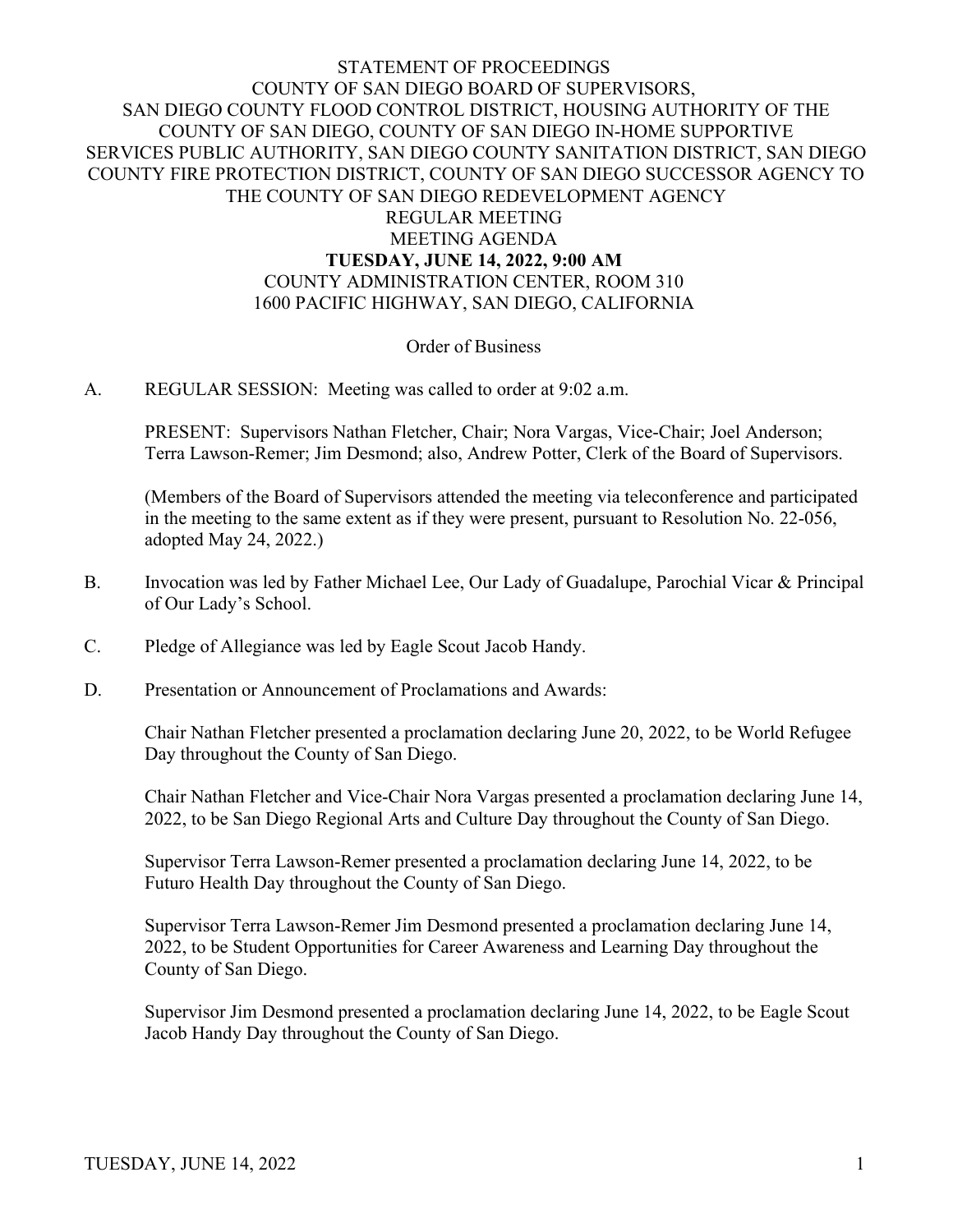- E. Non-Agenda Public Communication: Opportunity for members of the public to speak to the Board on any subject matter within the Board's jurisdiction but not an item on today's agenda.
- F. Approval of the Statement of Proceedings/Minutes for the Regular Board of Supervisors meeting of May 24, 2022; Group Budget Presentations of May 19-20, 2022; Housing Authority meeting of April 6, 2022; and, Redevelopment Successor Agency meeting of January 11, 2022.

## **ACTION:**

ON MOTION of Supervisor Fletcher, seconded by Supervisor Desmond, the Board of Supervisors approved the Statement of Proceedings/Minutes for the Regular Board of Supervisors meeting of May 24, 2022; Group Budget Presentations of May 19 20, 2022; Housing Authority meeting of April 6, 2022; and, Redevelopment Successor Agency meeting of January 11, 2022.

AYES: Vargas, Anderson, Lawson-Remer, Fletcher, Desmond

- G. Consent Calendar
- H. Discussion Items
- I. Board Member Committee Updates. This is an opportunity for Members of the Board to provide informational updates on their committee assignments. No action may be taken.

NOTICE: THE BOARD OF SUPERVISORS MAY TAKE ANY ACTION WITH RESPECT TO THE ITEMS INCLUDED ON THIS AGENDA. RECOMMENDATIONS MADE BY COUNTY STAFF DO NOT LIMIT ACTIONS THAT THE BOARD OF SUPERVISORS MAY TAKE. MEMBERS OF THE PUBLIC SHOULD NOT RELY UPON THE RECOMMENDATIONS IN THE BOARD LETTER AS DETERMINATIVE OF THE ACTION THE BOARD OF SUPERVISORS MAY TAKE ON A PARTICULAR MATTER.

#### **Board of Supervisors' Agenda Items**

## **Category # Subject**

- 
- Public Safety 1. SAN DIEGO COUNTY FIRE CALIFORNIA WILDFIRE MITIGATION HOME HARDENING PROGRAM: RATIFY THE SUBMISSION OF GRANT DOCUMENTS AND ACCEPTANCE OF GRANT FUNDS, ADOPT A RESOLUTION AUTHORIZING ACCEPTANCE OF GRANT FUNDS, AUTHORIZE THE EXECUTION OF FUTURE GRANT DOCUMENTS, AND AUTHORIZE PROCUREMENTS [FUNDING SOURCE: CALIFORNIA WILDFIRE MITIGATION PROGRAM FROM CALIFORNIA GOVERNOR'S OFFICE OF EMERGENCY SERVICES]
	- 2. DISTRICT ATTORNEY GRANT APPLICATIONS, ACCEPTANCE OF GRANT FUNDS AND RESOLUTIONS FOR INSURANCE FRAUD PROGRAMS [FUNDING SOURCES: CALIFORNIA DEPARTMENT OF INSURANCE AND EXISTING GENERAL-PURPOSE REVENUE FOR NON-REIMBURSABLE INDIRECT COSTS]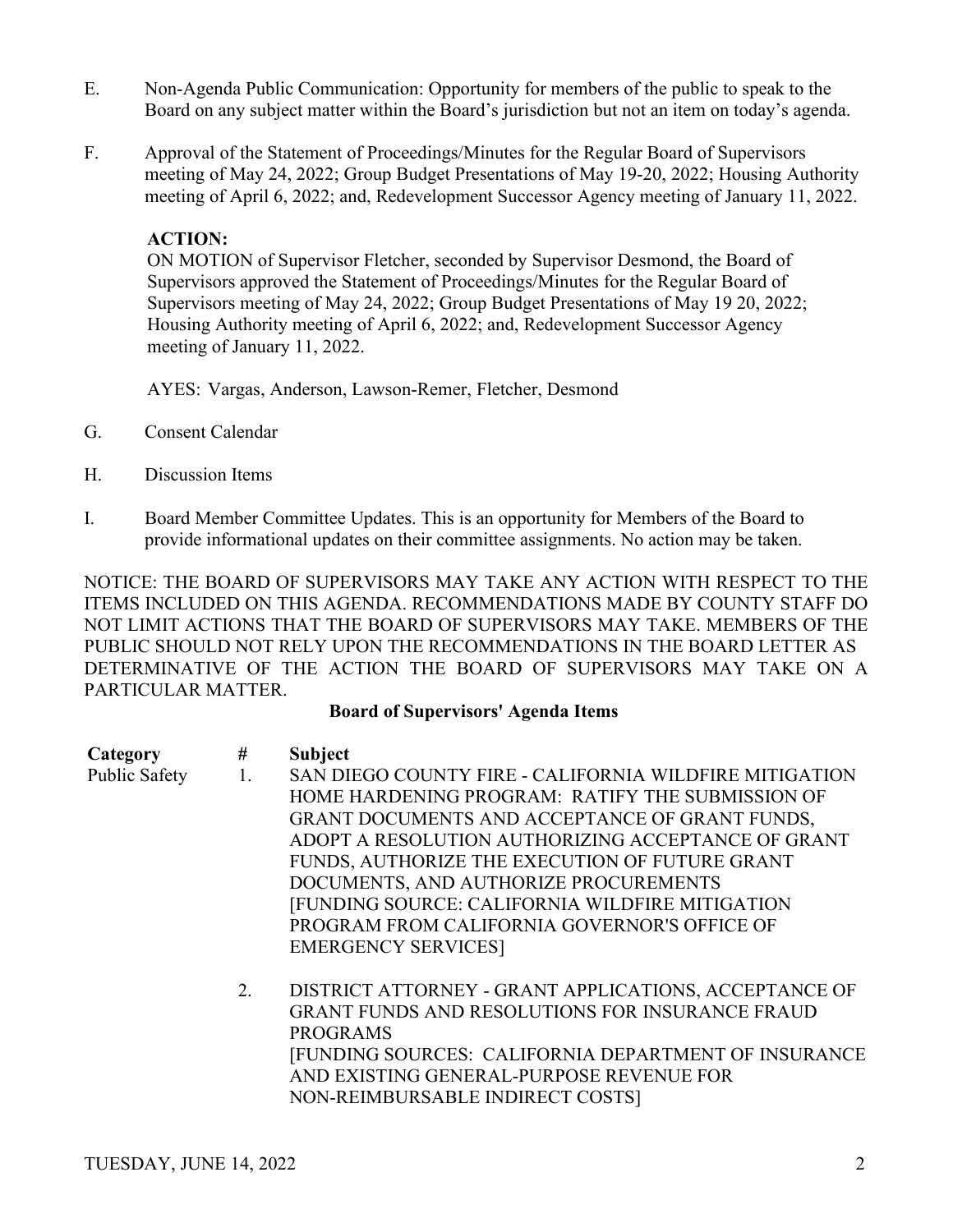Health and 3. RECEIVE THE SUSTAINABLE, EQUITABLE, AND LOCAL FOOD Human Services SOURCING PROGRAM AND POLICY FRAMEWORK PLAN AND AUTHORIZE PURSUIT OF FUTURE FUNDING OPPORTUNITIES

- 4. AUTHORIZE CONTRACT AMENDMENT WITH CERNER CORPORATION FOR EXPANDED USE OF ELECTRONIC HEALTH RECORD TECHNOLOGIES, AUTHORIZE COMPETITIVE SOLICITATIONS FOR INTEGRATION OF CLIENT HEALTH INFORMATION, AND AUTHORIZE PURSUIT OF FUTURE FUNDING **OPPORTUNITIES** [FUNDING SOURCE: EPIDEMIOLOGY AND LABORATORY CAPACITY ENHANCING DETECTION EXPANSION GRANT AND ANY FEDERAL AND STATE FUNDING THAT MIGHT BECOME AVAILABLE]
- 5. AUTHORIZATION TO ENTER INTO NEGOTIATIONS WITH ALVARADO HOSPITAL, LLC DBA ALVARADO HOSPITAL MEDICAL CENTER FOR MEDI-CAL MANAGED CARE INPATIENT ACUTE PSYCHIATRIC SERVICES

Financial and 6. SUPPORTING ALL HOUSING AND SERVICE PROVIDERS General FOR ADULTS WITH INTELLECTUAL AND DEVELOPMENTAL Government DISABILITIES THROUGH ADOPTING A RESOLUTION AND LOCAL ADVOCACY TO THE STATE

- 7. LIFTING UP AT-RISK STUDENTS, BUILDING LIFELONG BONDS WITH LAW ENFORCEMENT AND CREATING A MORE INCLUSIVE AND SAFER CAMPUS ENVIRONMENT
- 8. NEIGHBORHOOD REINVESTMENT PROGRAM GRANTS (DISTRICT: 4) [FUNDING SOURCE: GENERAL PURPOSE REVENUE]
- 9. NEIGHBORHOOD REINVESTMENT PROGRAM GRANTS (DISTRICT: 1) [FUNDING SOURCE: GENERAL PURPOSE REVENUES]
- 10. NEIGHBORHOOD REINVESTMENT AND COMMUNITY ENHANCEMENT PROGRAM GRANTS (DISTRICT: 3) [FUNDING SOURCES: GENERAL PURPOSE REVENUE]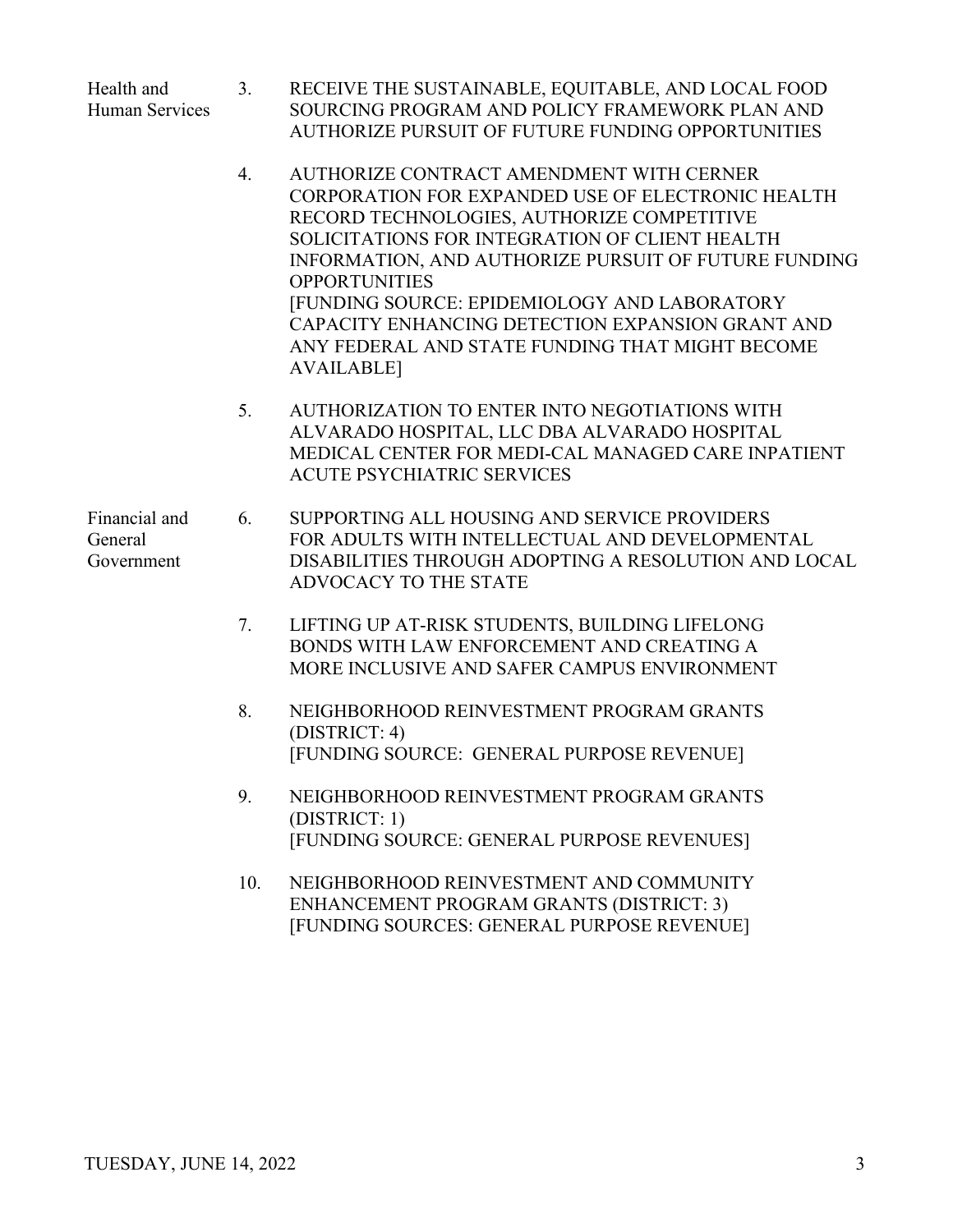|                              | 11. | AMENDMENTS TO THE COMPENSATION ORDINANCE<br>AND ADMINISTRATIVE CODE RELATING TO THE<br>RATIFIED TENTATIVE AGREEMENTS FOR EMPLOYEE<br>BARGAINING UNITS - AE, CL, FS, HS, MM, PR, PS, RN,<br>SS, AND SW REPRESENTED BY SERVICE EMPLOYEES<br>INTERNATIONAL UNION, LOCAL 221 (SEIU), CM AND<br>CR REPRESENTED BY THE ASSOCIATION OF SAN<br>DIEGO COUNTY EMPLOYEES (ASDCE), AM, AS AND DA<br>REPRESENTED BY THE DEPUTY DISTRICT<br>ATTORNEYS ASSOCIATION (DDAA), PD AND PM<br>REPRESENTED BY THE PUBLIC DEFENDER<br>ASSOCIATION OF SAN DIEGO COUNTY (PDA), CC AND<br>CS REPRESENTED BY THE SAN DIEGO DEPUTY<br>COUNTY COUNSELS ASSOCIATION (SDDCCA) AND<br>FOR SPECIFIED UNREPRESENTED EMPLOYEES -CE,<br>CEM, EM, MA, NA, NE, NM, NR, NRT, NS AND UM<br>(6/14/2022 - First Reading; 6/28/2022 - Second Reading) |
|------------------------------|-----|------------------------------------------------------------------------------------------------------------------------------------------------------------------------------------------------------------------------------------------------------------------------------------------------------------------------------------------------------------------------------------------------------------------------------------------------------------------------------------------------------------------------------------------------------------------------------------------------------------------------------------------------------------------------------------------------------------------------------------------------------------------------------------------------------------|
| Communications<br>Received   | 12. | <b>COMMUNICATIONS RECEIVED</b>                                                                                                                                                                                                                                                                                                                                                                                                                                                                                                                                                                                                                                                                                                                                                                             |
| Appointments                 | 13. | <b>APPOINTMENTS: VARIOUS</b>                                                                                                                                                                                                                                                                                                                                                                                                                                                                                                                                                                                                                                                                                                                                                                               |
| Public Safety                | 14. | <b>ADMINISTRATIVE ITEM:</b><br>SECOND CONSIDERATION AND ADOPTION OF ORDINANCE:<br>SHERIFF - REQUEST TO ADOPT AN ORDINANCE AND<br><b>RESOLUTION AMENDING FEES ADMINISTERED BY</b><br>THE SHERIFF'S DEPARTMENT                                                                                                                                                                                                                                                                                                                                                                                                                                                                                                                                                                                               |
|                              | 15. | ACTIONS TO STEM THE TIDE OF GUN VIOLENCE IN<br><b>OUR COMMUNITIES</b>                                                                                                                                                                                                                                                                                                                                                                                                                                                                                                                                                                                                                                                                                                                                      |
|                              | 16. | KEEPING STUDENTS SAFER ON SCHOOL CAMPUSES                                                                                                                                                                                                                                                                                                                                                                                                                                                                                                                                                                                                                                                                                                                                                                  |
| Health and<br>Human Services | 17. | SECOND CONSIDERATION AND ADOPTION OF ORDINANCE:<br>AN ORDINANCE AMENDING ARTICLE XV-B OF THE<br>SAN DIEGO COUNTY ADMINISTRATIVE CODE<br><b>RELATING TO HEALTH AND HUMAN SERVICES</b><br><b>CHARGES AND FEES</b>                                                                                                                                                                                                                                                                                                                                                                                                                                                                                                                                                                                            |
|                              | 18. | ADDRESSING THE HOUSING CRISIS: LEVERAGING<br>COVEDNMENT OWNED LAND THDOUCH A                                                                                                                                                                                                                                                                                                                                                                                                                                                                                                                                                                                                                                                                                                                               |

GOVERNMENT-OWNED LAND THROUGH A PARTNERSHIP WITH THE SAN DIEGO FOUNDATION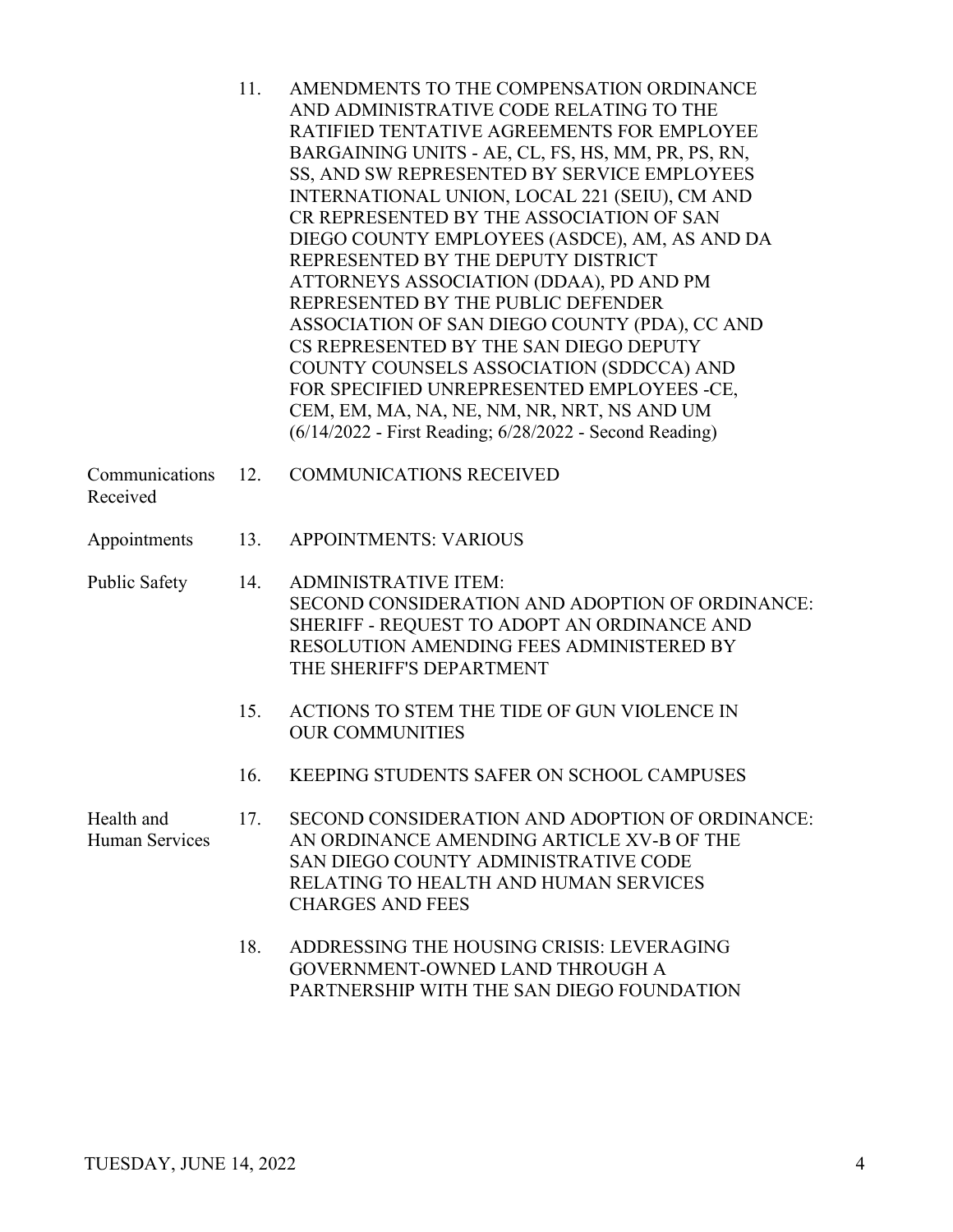|                                        | 19. | RECEIVE UPDATE ON THE COVID-19 RESPONSE, RATIFY<br>ACTIONS IN RESPONSE TO THE LOCAL HEALTH EMERGENCY<br>AND LOCAL EMERGENCY, ACCEPT GRANT FUNDING AND<br>AUTHORIZE A SINGLE SOURCE PROCUREMENT RELATED TO THE<br>COUNTY'S COVID-19 RESPONSE EFFORTS, APPROVE AN<br>EXCEPTION TO BOARD POLICY-A-94, AND ADOPT A RESOLUTION<br>AUTHORIZING TELECONFERENCED PUBLIC MEETINGS<br>[FUNDING SOURCES: ALLOCATION OF CARES ACT,<br>CORONAVIRUS RELIEF FUND (CRF) REVENUE, GENERAL FUND<br>BALANCE, REALIGNMENT, FEDERAL EMERGENCY<br>MANAGEMENT AGENCY (FEMA) FUNDS, AND PROGRAM<br>REVENUES AVAILABLE FOR RESPONSE EFFORTS;<br>EPIDEMIOLOGY AND LABORATORY CAPACITY FEDERAL GRANT<br>FUNDING FROM THE CENTERS FOR DISEASE CONTROL AND<br>PREVENTION VIA PUBLIC HEALTH FOUNDATION ENTERPRISED,<br>INC. DBA HELUNA HEALTH, ON BEHALF OF THE CALIFORNIA<br>DEPARTMENT OF PUBLIC HEALTH; EPIDEMIOLOGY AND<br>LABORATORY CAPACITY ENHANCING DETECTION GRANTS,<br>REALIGNMENT AND ANY FEDERAL AND STATE STIMULUS<br>FUNDING THAT MIGHT BECOME AVAILABLE; REALIGNMENT] |
|----------------------------------------|-----|---------------------------------------------------------------------------------------------------------------------------------------------------------------------------------------------------------------------------------------------------------------------------------------------------------------------------------------------------------------------------------------------------------------------------------------------------------------------------------------------------------------------------------------------------------------------------------------------------------------------------------------------------------------------------------------------------------------------------------------------------------------------------------------------------------------------------------------------------------------------------------------------------------------------------------------------------------------------------------------------------------------------------------------------------------|
| Financial and<br>General<br>Government | 20. | NOTICED PUBLIC HEARING:<br>ADOPT AN ORDINANCE CREATING A SAN DIEGO COUNTY ARTS<br>AND CULTURE COMMISSION AND IMPLEMENTING<br>RECOMMENDATIONS TO EXPAND ARTS AND CULTURE IN SAN<br><b>DIEGO COUNTY</b>                                                                                                                                                                                                                                                                                                                                                                                                                                                                                                                                                                                                                                                                                                                                                                                                                                                   |
|                                        | 21. | NOTICED PUBLIC HEARING:<br>AN ORDINANCE ESTABLISHING A TAX ON CANNABIS BUSINESS<br>ACTIVITIES WITHIN THE COUNTY, CONSIDERATION AND<br>ADOPTION OF A RESOLUTION CALLING FOR AN ELECTION ON<br>THE ORDINANCE, AND OTHER ACTIONS NECESSARY TO PLACE<br>THE ORDINANCE ON THE NOVEMBER 2022 GENERAL<br>ELECTION BALLOT (6/14/2022 - First Reading; 6/28/2022 – Second<br>Reading)<br>[FUNDING SOURCES: FUTURE OPERATIONAL PLANS, PENDING<br>IDENTIFICATION, PRIOR TO RETURNING BACK TO THE BOARD;<br>FUTURE OPERATIONAL PLANS, PENDING IDENTIFICATION, IN<br>FUTURE OPERATIONAL PLANS]                                                                                                                                                                                                                                                                                                                                                                                                                                                                       |
|                                        | 22. | NOTICED PUBLIC HEARING:<br>APPROVAL OF THE CONFLICT-OF-INTEREST CODES FOR<br>BARONA INDIAN CHARTER SCHOOL, INC.,<br>GROSSMONT-CUYAMACA COMMUNITY COLLEGE DISTRICT AND                                                                                                                                                                                                                                                                                                                                                                                                                                                                                                                                                                                                                                                                                                                                                                                                                                                                                   |

SAN DIEGO COUNTY AIR POLLUTION CONTROL DISTRICT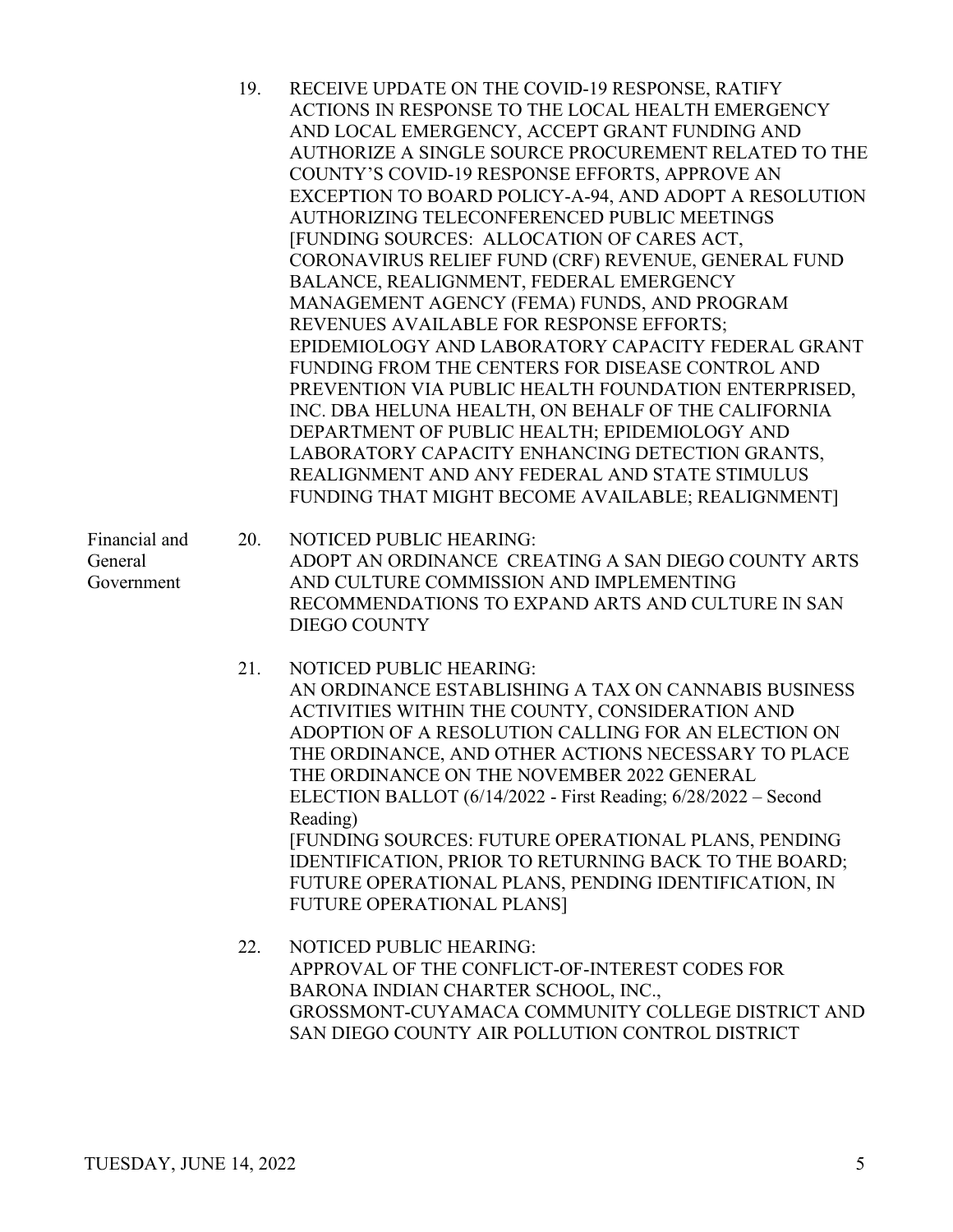- 23. OPENING MORE DOORS TO WORKERS WHO ARE NEURODIVERGENT, INCLUDING AUTISM [FUNDING SOURCE: GENERAL PURPOSE REVENUE]
- 24. COUNTY OF SAN DIEGO AND SAN DIEGO COUNTY SCHOOL DISTRICTS TAX AND REVENUE ANTICIPATION NOTE PROGRAM, SERIES 2022A
- Closed Session 25. CLOSED SESSION

Public 26. PUBLIC COMMUNICATION Communication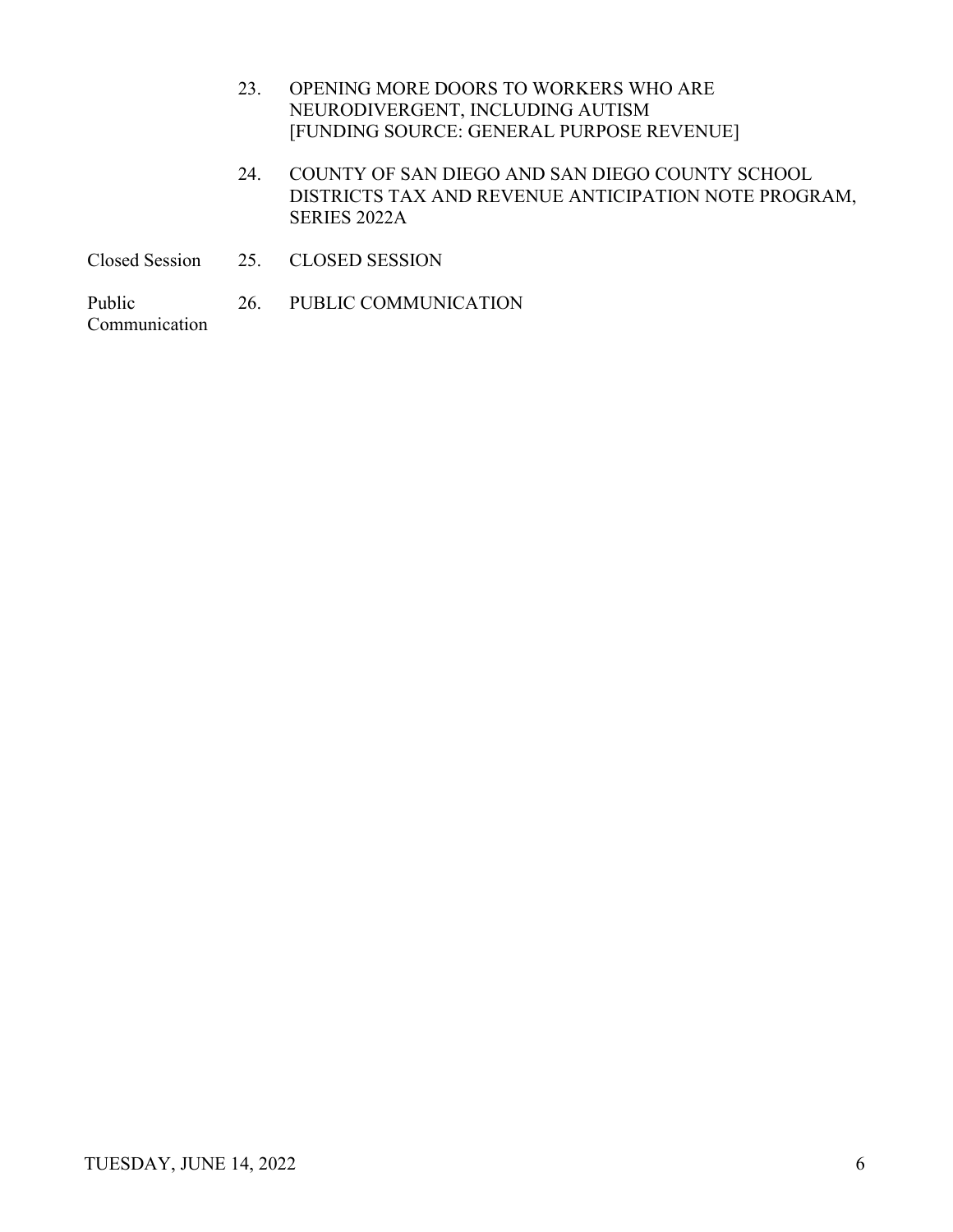## **1. SUBJECT: SAN DIEGO COUNTY FIRE - CALIFORNIA WILDFIRE MITIGATION HOME HARDENING PROGRAM: RATIFY THE SUBMISSION OF GRANT DOCUMENTS AND ACCEPTANCE OF GRANT FUNDS, ADOPT A RESOLUTION AUTHORIZING ACCEPTANCE OF GRANT FUNDS, AUTHORIZE THE EXECUTION OF FUTURE GRANT DOCUMENTS, AND AUTHORIZE PROCUREMENTS (DISTRICTS: ALL)**

#### **OVERVIEW**

Fire safety is critically important to residents in rural areas. More than half of San Diego County's unincorporated communities are located within High or Very High Fire Hazard Severity Zones, and about 41% of this area has burned in a wildfire since 2000. The County of San Diego continues to prioritize fire prevention and preparedness as the frequency and severity of wildfire disasters worsen throughout the state.

San Diego County Fire, in collaboration with California Office of Emergency Services (CAL OES) and California Department of Forestry and Fire Protection (CAL FIRE), was selected to receive a \$24 million grant to pilot the California Wildfire Home Hardening Program. The program is designed to be funded through a combination of Federal (FEMA, funding 90% of the program) and State (CAL OES, funding 10% of the program) dollars. The communities of Dulzura, Potrero, and Campo were selected to be part of this three-year pilot in calendar years 2022, 2023, and 2024, respectively. Using grant funds, San Diego County Fire will retrofit homes with fire-resistant materials and promote defensible space on properties. Each qualifying homeowner may be eligible to receive home hardening assistance valued up to \$40,000. The program is also designed with a specific focus on socially vulnerable and low and moderate-income households.

On December 7, 2021 (5), the Board of Supervisors adopted a resolution to accept an Advance Assistance award of \$247,059 from CAL OES and FEMA for program development. A second resolution is now needed to accept \$2,352,860, which is CAL OES's ten percent portion of grant funding. The notification of award from FEMA is anticipated to be received later this summer, pending the completion of an Environmental and Historic Preservation Assessment, which is currently underway. Today's requested actions are to ratify the submission of a Grant Subaward Face Sheet submitted to CAL OES on May 20, 2022, ratify acceptance of \$2,352,860 in grant funds, and adopt a resolution to accept CAL OES' award in addition to any future grant funds, which will be effective for up to three (3) years following the date of approval. In addition, today's action includes a request to authorize the Director of County Fire to execute grant documents and to authorize procurements by the Director of Purchasing and Contracting in support of the program.

#### **RECOMMENDATION(S) CHIEF ADMINISTRATIVE OFFICER**

- 1. Ratify the submission of the California Governor's Office of Emergency Services (CAL OES) Grant Subaward Face Sheet, submitted to CAL OES on May 20, 2022.
- 2. Ratify the acceptance of \$2,352,860 in grant funds from the California Governor's Office of Emergency Services for the period of May 1, 2022, through March 31, 2025, for the California Wildfire Mitigation Program.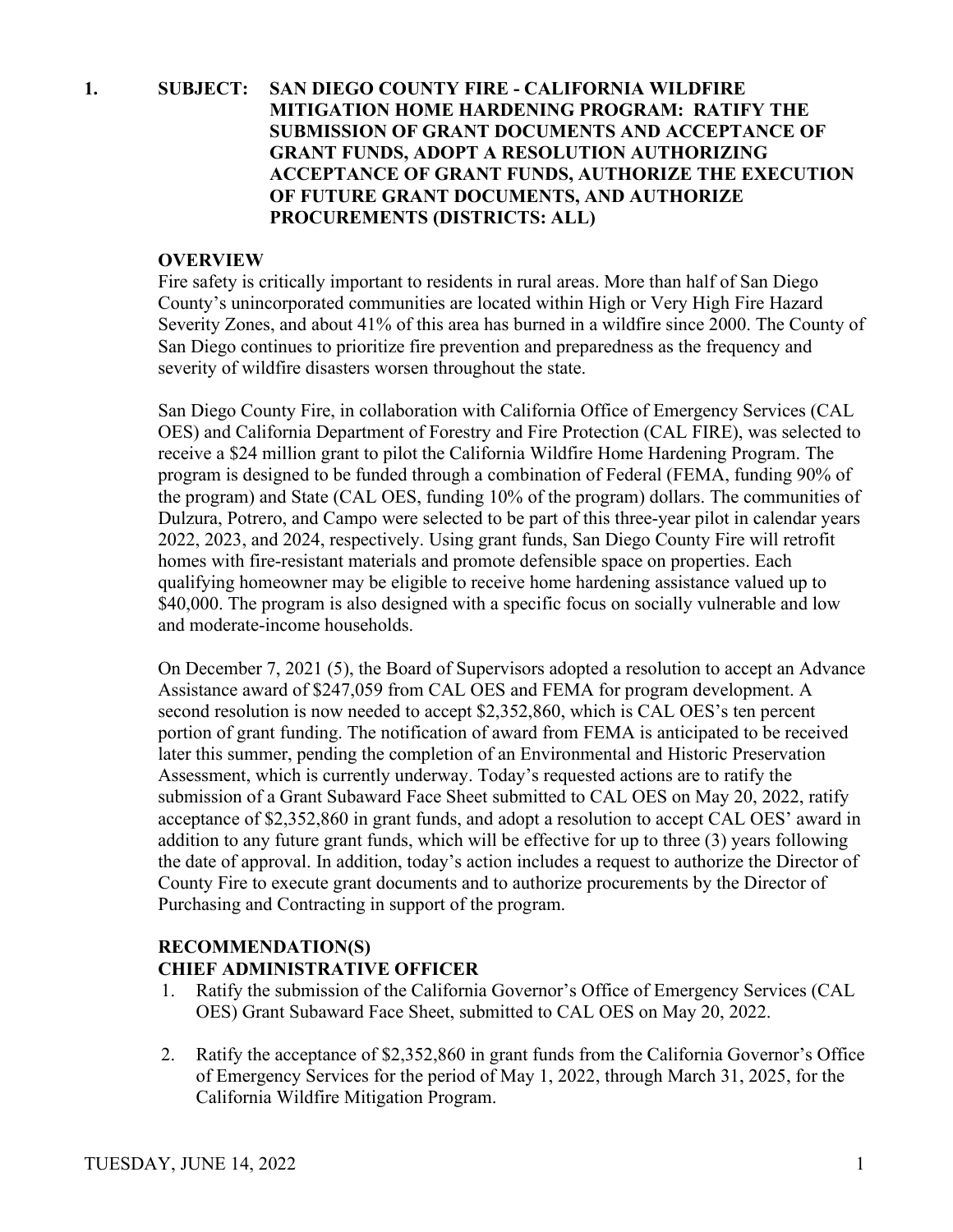- 3. Adopt a Resolution entitled: DESIGNATION OF APPLICANT'S AGENT RESOLUTION FOR NON-STATE AGENCIES (CAL OES Form 130).
- 4. Authorize the acceptance of grant funds from the California Governor's Office of Emergency Services for the period of May 1, 2022, through March 31, 2025, for the California Wildfire Mitigation Program.
- 5. Authorize the Director of San Diego County Fire to execute all required grant documents, including any annual extensions, amendments, and/or revisions thereto that do not materially impact or alter the services or funding level.
- 6. Authorize the Director, Department of Purchasing and Contracting, to issue Requests for Statements of Qualifications (RFSQ) as often as quarterly for as-needed home hardening retrofits and repairs, and/or vegetation management, and to establish and maintain a prequalified list of contractors and master agreements for such work.
- 7. In accordance with Section 401, Article XXIII of the County Administrative Code, authorize the Director, Department of Purchasing and Contracting, or designee, to issue competitive solicitations to the prequalified contractors, and subject to successful negotiations and determination of fair and reasonable price, award task orders as-needed to provide home hardening retrofits and repairs, and/or vegetation management in the unincorporated areas of the County, and to amend the master agreements and task orders as needed to reflect changes to services and funding.
- 8. In accordance with Section 401, Article XXIII of the County Administrative Code, authorize the Director, Department of Purchasing and Contracting, as an alternative to Recommendations [6] and [7], to issue a Request for Proposals to provide as-needed home hardening retrofits and repairs, and/or vegetation management in the unincorporated areas of the County, and subject to successful negotiations and determination of fair and reasonable price, award a contract or contracts for one year and up to three option years and up to an additional six (6) months if needed, subject to the availability of funds and a need for the services, and to amend the contracts as needed to reflect changes to services and funding.

More than 80 percent of the San Diego County Fire Protection District's (SDCFPD) jurisdictional area qualifies as a disadvantaged unincorporated community, based on a San Diego Local Agency Formation Commission (LAFCO) report on the funding, administration, and performance of the former County Service Area No. 135 (now SDCFPD). Furthermore, with 79 percent of the unincorporated area in San Diego County designated as High or Very High Fire Hazard Severity Zones, this grant will directly benefit at-risk, low income and socially vulnerable homeowners by providing critical home hardening and defensible space updates that will decrease the likelihood of entrapment, loss of life, and loss of property. The pilot communities of Dulzura, Potrero, and Campo have a high number of socially vulnerable and low and moderate-income homeowners and have experienced multiple destructive wildfires. It is anticipated that about 500 homeowners from these communities will benefit from this grant program.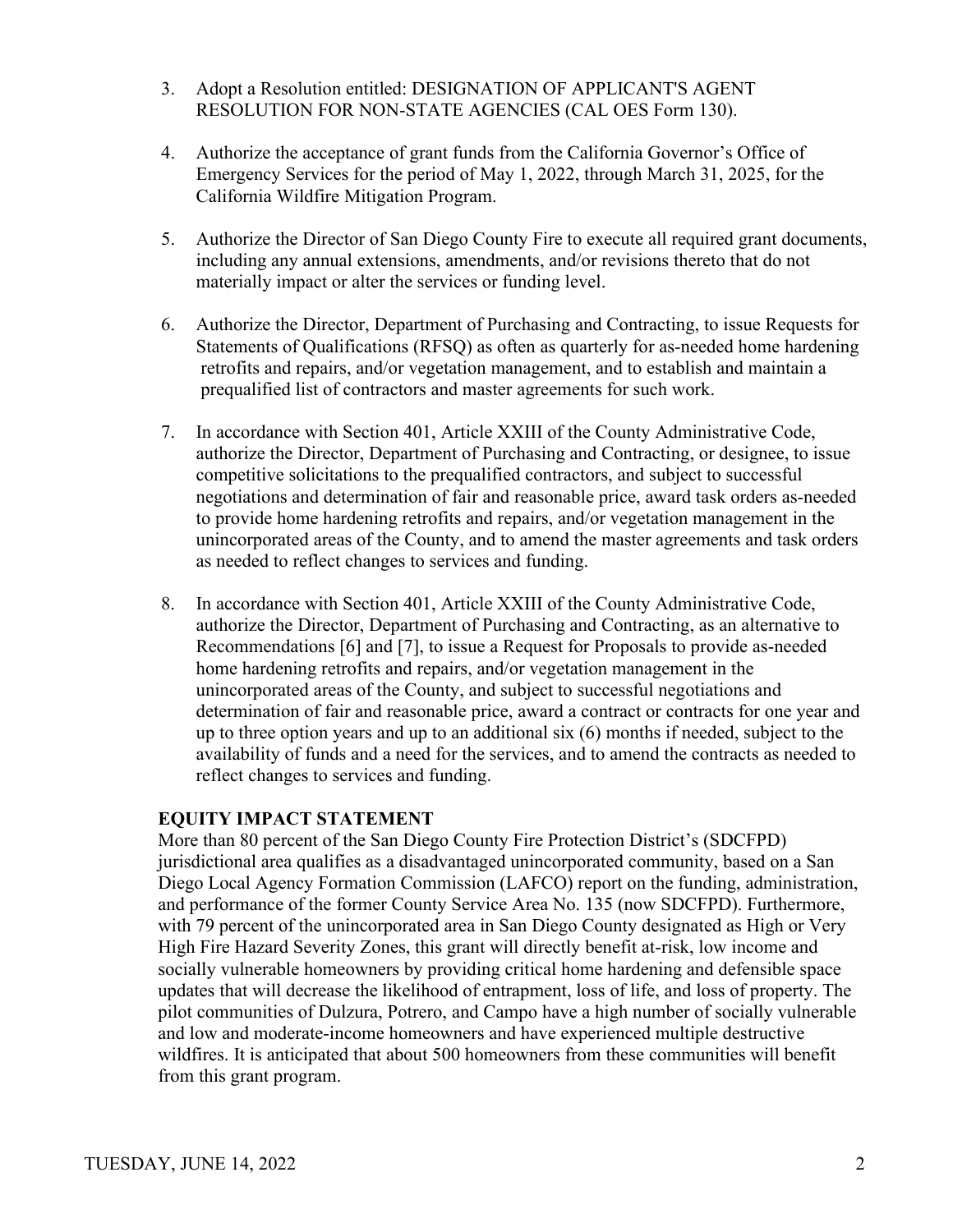#### **FISCAL IMPACT**

Funds for this request, in the amount of \$413,037, are included in the Fiscal Year 2022-23 CAO Recommended Operational Plan Change Letter for San Diego County Fire. Remaining grant funds will be included in future year Operational Plans for San Diego County Fire. The funding source is a grant for the California Wildfire Mitigation Program from California Governor's Office of Emergency Services. There will be no change in net General Fund and no additional staff years.

## **BUSINESS IMPACT STATEMENT**

N/A

## **ACTION:**

ON MOTION of Supervisor Vargas, seconded by Supervisor Fletcher, the Board of Supervisors took action as recommended, on Consent, adopting Resolution No. 22-065, entitled: DESIGNATION OF APPLICANT'S AGENT RESOLUTION FOR NON-STATE AGENCIES (CAL OES Form 130).

AYES: Vargas, Anderson, Lawson-Remer, Fletcher, Desmond

## **2. SUBJECT: DISTRICT ATTORNEY - GRANT APPLICATIONS, ACCEPTANCE OF GRANT FUNDS AND RESOLUTIONS FOR INSURANCE FRAUD PROGRAMS (DISTRICTS: ALL)**

## **OVERVIEW**

The District Attorney's Office works to enhance public awareness of insurance fraud, deter potential defrauders, and proactively investigate and prosecute insurance fraud crimes. These efforts ultimately lead to a reduction in the insurance fraud premium for consumers, lower workers' compensation rates, and ensure that injured workers receive the benefits they are entitled to collect. The District Attorney's Office has long leveraged grant funding resources to support the operation of its Insurance Fraud programs. These programs have been consistently recognized for their excellence.

If approved, today's actions will authorize the District Attorney (DA) to apply for and accept five grants from the California Department of Insurance in the estimated amount of \$13.1 million: Workers' Compensation Insurance Fraud Program (\$7.2 million), Automobile Insurance Fraud Program (\$2.5 million), Organized Automobile Fraud Activity Interdiction Program (\$1.8 million), Disability and Healthcare Insurance Fraud Program (\$1.1 million) and Life and Annuity Consumer Protection Program (\$0.5 million), and to adopt resolutions for Fiscal Year 2022-23. The performance period is July 1, 2022 through June 30, 2023. Today's actions will also authorize the District Attorney to apply for and accept grant funding for these five grant programs from the California Department of Insurance in subsequent years if there are no material changes to the grant terms and funding levels. If authorized, the District Attorney will return to the Board of Supervisors for approval to appropriate any awarded grant funds as necessary.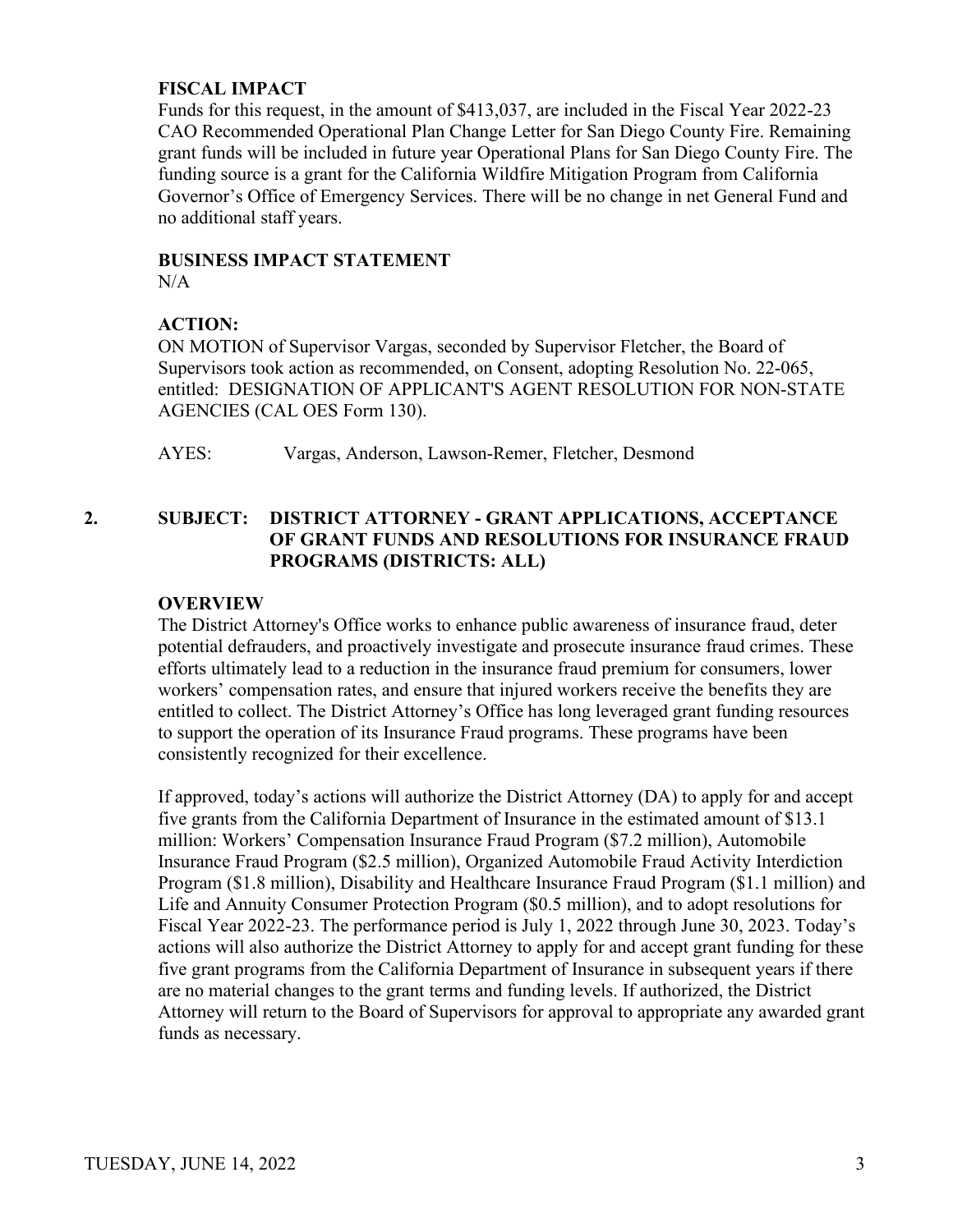#### **RECOMMENDATION(S) CHIEF ADMINISTRATIVE OFFICER**

- 1. Waive Board Policy B-29, Fees, Grants, Revenue Contracts Department Responsibility for Cost Recovery which requires full cost recovery of grants and to the extent it requires separate applications for authority to apply for and accept grants.
- 2. Authorize the District Attorney to apply for and accept grant funds in the estimated amount of \$13.1 million from the California Department of Insurance for the Workers' Compensation Insurance Fraud Program (\$7.2 million), Automobile Insurance Fraud Program (\$2.5 million), Organized Automobile Fraud Activity Interdiction Program (\$1.8 million), Disability and Healthcare Insurance Fraud Program (\$1.1 million), and Life and Annuity Consumer Protection Program (\$0.5 million) for the performance period of July 1, 2022 through June 30, 2023, and apply for and accept grant funds in subsequent years provided there are no material changes to the grant terms or funding level.
- 3. Authorize the District Attorney to review and execute all required or related grant documents for the Workers' Compensation Insurance Fraud Program, Automobile Insurance Fraud Program, Organized Automobile Fraud Activity Interdiction Program, Disability and Healthcare Insurance Fraud Program, and Life and Annuity Consumer Protection Program for the performance period of July 1, 2022 through June 30, 2023, and in subsequent years provided there are no material changes to the grant terms or funding level. This authorization would include agreements for the distribution of grant funds where necessary to carry out the purposes of each grant and any annual extension, amendments, and/or revisions thereof that do not materially impact or alter the services or funding level.
- 4. Adopt a resolution entitled: A RESOLUTION OF THE BOARD OF SUPERVISORS OF THE COUNTY OF SAN DIEGO RELATING TO THE WORKERS' COMPENSATION INSURANCE FRAUD PROGRAM.
- 5. Adopt a resolution entitled: A RESOLUTION OF THE BOARD OF SUPERVISORS OF THE COUNTY OF SAN DIEGO RELATING TO THE AUTOMOBILE INSURANCE FRAUD PROGRAM.
- 6. Adopt a resolution entitled: A RESOLUTION OF THE BOARD OF SUPERVISORS OF THE COUNTY OF SAN DIEGO RELATING TO THE ORGANIZED AUTOMOBILE FRAUD ACTIVITY INTERDICTION PROGRAM.
- 7. Adopt a resolution entitled: A RESOLUTION OF THE BOARD OF SUPERVISORS OF THE COUNTY OF SAN DIEGO RELATING TO THE DISABILITY AND HEALTHCARE INSURANCE FRAUD PROGRAM.
- 8. Adopt a resolution entitled: A RESOLUTION OF THE BOARD OF SUPERVISORS OF THE COUNTY OF SAN DIEGO RELATING TO THE LIFE AND ANNUITY CONSUMER PROTECTION PROGRAM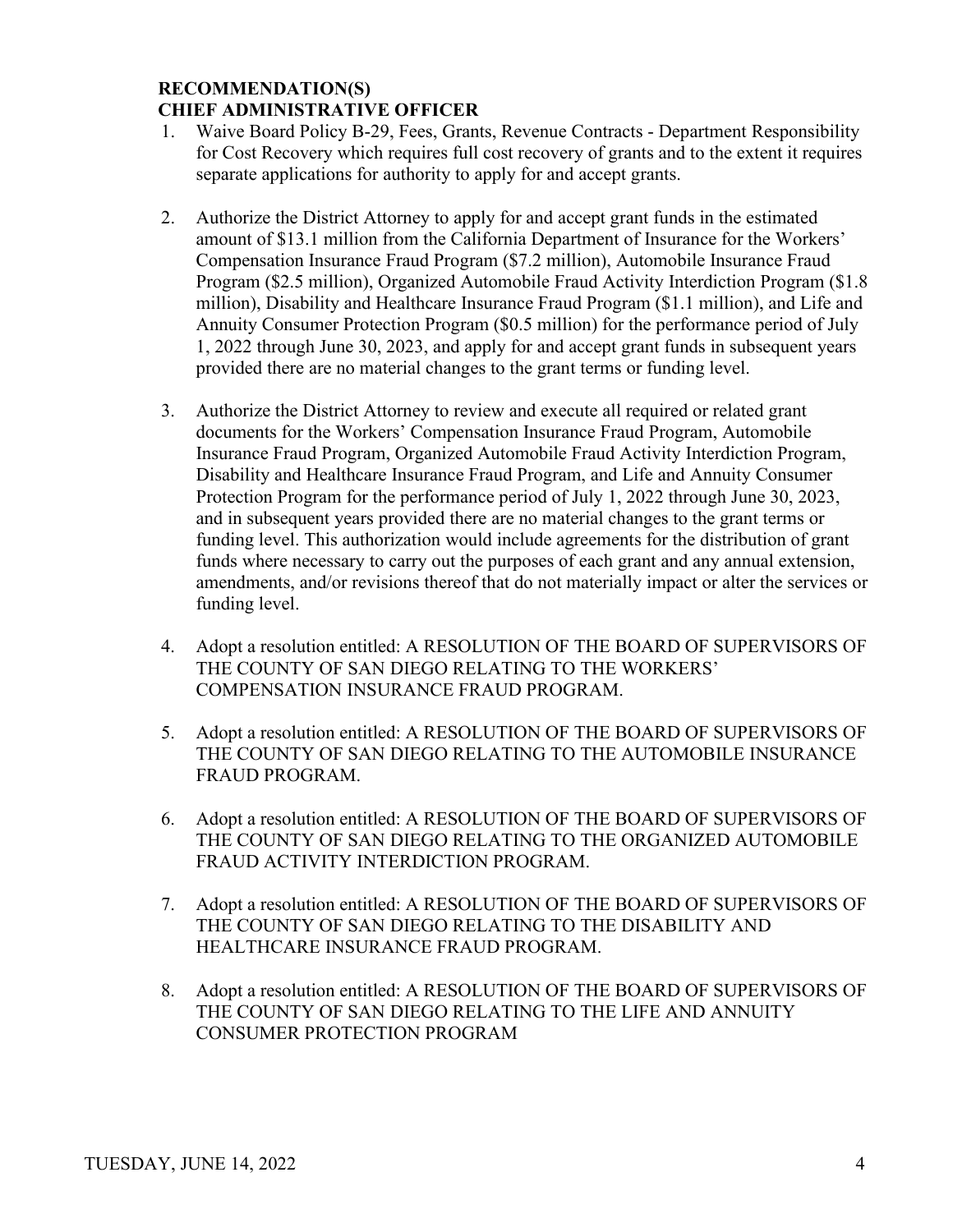The District Attorney's Office is constitutionally responsible for the investigation and prosecution of all criminal violations of state law and county ordinances. The Insurance Fraud and Workplace Justice Division specializes in prosecuting crimes where untruths are told to unlawfully obtain an insurance benefit in several areas including auto insurance fraud, worker's compensation, disability and healthcare fraud, and life insurance fraud. To prevent fraud and protect all community members the District Attorney's Office is committed to engaging all San Diego communities in education and awareness campaigns to avoid fraudulent activities. Proactive strategies are deployed with the goal of promoting equal access to fraud information, which is presented at local community meetings, published in diverse neighborhood newspapers, billboards, transit stops, and television to ensure information is accessible and equitably distributed county-wide. Combating fraud ensures fairness and equity in insurance premiums paid by all community members. The District Attorney's Office has long leveraged grant funding resources to support the operation of its Insurance Fraud programs.

#### **FISCAL IMPACT**

Funds for this request are included in the Fiscal Year 2022-24 CAO Recommended Operational Plan for the District Attorney's Office. If approved and awarded, this request will result in costs and revenue of approximately \$14.0 million in Fiscal Year 2022-23. The funding sources are \$13.1 million from the California Department of Insurance and an estimated \$0.9 million of existing General Purpose Revenue for non-reimbursable indirect costs. There will be no change in net General Fund cost and no additional staff years. The District Attorney will return to the Board of Supervisors for approval to appropriate material changes to awarded grant funds as necessary.

#### **BUSINESS IMPACT STATEMENT** N/A

#### **ACTION:**

ON MOTION of Supervisor Vargas, seconded by Supervisor Fletcher, the Board of Supervisors took action as recommended, on Consent, adopting the following: Resolution No. 22-066, entitled: A RESOLUTION OF THE BOARD OF SUPERVISORS OF THE COUNTY OF SAN DIEGO RELATING TO THE WORKERS' COMPENSATION INSURANCE FRAUD PROGRAM;

Resolution No. 22-067, entitled: A RESOLUTION OF THE BOARD OF SUPERVISORS OF THE COUNTY OF SAN DIEGO RELATING TO THE AUTOMOBILE INSURANCE FRAUD PROGRAM;

Resolution No. 22-068, entitled: A RESOLUTION OF THE BOARD OF SUPERVISORS OF THE COUNTY OF SAN DIEGO RELATING TO THE ORGANIZED AUTOMOBILE FRAUD ACTIVITY INTERDICTION PROGRAM;

Resolution No. 22-069, entitled: A RESOLUTION OF THE BOARD OF SUPERVISORS OF THE COUNTY OF SAN DIEGO RELATING TO THE DISABILITY AND HEALTHCARE INSURANCE FRAUD PROGRAM; and,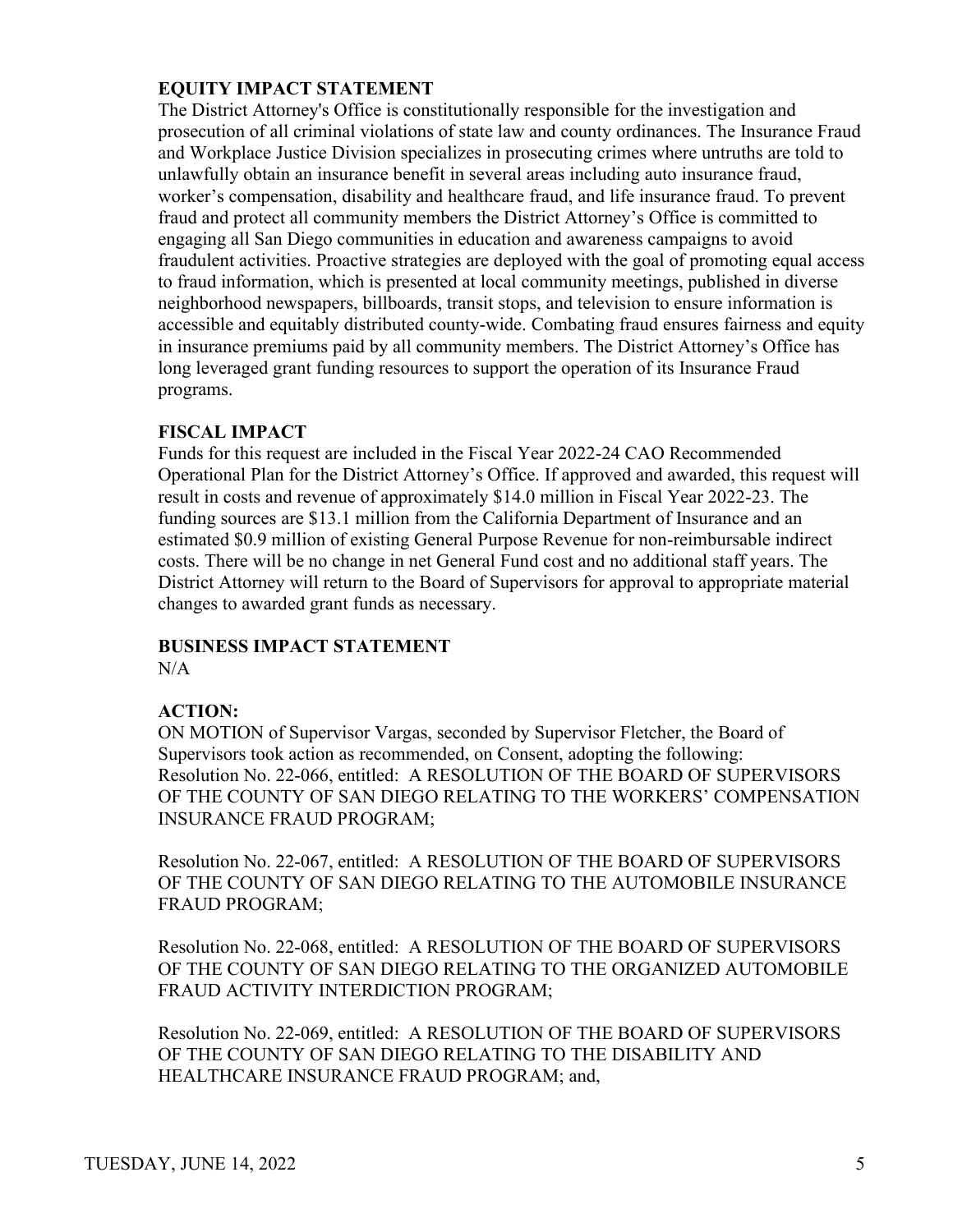Resolution No. 22-070, entitled: A RESOLUTION OF THE BOARD OF SUPERVISORS OF THE COUNTY OF SAN DIEGO RELATING TO THE LIFE AND ANNUITY CONSUMER PROTECTION PROGRAM.

AYES: Vargas, Anderson, Lawson-Remer, Fletcher, Desmond

## **3. SUBJECT: RECEIVE THE SUSTAINABLE, EQUITABLE, AND LOCAL FOOD SOURCING PROGRAM AND POLICY FRAMEWORK PLAN AND AUTHORIZE PURSUIT OF FUTURE FUNDING OPPORTUNITIES (DISTRICTS: ALL)**

## **OVERVIEW**

On June 8, 2021 (3), the San Diego County Board of Supervisors (Board), took critical action in advancing support to San Diego residents by approving the framework for the use of American Rescue Plan Act (ARPA) funding. Several projects were approved under the Food Assistance component of this framework including the Food System Sustainability and Equity Procurement Guidelines project, which was allocated \$1 million.

On January 25, 2022 (5), the Board authorized the Director, Department of Purchasing and Contracting to issue a competitive solicitation/s for technical assistance services to implement a sustainable, equitable, and local food sourcing program for the County of San Diego (County). Additionally, the Board authorized the development of a Sustainable, Equitable, and Local Food Sourcing Policy and related economic analysis, and directed staff to return within 180 days for policy consideration and adoption. In addition, the Board made a motion for the policy to connect Health and Human Services Agency efforts with County operations for climate sustainability planning.

Today's action requests the Board receive the Sustainable, Equitable and Local Food Sourcing Program and Policy Framework Plan, authorize a return to the Board within 18 months for consideration and adoption of the final Sustainable, Equitable, and Local Food Sourcing Policy, and to authorize the Agency Director, Health and Human Services Agency, to apply for additional funding opportunities to support food assistance projects in San Diego County.

This item supports the County vision of a just, sustainable, and resilient future for all, specifically those communities and populations in San Diego County that have been historically left behind, as well as our ongoing commitment to the regional *Live Well San Diego* vision of healthy, safe and thriving communities. This will be accomplished by supporting the region's most vulnerable communities, addressing issues of food insecurity, improving nutrition, and supporting local agricultural businesses in San Diego County. In addition, this program will maintain an equity lens, to ensure fiscal stewardship of County resources; track the use of impact data; and monitor contracting processes that align with community priorities.

## **RECOMMENDATION(S) CHIEF ADMINISTRATIVE OFFICER**

1. Receive the Sustainable, Equitable, and Local Food Sourcing Program and Policy Framework Plan.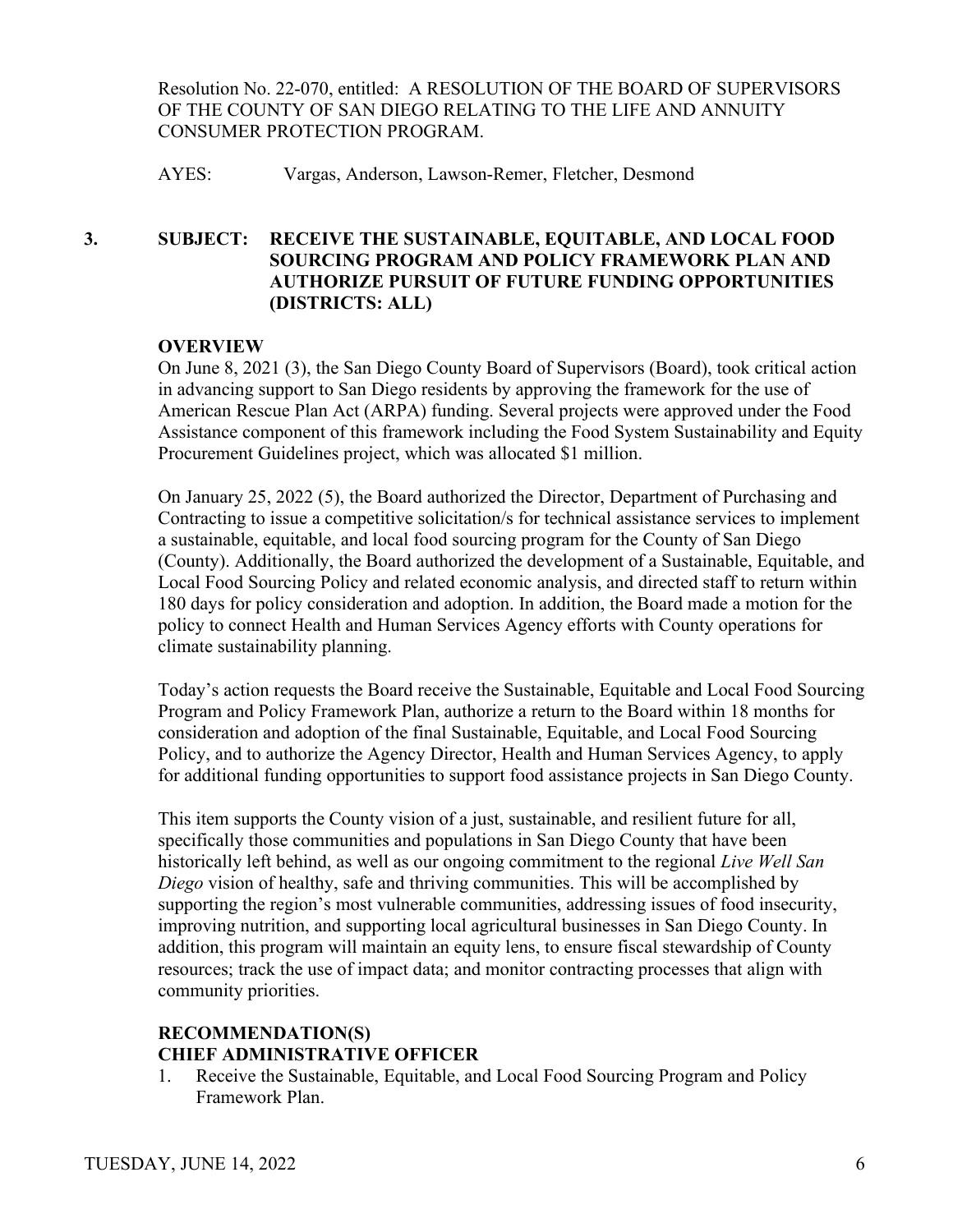- 2. Direct the Chief Administrative Officer to return with the final Sustainable, Equitable, and Local Food Sourcing Policy within 18 months for consideration and adoption.
- 3. Authorize the Agency Director, Health and Human Services Agency, to apply for additional funding opportunity announcements, if available, to support food assistance projects in San Diego County.

The County of San Diego (County) serves approximately 10 million meals, at a cost of approximately \$20 million each year to vulnerable populations including youth and adults residing in public hospitals and detention facilities, older adults, foster youth, and individuals living with HIV/AIDS. As the fourth largest employer in San Diego County, the County also makes cafeterias and vending services available to more than 18,000 employees and the public. As a result, the County purchases large quantities of food and beverages daily. By centering equity and sustainability in the County's food procurement, the County has the potential to direct public funds to positively impact the food system for local food producers, workers, and businesses owned, operated, and/or run by historically marginalized communities. Implementing a comprehensive, values-based food program ensures that institutional food practices, including purchasing, advances an equitable, healthy, fair, local, humane, and sustainable food system. Additionally, sustainability and equity-focused institutional food purchasing can be an immediate and long-term strategy to reduce health disparities through improving quality of food served to vulnerable and under-resourced communities; including economically disadvantaged populations, and racial and ethnic minorities experiencing greater barriers to social, economic, and health care resources, and therefore worse health outcomes.

#### **FISCAL IMPACT**

There is no fiscal impact associated with today's actions. Fiscal impacts could be associated with identified goals respective to each food service operation. Any such recommendations would return to the San Diego County Board of Supervisors for consideration and approval. There is no change in net General Fund costs and no additional staff years.

## **BUSINESS IMPACT STATEMENT**

 $N/A$ 

#### **ACTION:**

ON MOTION of Supervisor Vargas, seconded by Supervisor Fletcher, the Board of Supervisors took action as recommended, on Consent.

AYES: Vargas, Anderson, Lawson-Remer, Fletcher, Desmond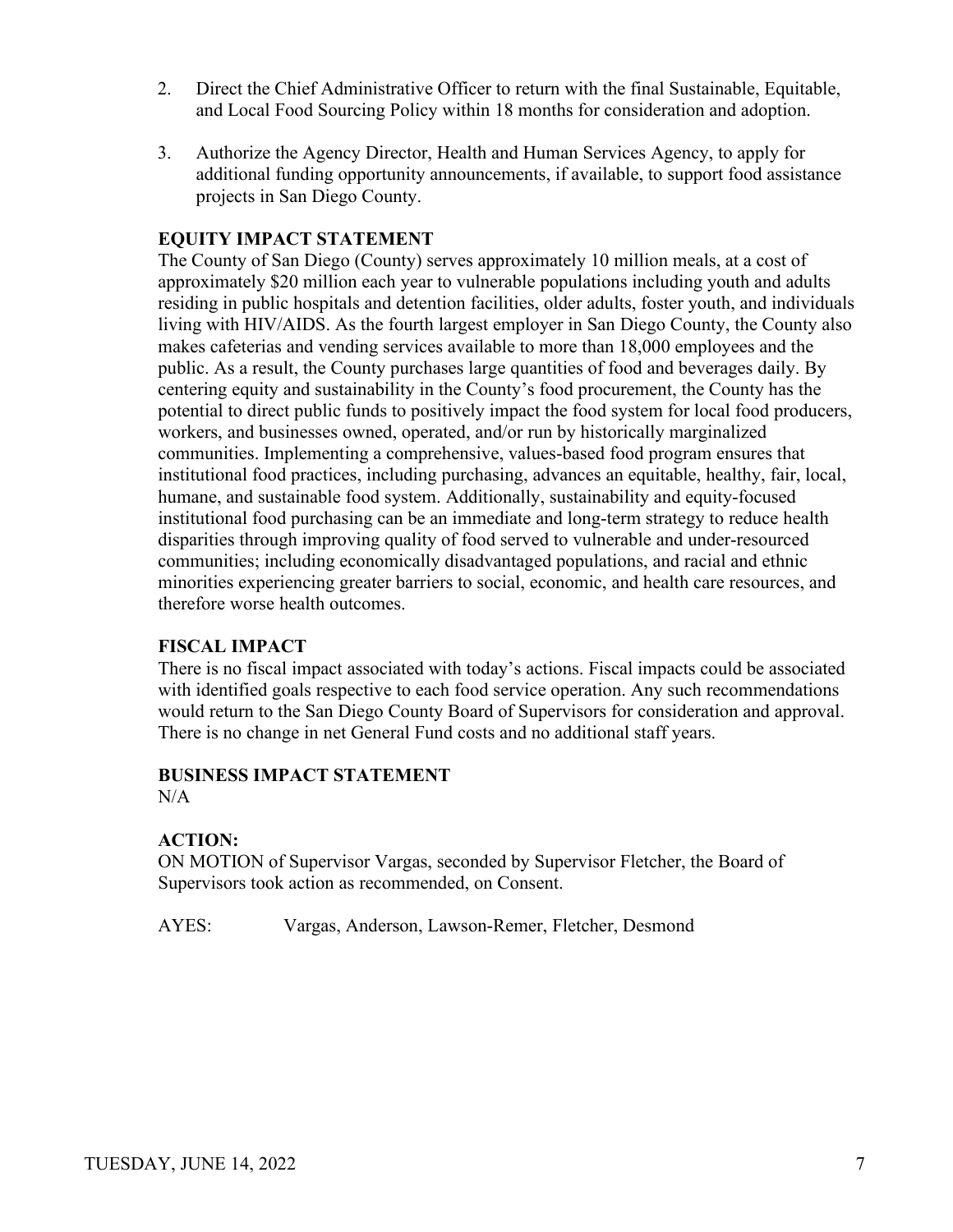## **4. SUBJECT: AUTHORIZE CONTRACT AMENDMENT WITH CERNER CORPORATION FOR EXPANDED USE OF ELECTRONIC HEALTH RECORD TECHNOLOGIES, AUTHORIZE COMPETITIVE SOLICITATIONS FOR INTEGRATION OF CLIENT HEALTH INFORMATION, AND AUTHORIZE PURSUIT OF FUTURE FUNDING OPPORTUNITIES (DISTRICTS: ALL)**

#### **OVERVIEW**

On July 12, 2005 (4), the San Diego County Board of Supervisors (Board) approved the procurement of a new Management Information System for Mental Health Services to provide information management in the areas of client and service tracking, billing, managed care, and an electronic health record (EHR). The system construct was designed to ensure the effective, efficient, and accurate administration of mental health treatment to vulnerable populations of mentally disabled children, youth, adults, and seniors and to increase operational efficiency by using information technology systems to organize and access tremendous amounts of data.

The County of San Diego (County) Health and Human Services Agency's (HHSA) Behavioral Health Services (BHS) currently uses various Cerner EHR technologies for San Diego County Psychiatric Hospital, outpatient behavioral health, and Edgemoor Skilled Nursing Facility to provide care to 55,000 unique patients. To improve care coordination, BHS began replacing its legacy EHR systems with the latest Cerner Millennium platform in 2019, thus enabling seamless sharing of patient information throughout BHS.

The HHSA's Public Health Services (PHS) and Medical Care Services (MCS) have an urgent need to implement an EHR solution for a variety of programs, including but not limited to clinical services, home visiting nursing services, pharmacy and any new services established through the implementation of San Diego Advancing and Innovating Medi-Cal (SDAIM), the local implementation of California Advancing and Innovating Medi-Cal (CalAIM), and other services and departments as identified by PHS, MCS, or HHSA. In keeping with Information Technology Guiding Principles established by the County Technology Office, the HHSA intends to re-use existing County applications, services, tools, components, and functions by expanding the use of Cerner Millennium beyond BHS to support efficient data and operational workflows. Re-using Cerner Millennium in this way will enable PHS and MCS with EHR capabilities and ensure interoperability across programs more quickly and cost-effectively than procuring an entirely new EHR system(s) for each need. Using a consistent EHR platform for health records, including case management, across HHSA programs will facilitate data sharing with managed care plans, physical, behavioral, community-based, social service providers, and County agencies to provide an enhanced level of care that is coordinated, person-centered, and integrated in alignment with the goals of CalAIM.

Today's action requests the Board to authorize the Director of the Department of Purchasing and Contracting to amend contract No. 543924 with Cerner Corporation to include modules and support needed to implement an Electronic Health Record, and to issue competitive solicitations as needed to facilitate the coordination and integration of client health information with County Electronic Health Records. Additionally, today's action requests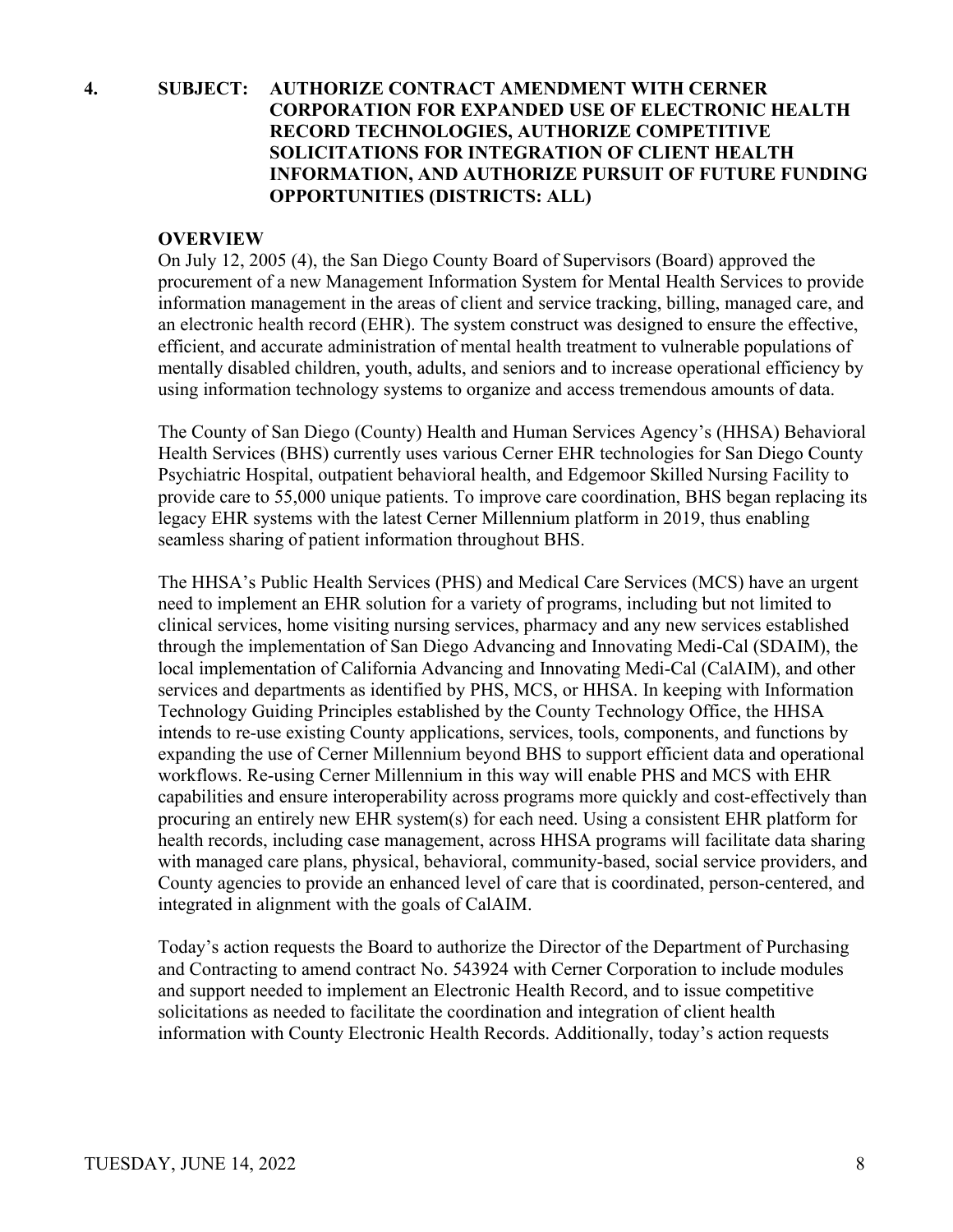authorization for the Agency Director, HHSA, to apply for additional funding opportunity announcements, if available, to fund efforts to support the expansion of existing data exchange capacity to increase data flows through new configurations/modules, and enhancements where needed.

This item supports the County of San Diego's vision of a just, sustainable, and resilient future for all, specifically those communities and populations in San Diego County that have been historically left behind, as well as our ongoing commitment to the regional *Live Well San Diego* vision of healthy, safe and thriving communities. This will be accomplished by addressing the importance of continuity in County applications to ensure the effective, efficient, and accurate administration of client health information.

## **RECOMMENDATION(S) CHIEF ADMINISTRATIVE OFFICER**

- 1. In accordance with Board Policy A-87, Competitive Procurement, and Administrative Code Section 401, authorize the Director, Department of Purchasing and Contracting, subject to successful negotiations and a determination of a fair and reasonable price, to amend contract No. 543924 with Cerner Corporation to include modules, integrations, and support needed to implement an Electronic Health Record, including case management capabilities, across Health and Human Services Agency departments, subject to the availability of funds; and to amend the contract as required to reflect changes to services and funding allocations, subject to the approval of the Agency Director, Health and Human Services Agency.
- 2. In accordance with Section 401, Article XXIII of the County Administrative Code, authorize the Director, Department of Purchasing and Contracting to issue Competitive Solicitations as needed to facilitate the coordination and integration of client health information with County of San Diego Electronic Health Records, and upon successful negotiations and determination of a fair and reasonable price, award contracts for a term of one year, with four option years and up to an additional six months if needed, and to amend the contracts as needed to reflect changes in services and funding allocation, subject to the approval of the Agency Director, Health and Human Services Agency.
- 3. Authorize the Agency Director, Health and Human Services Agency, to apply for additional funding opportunities, if available, to fund efforts to support the expansion of existing data exchange capacity to increase data flows through new configurations/modules, and enhancements where needed.

## **EQUITY IMPACT STATEMENT**

To continue the County of San Diego's (County) commitment to transparency and open government and remove barriers to access and participation in governmental affairs, today's actions provide the mechanism to deliver coordinated and person-centered care through integrated systems designed to ensure effective, efficient and accurate administration of mental health treatment to vulnerable populations of mentally disabled children, youth, adults, and seniors, inclusive of Black, Indigenous, People of color, women, people with disabilities, immigrants, youth, the lesbian, gay, bisexual, transgender, and queer (LGBTQ) community,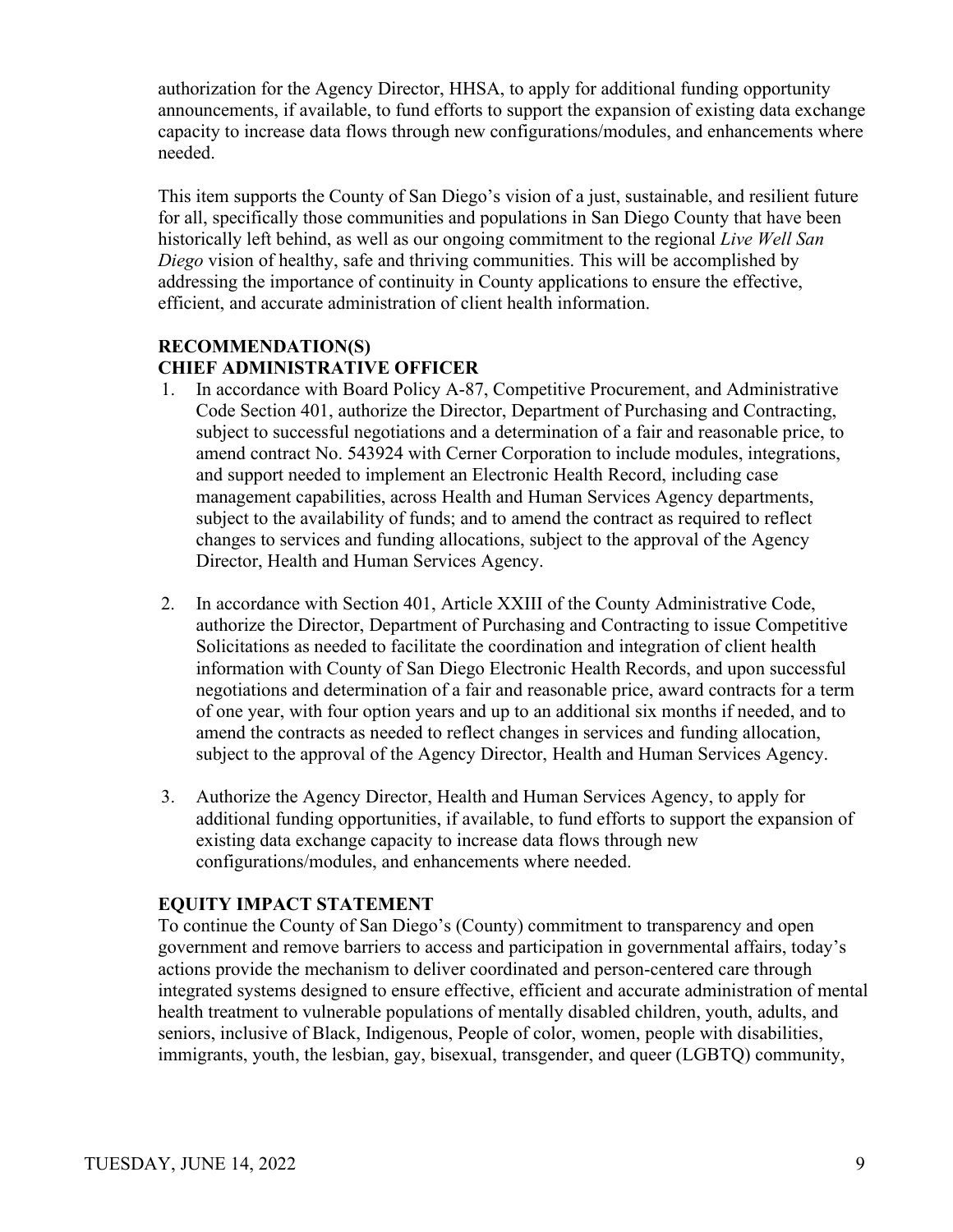and the economically disadvantaged. Expanding the use of an Electronic Health Record within the County's Health and Human Services Agency promotes health equity through outcomes measurement of services provided to individuals by race, ethnicity, and place, engaging in population-level monitoring to identify disparities and measure the impact of interventions, determine resource allocation, and set policies aimed at narrowing disparities. The County has the responsibility to address the importance of continuity in County applications to ensure the effective, efficient, and accurate administration of client health information. The activities resulting in the amendment of contract No. 543924 will reinforce Information Technology Guiding Principles established by the County Technology Office to "re-use existing County applications, services, tools, components, and functions" by expanding the use of Cerner Millennium beyond its current use.

## **FISCAL IMPACT**

Funds for this request are included in the Fiscal Year (FY) 2022-2023 CAO Recommended Operational Plan in the Health and Human Services Agency. If approved, this request will result in estimated one-time costs and revenue of up to \$9,000,000 in FY 2022-23 through FY 2024-25. The funding sources are the Epidemiology and Laboratory Capacity Enhancing Detection Expansion Grant and any federal and State funding that might become available. There will be no change in net General Fund cost and no additional staff years.

## **BUSINESS IMPACT STATEMENT**

N/A

## **ACTION:**

ON MOTION of Supervisor Vargas, seconded by Supervisor Fletcher, the Board of Supervisors took action as recommended, on Consent.

AYES: Vargas, Anderson, Lawson-Remer, Fletcher, Desmond

## **5. SUBJECT: AUTHORIZATION TO ENTER INTO NEGOTIATIONS WITH ALVARADO HOSPITAL, LLC DBA ALVARADO HOSPITAL MEDICAL CENTER FOR MEDI-CAL MANAGED CARE INPATIENT ACUTE PSYCHIATRIC SERVICES (DISTRICTS: ALL)**

#### **OVERVIEW**

Under the leadership of the San Diego County Board of Supervisors (Board), behavioral health care in San Diego County is in the midst of a profound transformation. The County of San Diego (County) is taking action and making strategic investments to move the local behavioral health care delivery system from a model of care driven by crises to one centered on continuous, coordinated care and prevention. These efforts are guided by data, focused on equity, and designed to create collaborative work across silos, within and outside of government.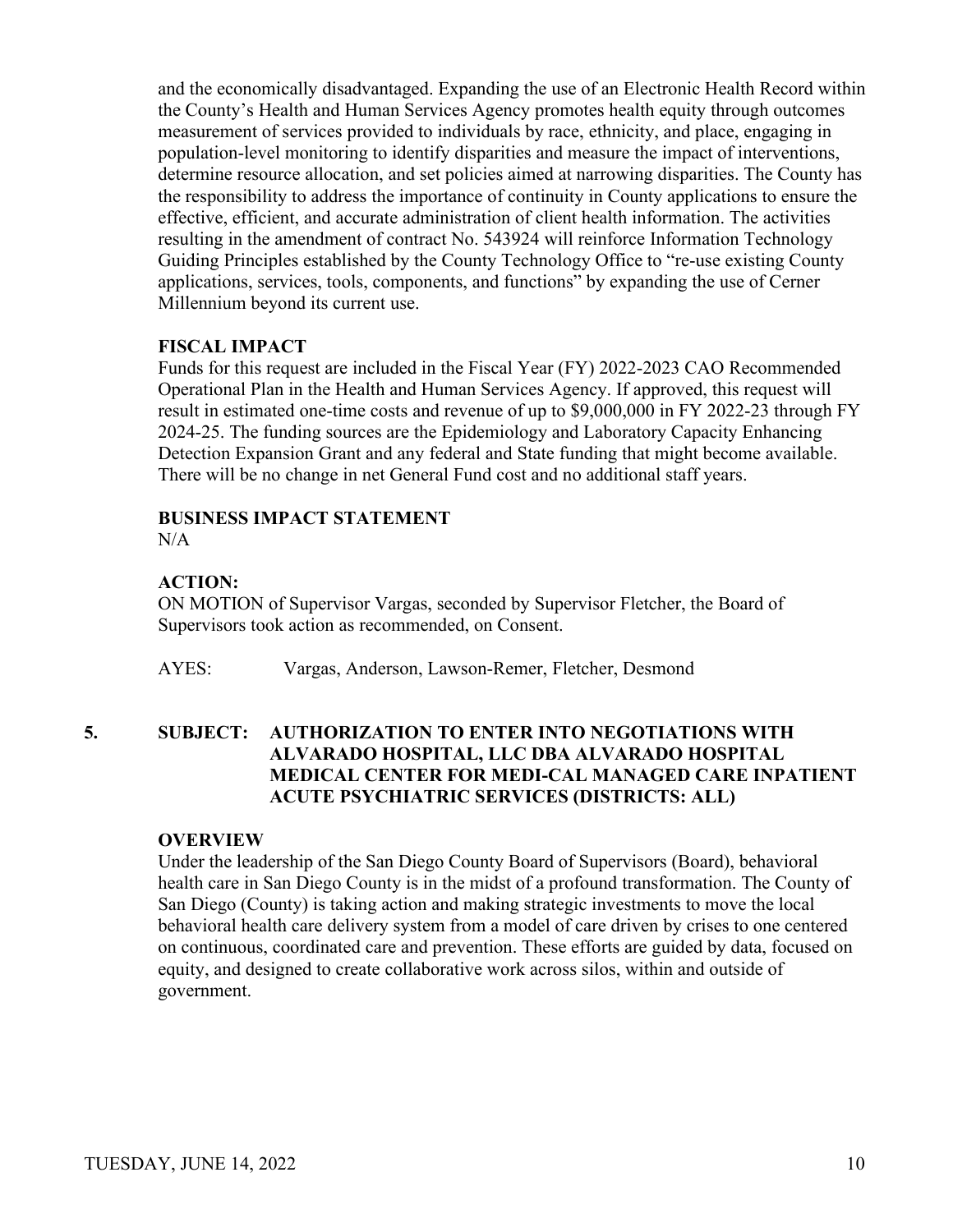Medi-Cal Managed Care Psychiatric Inpatient Services provide inpatient care to adults with acute symptoms of mental illness in need of 24-hour observation and intensive treatment. The services are available to residents countywide and include diagnosis, care, and treatment of acute episodes. Today's actions request the Board to authorize the Chief Administrative Officer, or designee, to enter into negotiations with Alvarado Hospital, LLC dba Alvarado Hospital Medical Center (Alvarado Hospital) for Medi-Cal Managed Care Inpatient Acute Psychiatric Services and return to the Board at a future date to seek further authority to execute an agreement and establish appropriations, as needed. The actions requested will advance the collaborative efforts with Alvarado Hospital to increase capacity of regional Medi-Cal Managed Care Psychiatric Inpatient Services for individuals who are Medi-Cal eligible, specifically improving access to critical inpatient care for vulnerable adults in the East Region who are experiencing a behavioral health crisis.

This item supports the County's vision of a just, sustainable, and resilient future for all, specifically those communities and populations in San Diego County that have been historically left behind, as well as our ongoing commitment to the regional *Live Well San Diego* vision of healthy, safe and thriving communities. It will advance the behavioral health continuum of care by supporting better access to care for individuals, better health for local populations, and more efficient health care resourcing in alignment with the Board's Framework for Our Future priorities.

## **RECOMMENDATION(S) CHIEF ADMINISTRATIVE OFFICER**

- 1. Pursuant to California Government Code section 26227, find that the proposed program is necessary to meet the social needs of the County's population.
- 2. Authorize the Chief Administrative Officer, or designee, to enter into negotiations with Alvarado Hospital, LLC dba Alvarado Hospital Medical Center for Medi-Cal Managed Care Inpatient Acute Psychiatric Services and return to the San Diego County Board of Supervisors with an update at a future date and to seek further authority to execute an agreement and establish appropriations, as needed.

## **EQUITY IMPACT STATEMENT**

The County of San Diego Health and Human Services Agency, Behavioral Health Services (BHS) serves as the specialty mental health plan for Medi-Cal eligible residents within San Diego County with serious mental illness, and the service delivery system for Medi-Cal eligible residents with substance use disorder care needs. As a regional steward of public health, BHS must ensure that services address the social determinants of health by being accessible, capable of meeting the needs of a diverse population, and equitably distributed to those most in need. BHS utilizes a population health approach, evidence-based practices, robust data analysis, and stakeholder input from consumers, community-based providers, healthcare organizations and others to identify community need and design services that are impactful, equitable, and yield meaningful outcomes for clients.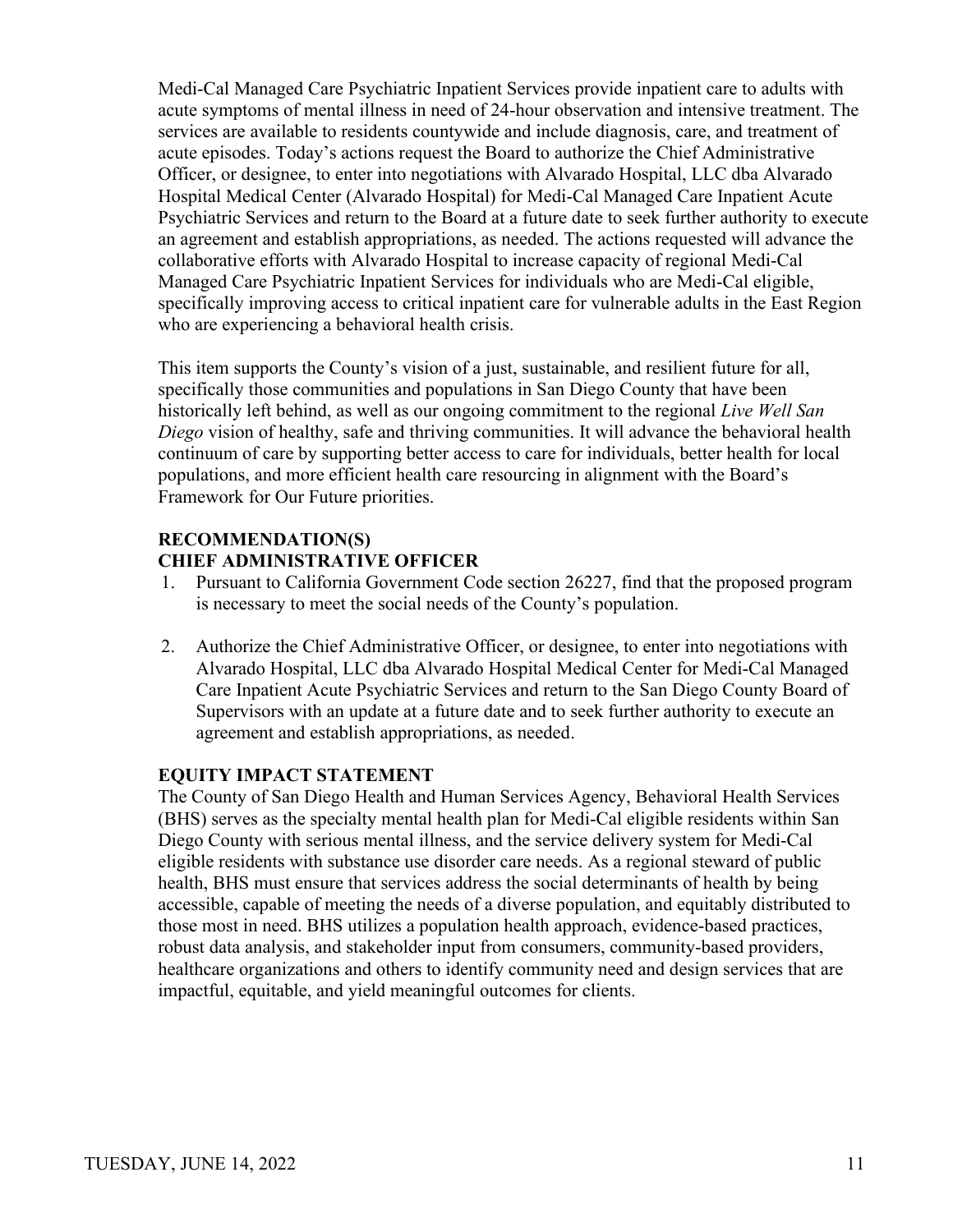If approved, today's actions will take critical steps in advancing collaborative efforts with Alvarado Hospital to increase capacity of inpatient acute psychiatric services for Medi-Cal eligible adults in the East Region of the county. These actions will improve access to critical inpatient care for vulnerable adults countywide who are experiencing a behavioral health crisis.

#### **FISCAL IMPACT**

There is no fiscal impact associated with this item. Estimated costs will be developed during the negotiation process and will be contingent upon the execution of an agreement with Alvarado Hospital, LLC dba Alvarado Hospital Medical Center. The County of San Diego (County) Health and Human Services Agency will return to the San Diego County Board of Supervisors at a future date to seek further authority to enter into an agreement and request additional resources, as needed. There will be no change in net County General Fund cost and no additional staff years.

#### **BUSINESS IMPACT STATEMENT**

 $N/A$ 

#### **ACTION:**

ON MOTION of Supervisor Vargas, seconded by Supervisor Fletcher, the Board of Supervisors took action as recommended, on Consent.

AYES: Vargas, Anderson, Lawson-Remer, Fletcher, Desmond

## **6. SUBJECT: SUPPORTING ALL HOUSING AND SERVICE PROVIDERS FOR ADULTS WITH INTELLECTUAL AND DEVELOPMENTAL DISABILITIES THROUGH ADOPTING A RESOLUTION AND LOCAL ADVOCACY TO THE STATE (DISTRICTS: ALL)**

#### **OVERVIEW**

With inflation at a 40-year high, everyday consumer purchases continue to increase in cost rapidly. This inflationary environment has also led to sharp increases in staffing and operational costs for employers. As a result, the budgets of housing and service providers for the 360,000 people with intellectual and developmental disabilities (I/DD) in California, who require special services and care at great expense, have been strained. Further, changes to state policy governing care facilities for developmentally disabled individuals and new criteria for reimbursement rates is creating economic barriers to establishing care. The lack of additional funding and full cost recovery for all Community Care Facilities (CCFs) has resulted in significant budgetary challenges for a number of facilities in California who face ongoing struggles to cover the cost of operations.

According to the San Diego Regional Center, there are more than 300 adults in San Diego and Imperial Counties, and nearly 3,500 statewide, living in a CCF, Intermediate Care Facility, or Nursing Facility with more than six residents. Statistics show that more people with I/DD are frequently outliving their parents for the first time in history, further demonstrating the need for more and expanded care facilities. It is crucial to call upon the state to increase funding to allow CCFs to continue to meet the needs of our growing population of individuals with I/DD.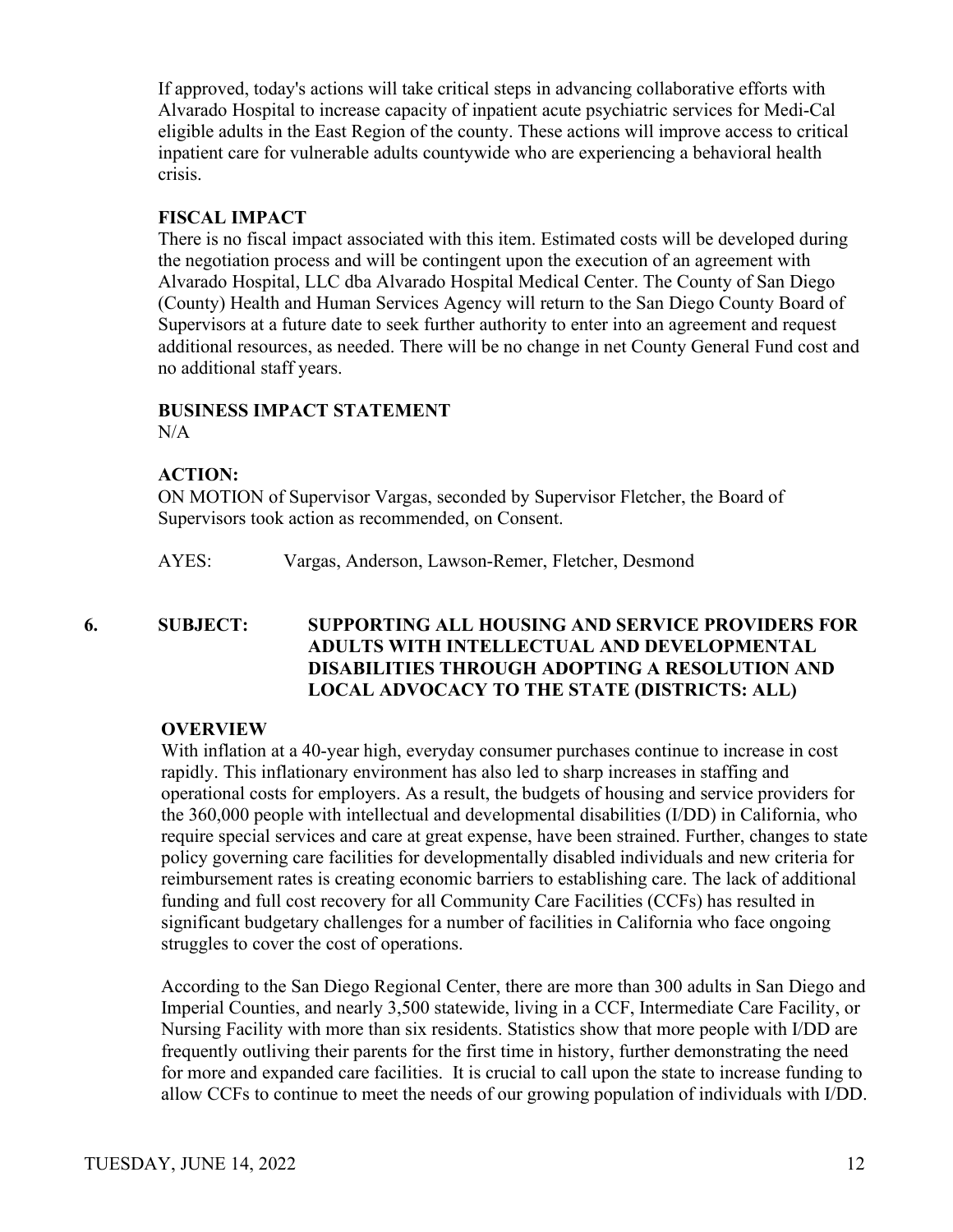Pursuant to Welfare and Institutions Code Section 4519.8, the Department of Developmental Services (DDS) submitted a rate study addressing the sustainability, quality, and transparency of community-based services for individuals with developmental disabilities to the Legislature in March 2019 and new reimbursement rates were established as a result of recent implementation. However, the rate study did not include rate models for homes with seven or more placements so these homes will continue to be reimbursed at existing rates, which has made it challenging for some of our local facilities to serve the I/DD population.

For example, Noah Homes is one of San Diego's largest providers of housing to San Diego County residents with I/DD and has the only memory care home in California specifically serving adults with I/DD who are suffering from Alzheimer's and other forms of dementia. The facility is a globally recognized model that has served our community for over 39 years. Noah Homes would need to evict 40 percent of its residents to be eligible to receive higher reimbursement rates based on the current DDS Regional Center Care Facility Payment Rates Per Consumer structure. Over the years, Noah Homes has received about 30 percent of their funding from fundraising and donors to augment a lack of funding from DDS for their operations. DDS has not supported CCFs for full cost recovery of operations and this year, implemented rate structures that will now present ongoing budgetary challenges and potential closures.

Today's action would direct the Chief Administrative Officer to include in the Board's Legislative Program support for State legislation and/or administrative actions that would adjust reimbursement rates in order to sustain operations and/or funding for Regional Centers and CCFs that serve persons with I/DD. The recommended actions would also direct the Chief Administrative Officer to write a letter to the Director of DDS and Secretary of California Health and Human Services (CalHHS), with a resolution, requesting increased funding for Regional Centers and all models of CCFs that serve persons with I/DD. This letter shall be shared with all members of the delegation and the Governor. By supporting this proposal, the Board of Supervisors can advocate for more housing choices and person-centered selection of housing for San Diegans with I/DD, keeping them in their current homes without fear of eviction.

## **RECOMMENDATION(S) SUPERVISOR JOEL ANDERSON AND CHAIR NATHAN FLETCHER**

- 1. Direct the Chief Administrative Officer (CAO) to include in the Board's Legislative Program support for legislation and/or administrative actions that would adjust reimbursement rates in order to sustain operations and/or funding for Regional Centers and Community Care Facilities (CCFs) that serve persons with intellectual and developmental disabilities (I/DD).
- 2. Direct the CAO to send a letter to the Director of the Department of Developmental Services (DDS) and the Secretary of California Health and Human Services (CalHHS), requesting adjustments to the reimbursement rates for Regional Centers and all models of CCFs that serve persons with I/DD, as well as the restoration of funding increases for facilities housing seven or more individuals per unit. The letter should include language highlighting that facilities like Noah Homes are struggling to sustain operations, and would also request that Regional Center Care Facility Payment Rates Per Consumer consider changing future scoring to include parameters and benchmarks that reward quality of care and services.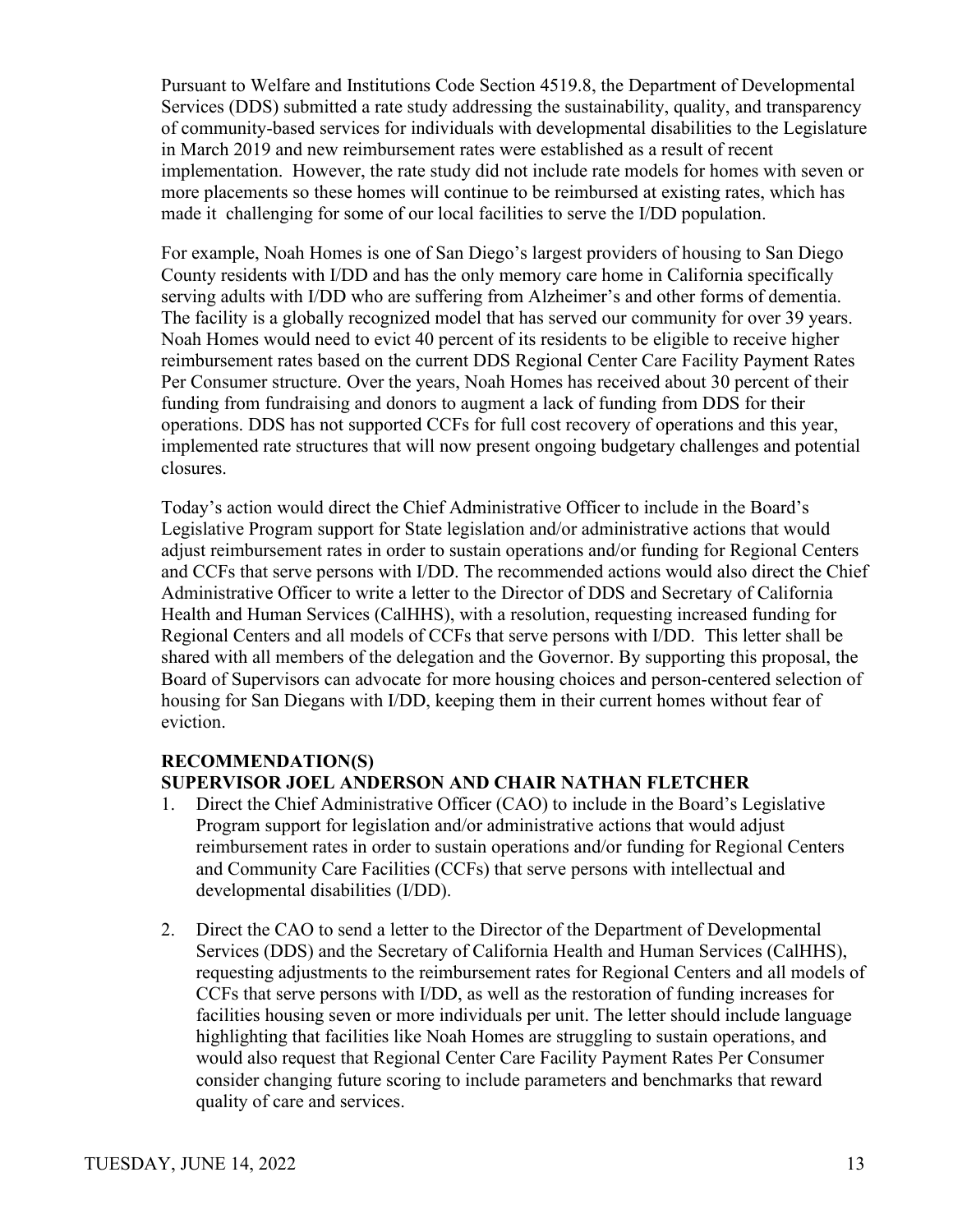- 3. Direct the CAO to share the above letter with the members of our region's State legislative delegation and Governor requesting that they work with DDS to adjust reimbursement rates in order to sustain facilities' operations.
- 4. Adopt a resolution entitled: SUPPORTING ALL HOUSING AND SERVICE PROVIDERS FOR ADULTS WITH INTELLECTUAL AND DEVELOPMENTAL DISABILITIES THROUGH ADOPTING A RESOLUTION AND LOCAL ADVOCACY TO THE STATE, communicating the Board of Supervisors' support for restoring funding rate increases and eventual reimbursements in full, for all CCFs and standardizing rate increases based on quality measures pursuant to Centers for Medicare and Medicaid Services (CMS) guidelines, instead of on the size of the service provider's facilities rate as set by CMS.

The majority of San Diegans with I/DD live at a family home and lack affordable housing options in the community. From 2009 to 2019, individuals who utilize California DDS services across the state, with a residence in the community, increased by 2,753 people, meaning that approximately 275 people per year were able to find housing within the community. During that same time, individuals who lived at a family home increased by 92,459 people. Removing funding barriers to provide more community housing options to more people with I/DD is critical to advancing our efforts and aligns with the County's efforts to advance equity and end homelessness.

## **FISCAL IMPACT**

Approval of this item will not result in any additional General Fund costs or any additional staff years.

## **BUSINESS IMPACT STATEMENT**

If approved, these recommendations will have a positive impact on the business community by providing additional consumer spending opportunities and enhancing the diversity and inclusiveness of our community. Diverse communities are positively linked to economic growth and job opportunities. Research also shows that housing discrimination and segregation negatively impact economic growth for everyone. If not approved, the growing number of people with I/DD outliving their parents may be forced to find refuge with a sibling as a caregiver, further straining the working population. In the U.S., the direct economic effect from the need for caregiving is estimated at nearly \$44 billion through the loss of more than 650,000 jobs and nearly 800,000 caregivers taking absences from the workplace (The Blue Cross Blue Shield Health Index). We expect this number to rise in San Diego if we cannot protect affordable community housing options for adults with I/DD.

## **ACTION:**

ON MOTION of Supervisor Vargas, seconded by Supervisor Fletcher, the Board of Supervisors took action as recommended, on Consent, adopting Resolution No. 22-071, entitled: SUPPORTING ALL HOUSING AND SERVICE PROVIDERS FOR ADULTS WITH INTELLECTUAL AND DEVELOPMENTAL DISABILITIES THROUGH ADOPTING A RESOLUTION AND LOCAL ADVOCACY TO THE STATE.

AYES: Vargas, Anderson, Lawson-Remer, Fletcher, Desmond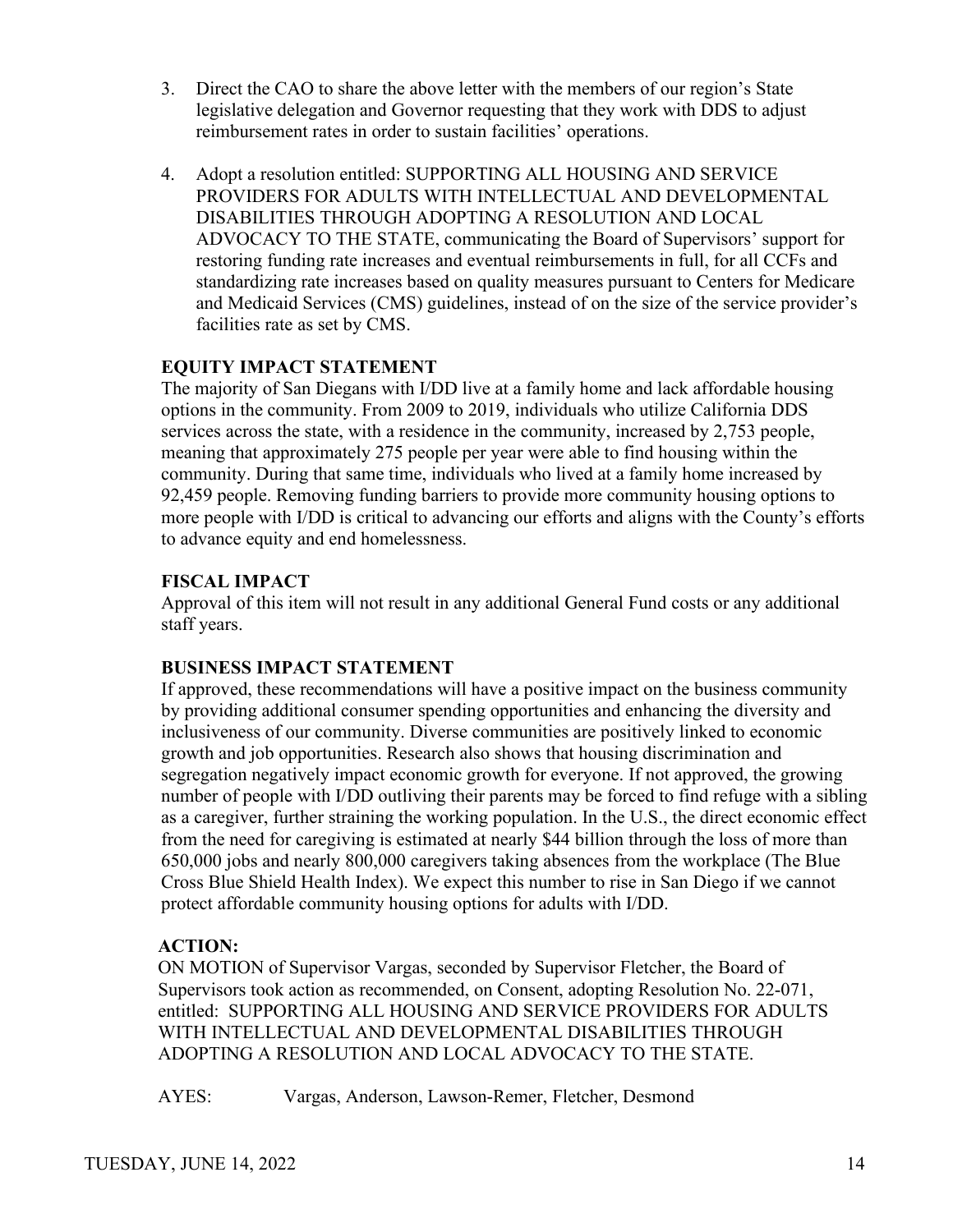## **7. SUBJECT: LIFTING UP AT-RISK STUDENTS, BUILDING LIFELONG BONDS WITH LAW ENFORCEMENT AND CREATING A MORE INCLUSIVE AND SAFER CAMPUS ENVIRONMENT (DISTRICTS: ALL)**

#### **OVERVIEW**

Developing capable youth, safe schools, strong families, and responsible communities requires involving young people in organizations that positively influence and even change the trajectory of young lives for the better. For over 15 years, Camp LEAD (Leadership, Equity, Access, and Diversity) has been empowering students, from San Diego County, to become positive leaders on their campuses. Through practical, hands-on training, students work to identify and address their own behaviors and attitudes about ethnicity, culture, religion, race, physical ability, socioeconomics, gender, age, and lifestyle.

Camp LEAD brings together students who are considered high-risk, including academic and discipline issues with students who have been active and involved in campus programs. Together, along with adult mentors and counselors, they embark on a journey that increases empathy, self-awareness, school attendance and academic performance. For those youth at high-risk, they develop a new positive outlook with hope, purpose, and direction.

Camp LEAD is under the guidance of professionally trained staff, law enforcement officials, school personnel, and community volunteers. Students spend their time at Camp LEAD participating in discussions and exercises that focus on eliminating barriers brought about by prejudice, racial discrimination, and exclusivity. In the process, students find a sense of community at Camp LEAD and develop the skills to bring enhanced inclusivity back to campus.

Participating in a Camp LEAD program can potentially help students explore ways to address stress, anxiety, and substance abuse brought on by the COVID-19 shutdown. For these reasons and more, I have committed to support Camp LEAD with a \$50,000 grant allocation from the Small Business Grant Program to assist students that continue to be impacted the shutdown.

High school is a pivotal period in life. Camp LEAD can transform the lives of high schoolers and lay the foundation for future success in their adulthood. For many students, a little support and a positive atmosphere can make a major impact on their academic success and in their personal lives.

Programs like Camp LEAD facilitate meaningful change.

Additionally, Camp LEAD offers a unique 3-day and 2-night bonding opportunity to strengthen relationships with law enforcement officials, who participate out of uniform, alongside the students for the first two days building, in some cases, life-long bonds. On the third day, law enforcement transitions back into uniform so that the students can make the connection that law enforcement officials care about them and their communities.

Each camp has approximately 100 campers and costs approximately \$15,000 for camp rentals and food service. The fee for professional staff is an additional \$8,000 for a total cost of \$23,000 per camp. Finding a permanent location could serve more youth in the region and reduce costs.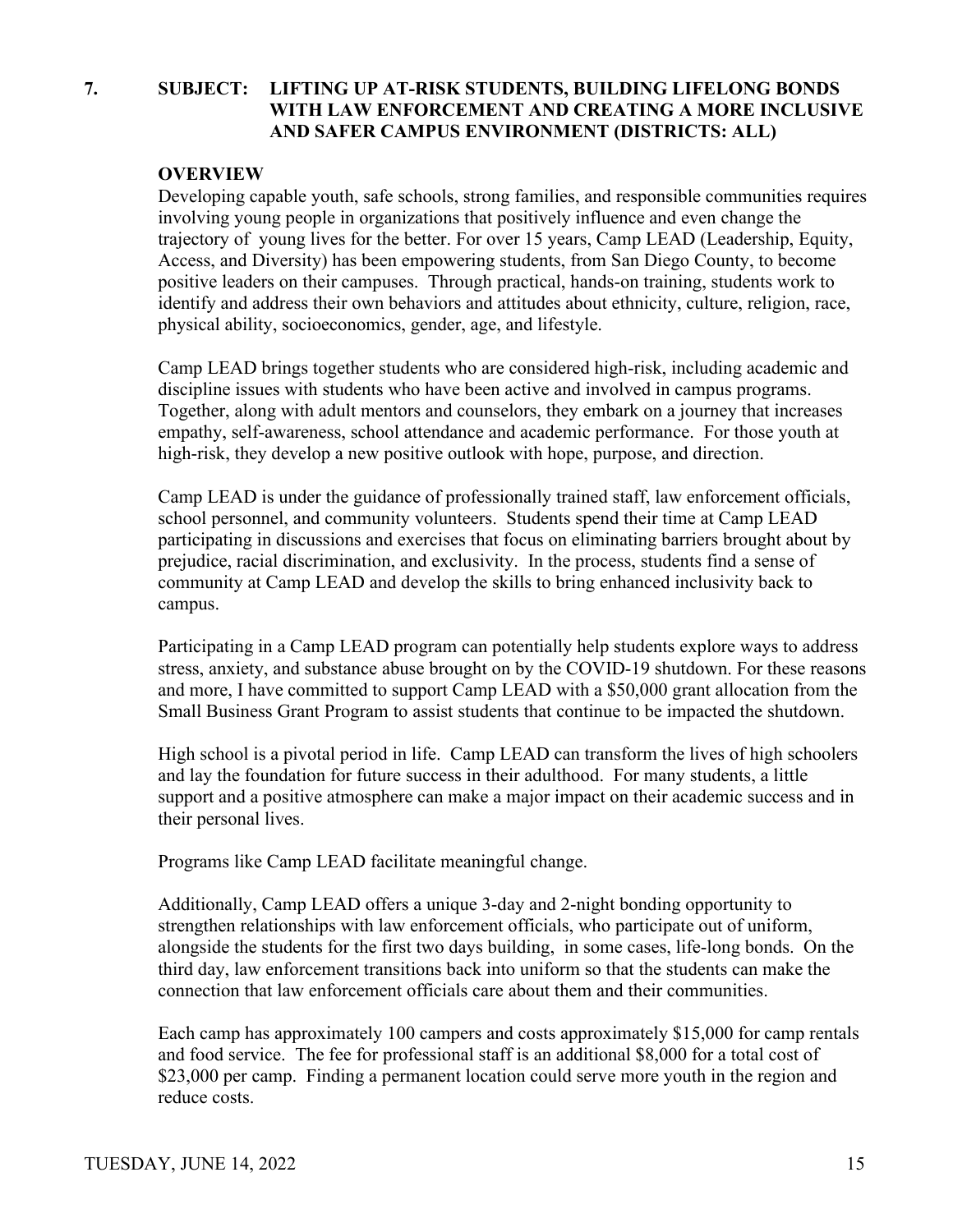Today, you are being asked to help support Real Matters, Incorporated - the entity that offers Camp LEAD - and the Deputy Sheriff's Association effort to reach more students by directing the Chief Administrative Officer to help in connecting Camp LEAD with existing County partners who may be able to assist in searching for permanent camp locations to help reduce costs.

## **RECOMMENDATION(S) SUPERVISOR JIM DESMOND**

Direct the Chief Administrative Officer to assist Camp LEAD (Leadership, Equity, Access, and Diversity) with establishing connections to existing County partners who could assist in reducing operating costs by exploring permanent funding and camp locations.

## **EQUITY IMPACT STATEMENT**

Public safety is of the utmost importance for all communities and all county residents. Strong relationships between law enforcement agencies and the communities they serve are imperative to maintaining public safety. Ensuring equitable access to law enforcement is necessary to reduce disparities in unserved and underserved communities. Inadequate law enforcement most negatively impacts those in the lower socioeconomic strata of society and communities of color. Ensuring that law and order is maintained protects the most vulnerable in society. We at the County are committed to achieving the highest standards in establishing the safest environment for children of all socioeconomic backgrounds to thrive and grow in their relationships with law enforcement.

## **FISCAL IMPACT**

There is no fiscal impact associated with today's action. There is no change in net General Fund costs and staff years.

#### **BUSINESS IMPACT STATEMENT** N/A

## **ACTION:**

ON MOTION of Supervisor Vargas, seconded by Supervisor Fletcher, the Board of Supervisors took action as recommended, on Consent.

AYES: Vargas, Anderson, Lawson-Remer, Fletcher, Desmond

## **8. SUBJECT: NEIGHBORHOOD REINVESTMENT PROGRAM GRANTS (DISTRICT: 4)**

## **OVERVIEW**

The County of San Diego is fortunate to have an opportunity to reinvest taxpayer money into our communities for the benefit of the public. This action will assist the County in meeting the needs of the community.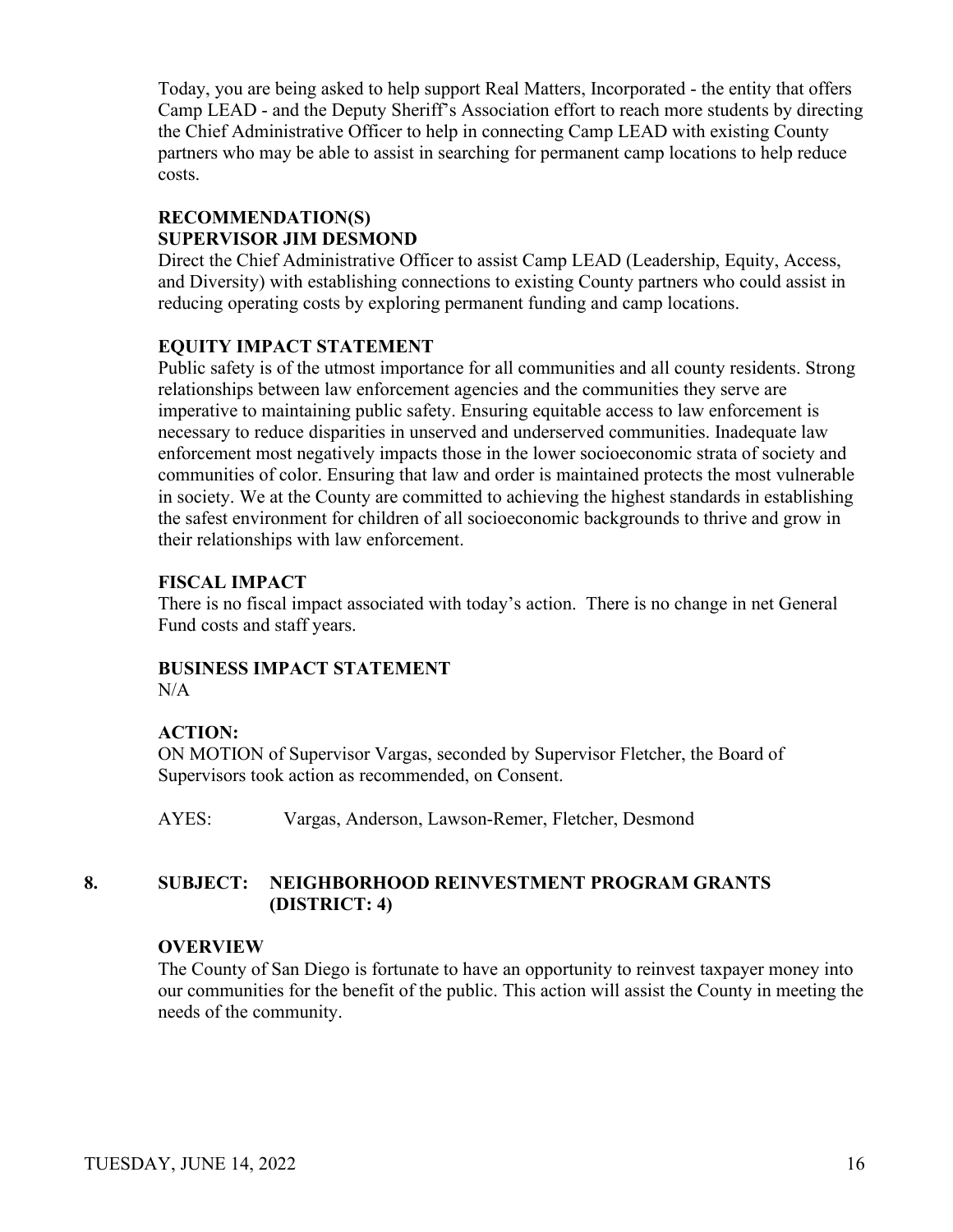#### **RECOMMENDATION(S) CHAIR NATHAN FLETCHER**

## 1. Allocate \$10,000 from the Neighborhood Reinvestment Program budget (Org 15665) to Noah Homes, Inc. to pay for the cost for part of their new Audio-Visual system for their newly remodeled community center which will serve residents and families, educators, and community partners who come for training and events.

- 2. Allocate \$20,000 from the Neighborhood Reinvestment Program budget (Org 15665) to Open Heart Leaders to help cover the cost of a 15-passenger van that would be used to transport youth to and from their mentor sessions, including occasional wellness and educational field trips that focus on mental health, emotional growth, educational/career pathways, interpersonal relationships, and leadership development.
- 3. Allocate \$20,000 from the Neighborhood Reinvestment Program budget (Org 15665) to Kitchens for Good, Inc. to fund the one-time cost of desks, tables, chairs, cooktops, cookware, and storage chests that will upgrade the Project Launch culinary apprenticeship program learning center.
- 4. Allocate \$25,000 from the Neighborhood Reinvestment Program budget (Org 15665) to Grossmont-Mt. Helix Improvement Association to pay the cost of county permitting costs for a gateway monument sign in Mt. Helix.
- 5. Allocate \$15,000 from the Neighborhood Reinvestment Program budget (Org 15665) to the Japanese Friendship Garden Society of San Diego to pay the cost of the construction of the zigzag bridge which is designed to showcase the traditional significance of bridges in a Japanese garden.
- 6. Allocate \$20,000 from the Neighborhood Reinvestment Program budget (Org 15665) to Feeding San Diego to pay the cost of protein food purchases such as chicken, ground turkey and ground beef that will is used in food distribution to reach and engage food insecure individuals in San Diego County.
- 7. Allocate \$20,000 from the Neighborhood Reinvestment Program budget (Org 15665) to Black American Policy Association of California, San Diego, Foundation to help cover the cost of office furniture, office equipment such as printer, monitors, computers, keyboards, mouses, docking station, one-time cost of technology and software upgrade for Wix, Asana, Zoom, and Adobe, and for office stationery and materials such as paper, ink, mailing, pens, scissors, and outreach material that will help with the establishment of a BAPAC Community Collective Resource Center that serves all of San Diego's Black and brown Americans.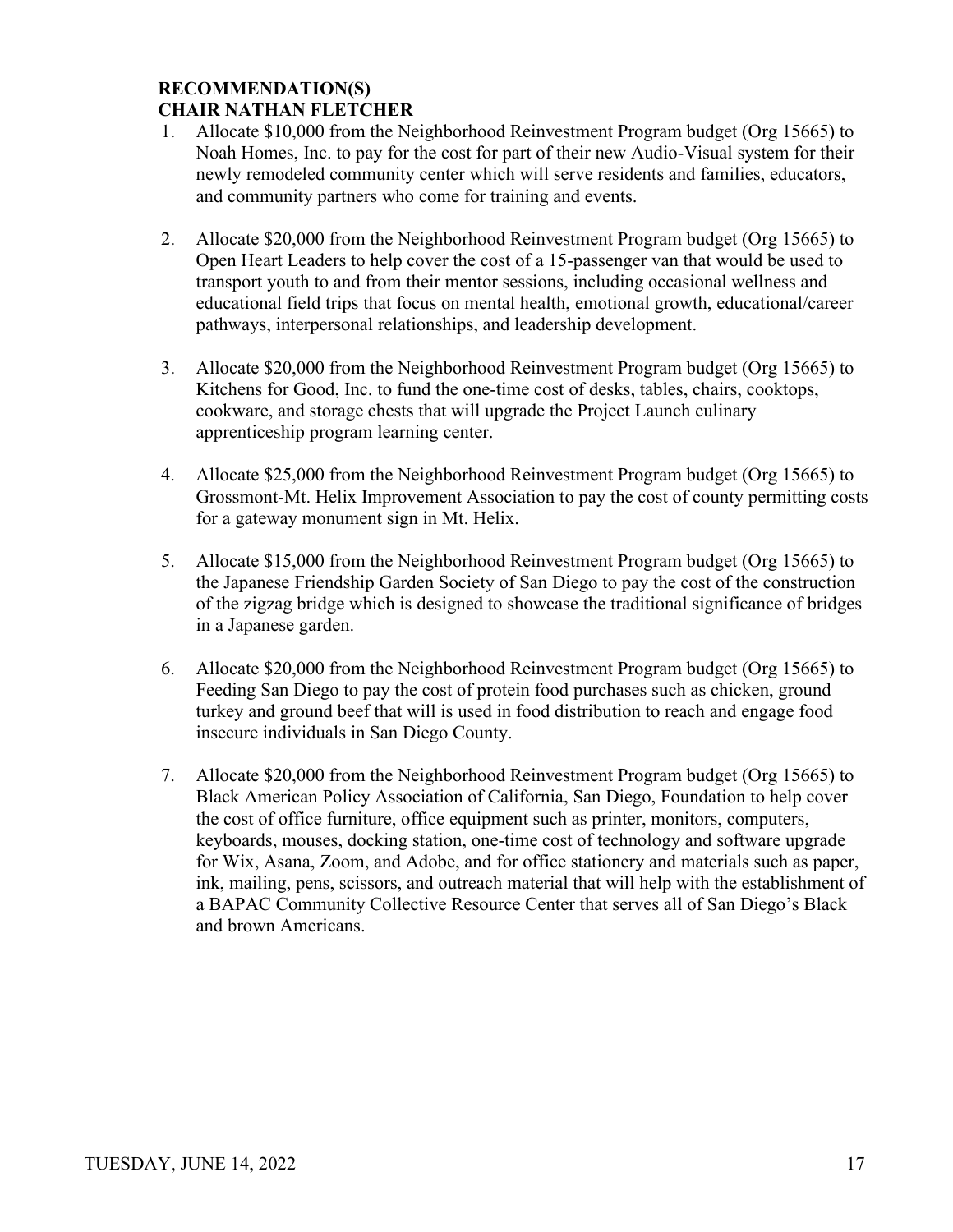- 8. Allocate \$20,000 from the Neighborhood Reinvestment Program budget (Org 15665) to Depositing Empowerment Through Outreach & Urban Redevelopment to help purchase a van to support transportation to and from program activities, curriculum workbooks and training materials for youth participants, Ambassadors, staff, and educators, community engagement and outreach event supplies, and program supplies for leadership activities such as arts and crafts materials which will support their Leadership Academy and Ambassador program provide work readiness training, paid internship experience, and opportunities for high school girls of color to explore career pathways and community services.
- 9. Allocate \$10,000 from the Neighborhood Reinvestment Program budget (Org 15665) to the San Diego Bowl Game Association to help purchase laptops, docking stations, monitors, a Ricoh copier, desks and partitions, signage, branded canopy, and a new parade balloon which will help Sports San Diego with the increased responsibility and anticipated demand for sports events in San Diego coming out of the pandemic.
- 10. Allocate \$20,000 from the Neighborhood Reinvestment Program budget (Org 15665) to Murphy's Produce with Purpose to help pay the cost of food for those in need, tents, and other equipment, such as boxes, food service materials, and flyers which will help alleviate food insecurity in San Diego County District 4.
- 11. Allocate \$25,000 from the Neighborhood Reinvestment Program budget (Org 15665) to the Jacobs & Cushman San Diego Food Bank to help replace their antiquated inventory software that will help the Food Bank improve their food distribution channels, facilitate the selection of culturally appropriate foods for their nonprofit distribution partners, and better track the food they rescue to meet legislative goals.
- 12. Allocate \$20,000 from the Neighborhood Reinvestment Program budget (Org 15665) to Paving Great Futures to purchase kitchen equipment for the CHAMP on the job training program, laptops for program participants to support job readiness and financial literacy training, uniforms, and safe work shoes for program participants.
- 13. Allocate \$25,000 from the Neighborhood Reinvestment Program budget (Org 15665) to the San Diego Blood Bank to pay the cost of a new bloodmobile to make it possible to meet donors in the communities who in return help build out robust blood supply for patients in need.
- 14. Allocate \$10,000 from the Neighborhood Reinvestment Program budget (Org 15665) to the VAPA Foundation to pay partial costs of materials such as certificates, awards, and art supplies for the Honor Concerts for elementary, middle, and high school, visual and performing arts exhibitions, and recognitions events that take place throughout the year and bring hundreds of students and community members together.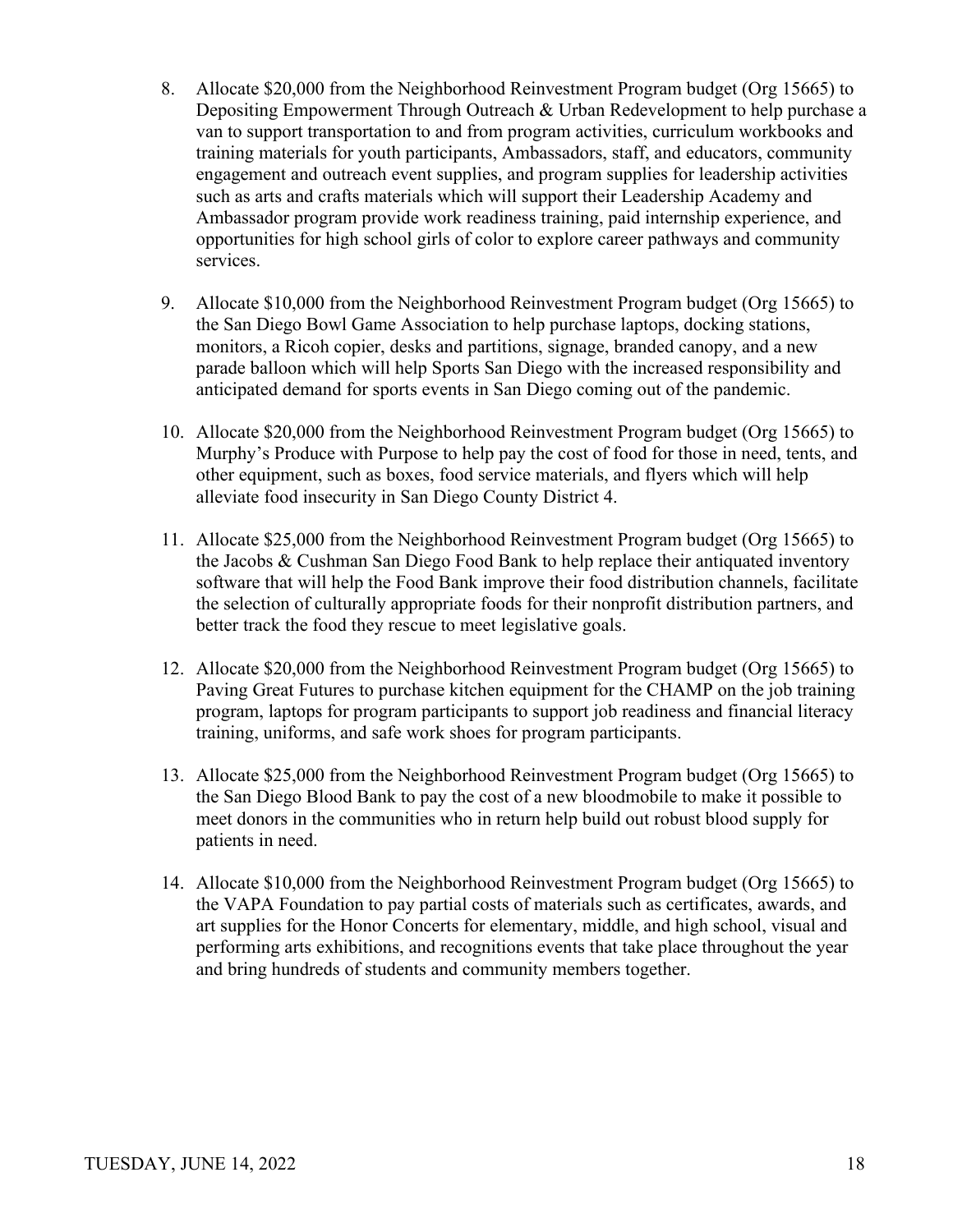- 15. Allocate \$15,000 from the Neighborhood Reinvestment Program budget (Org 15665) to the ICNA Relief USA Programs, Inc. to help fund their Back-to-School program in San Diego County by purchasing backpacks equipped with school supplies such as notebooks, folders, pencils, erasers, ruler, and calculators, and provide goody-bags to all event participants which aims to make schooling more accessible to underrepresented students.
- 16. Allocate \$7,000 from the Neighborhood Reinvestment Program budget (Org 15665) to Foundation for Women Warriors to help cover the cost of a printer, outdoor canopy tents, folding tables, chairs, tablecloths, banners, bags, and utility wagons for event purposes to support their team with conducting program activities and outreach.
- 17. Allocate \$20,000 from the Neighborhood Reinvestment Program budget (Org 15665) to San Diego Oasis to cover the cost of pre-set tablets and one-time costs of establishing internet service and implementing new technology which will help bridge the digital divide for low-income seniors and homeless San Diego seniors at Trinity Place.
- 18. Amend the purpose of the March 16, 2021 (4) Neighborhood Reinvestment Program allocation of \$26,000 to Photocharity to add the purchase of computers for homeless youth to use for school, finding jobs, and tele health. Authorize the Chief Financial Officer to amend the grant agreement accordingly.
- 19. Find that each of the proposed grants has a public purpose.
- 20. Authorize the Office of Financial Planning to enter into agreements and make minor amendments to agreements that do not change the purpose or amount of the grants to organizations awarded funds.
- 21. Find that the proposed grants to Grossmont-Mt. Helix Improvement Association and the Japanese Friendship Garden Society of San Diego are exempt from review under the California Environmental Quality Act (CEQA) by Section 15301 of the CEQA Guidelines.

We recognize the systemic impacts that inequitable policies may create for residents in San Diego County. The proposed allocation of funds is intended to improve the quality of life throughout the County by providing funds to nonprofits whose work addresses inequities by providing services to all throughout the county. Organizations are chosen for funding based on their location or the demographics they serve with a focus on underserved communities that contain higher numbers of People of Color and LGBTQ+ people. Organizations chosen should work to promote a sense of belonging and utilize equity in their operations, outreach, and programs. Supporting documents were reviewed as well as impact reports and community testimony to verify the organization meets these goals.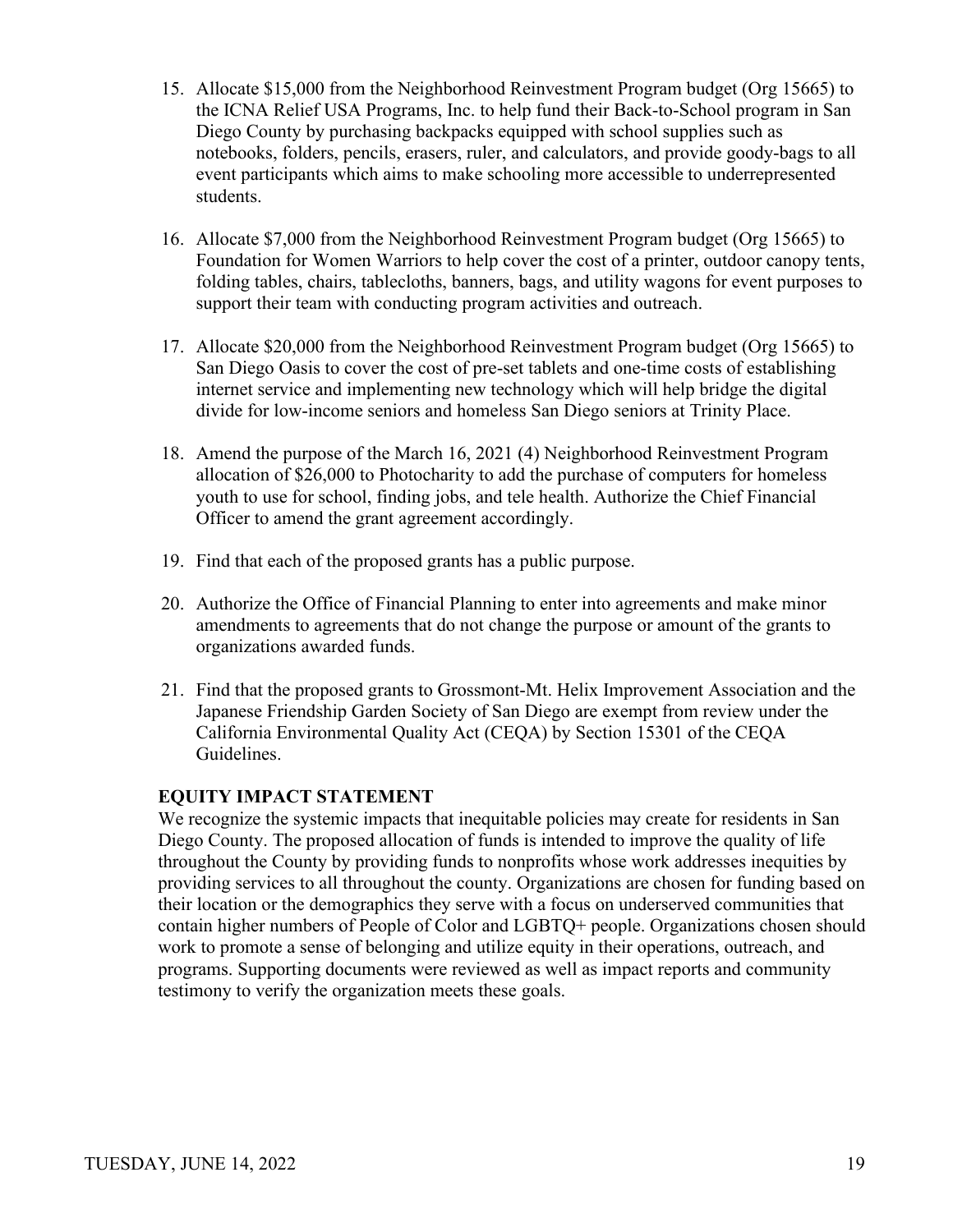#### **FISCAL IMPACT**

Funds for these grant allocation requests are included in the Fiscal Year 2021-2022 Operational Plan for the Neighborhood Reinvestment Program (Org 15665). The fiscal impact of these recommendations is \$302,000 from the Neighborhood Reinvestment Program (Org 15665) and the funding sources is General Purpose Revenue. There will be no change in net General Fund Cost and no additional staff years.

## **BUSINESS IMPACT STATEMENT**

 $N/A$ 

## **ACTION:**

ON MOTION of Supervisor Vargas, seconded by Supervisor Fletcher, the Board of Supervisors took action as recommended, on Consent.

AYES: Vargas, Anderson, Lawson-Remer, Fletcher, Desmond

## **9. SUBJECT: NEIGHBORHOOD REINVESTMENT PROGRAM GRANTS (DISTRICT: 1)**

## **OVERVIEW**

The County of San Diego is fortunate to have an opportunity to reinvest taxpayer money into our communities for the benefit of the public. This action will assist the County in meeting the needs of the community.

## **RECOMMENDATION(S) VICE-CHAIR NORA VARGAS**

- 1. Allocate \$65,000 from the Neighborhood Reinvestment Program budget (Org 15650) to San Diego Blood Bank to purchase new Trima Systems to provide a safe and robust blood supply for patients in need of blood products, to be utilized at the South Bay Donor Center in Chula Vista.
- 2. Allocate \$15,000 from the Neighborhood Reinvestment Program budget (Org 15650) to Just in Time for Foster Youth to pay the cost of household items to foster youth for access to essential furniture such as queen size beds, box springs and bed frames, headboards, small desks, dining tables, chairs, and nightstands.
- 3. Allocate \$9,274 from the Neighborhood Reinvestment Program budget (Org 15650) to San Diego Young Artists Music Academy, Inc. to purchase computers, monitors, monitoring system, mounting brackets, speakers, microphones, cabling, a keyboard, cameras, and a recording console to be used to teach music programs for at-risk and low-income students.
- 4. Allocate \$25,000 from the Neighborhood Reinvestment Program budget (Org 15650) to Jacobs & Cushman San Diego Food Bank to replace their software system for their food distribution inventory. The San Diego Food Bank serves the entire region and ensure people have access to nutritious meals.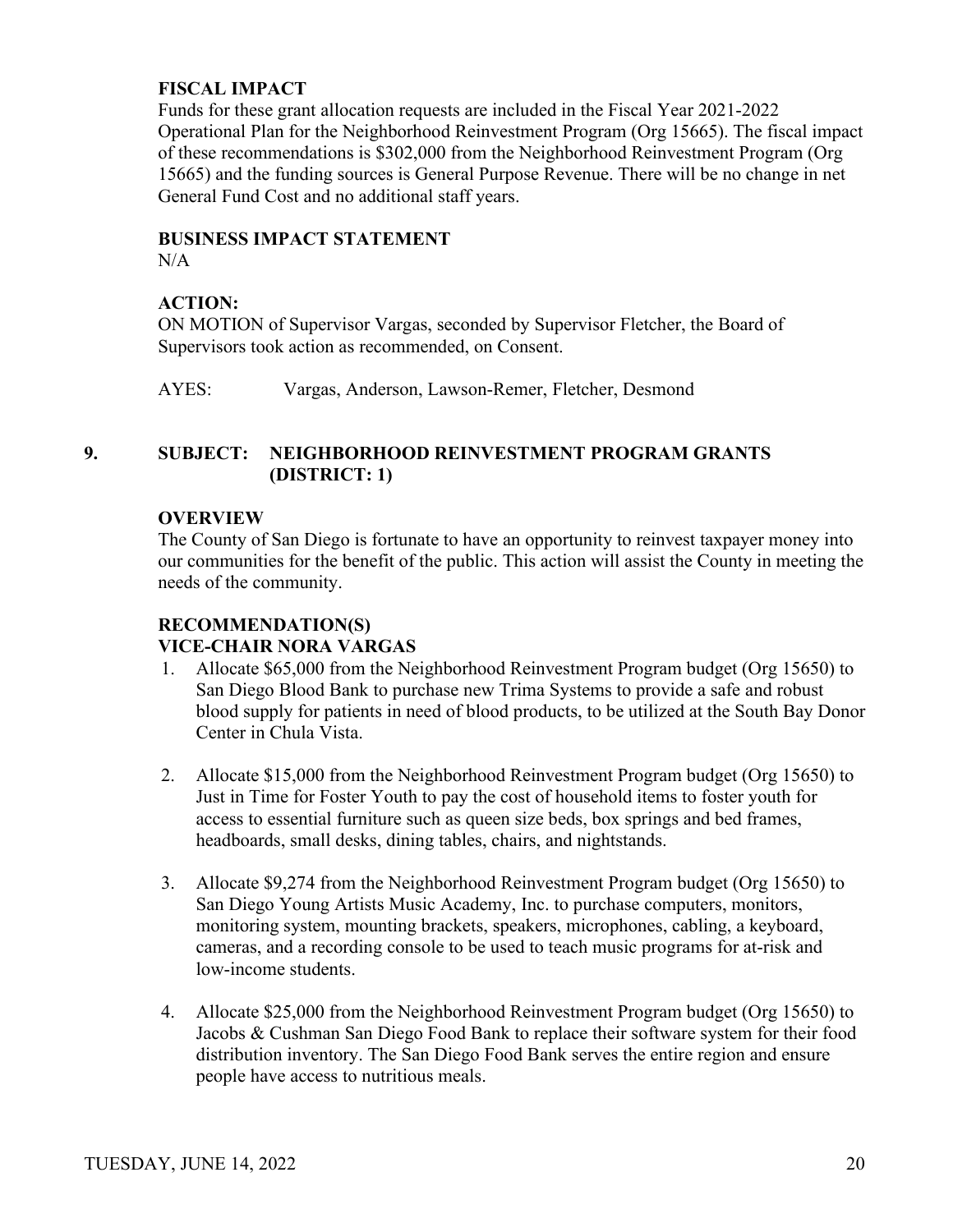- 5. Allocate \$100,000 from the Neighborhood Reinvestment Program budget (Org 15650) to Grossmont Union High School District to support the Mount Miguel High School Stadium in funding the replacement of the current track surface that is used by the community.
- 6. Allocate \$20,000 from the Neighborhood Reinvestment Program budget (Org 15650) to It's All About the Kids Foundation to purchase a large box truck to rescue fresh food and benefit their Feed the Kids program.
- 7. Allocate \$10,000 from the Neighborhood Reinvestment Program budget (Org 15650) to Kitchens for Good, Inc. to purchase laptop computers to benefit their Project Launch apprenticeship program.
- 8. Allocate \$7,594 from the Neighborhood Reinvestment Program budget (Org 15650) to Imperial Beach Neighborhood Center to benefit their Neighborhood Food Pantry by purchasing a commercial refrigerator, a laptop, a wireless internet extender, utility carts, kitchen carts, and one-time wireless internet installation and expenses.
- 9. Allocate \$18,940 from the Neighborhood Reinvestment Program budget (Org 15650) to GenerateHope, Inc. for one-time capital improvements to repair a septic tank at a Bonita safe house for survivors of sex trafficking.
- 10. Allocate \$85,900 from the Neighborhood Reinvestment Program budget (Org 15650) to Chicano Park Museum and Cultural Center to benefit their 2022 Grand Opening by purchasing multi-media projectors and screens, and an electric vehicle shuttle.
- 11. Allocate \$22,176 from the Neighborhood Reinvestment Program budget (Org 15650) to the Alpha Project for the Homeless d.b.a. Alpha Project for one-time capital improvements to fund floor resurfacing to allow for playground installation at Oxford Terrace in Chula Vista.
- 12. Allocate \$150,000 from the Neighborhood Reinvestment Program budget (Org 15650) to California Center for Cooperation Development for one-time capital expenses for construction, processing fees, and equipment to help build the region's first cooperative grocery store.
- 13. Allocate \$100,000 from the Neighborhood Reinvestment Program budget (Org 15650) to San Ysidro Improvement Corporation for one-time capital improvements to fund security-related improvements, renovation works, asphalt installation, plumbing work, and car port improvements at the San Ysidro Community Center.
- 14. Allocate \$85,000 from the Neighborhood Reinvestment Program budget (Org 15650) to Our Lady of Guadalupe Catholic Parish San Diego in San Diego, California Real Property Support Corporation for one-time capital improvements to fund a playground installation and asphalt resurfacing for facilities open to all regardless of religious affiliation at Our Lady's School in Barrio Logan.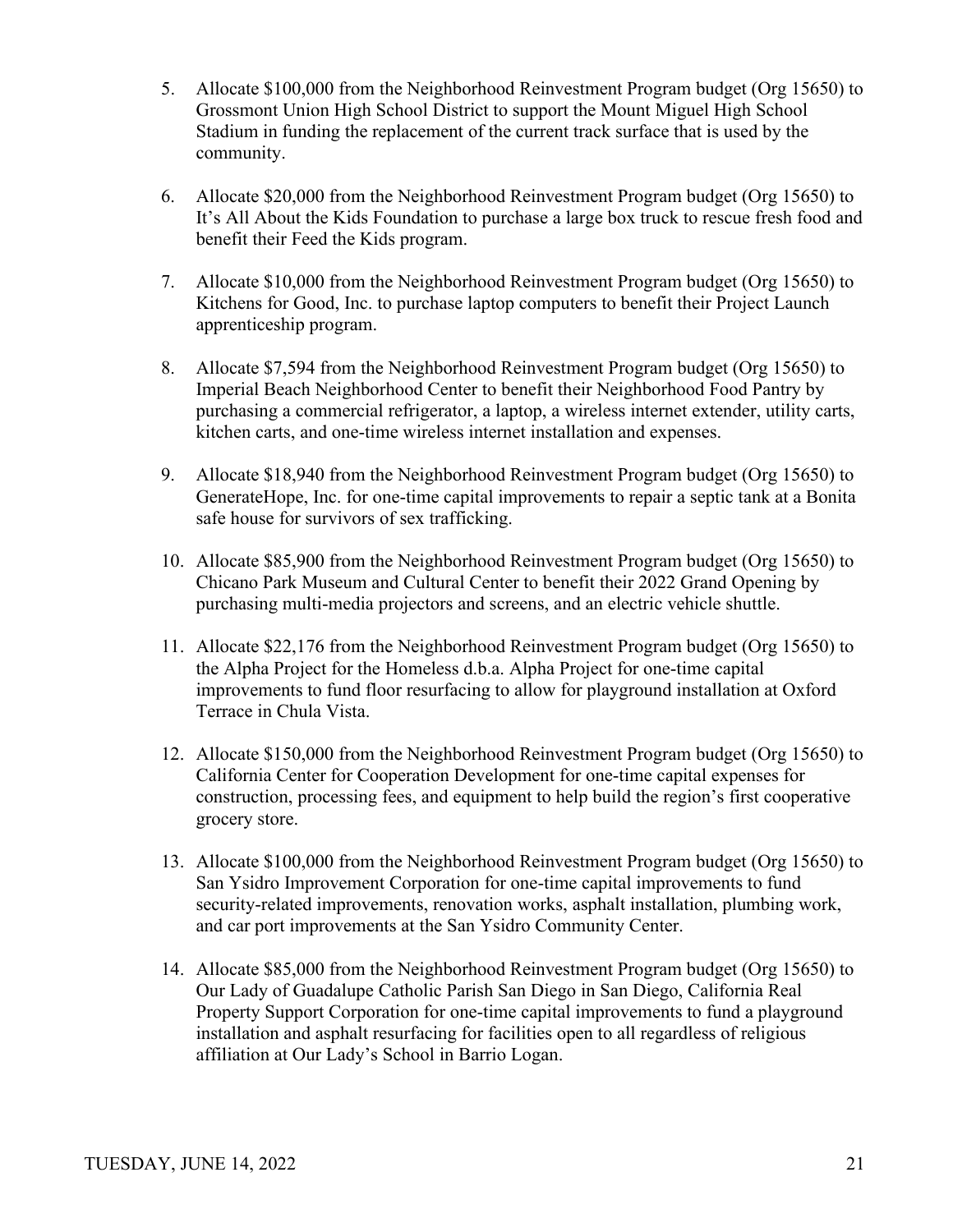- 15. Allocate \$31,745 from the Neighborhood Reinvestment Program budget (Org 15650) to Chula Vista Veterans Home Support Foundation to benefit the Chula Vista Veterans Home by purchasing home furnishings such as televisions, a bingo machine, non-porous recliners, an in-home storage unit for games, a portable sound system, Kindle tablets, iPads, iPad covers and cases, and television mounting brackets.
- 16. Find that each of the proposed grants has a public purpose.
- 17. Authorize the Office of Financial Planning to enter into agreements and make minor amendments to agreements that do not change the purpose or amount of the grant to organizations awarded funds.
- 18. Find that the proposed grants to Grossmont Union High School District, GenerateHope, Inc., Alpha Project for the Homeless d.b.a. Alpha Project, California Center for Cooperation Development, San Ysidro Innovation Corporation, Our Lady of Guadalupe Catholic Parish San Diego in San Diego, California Real Property Support Corporation are exempt from review under the California Environmental Quality Act (CEQA) by Section 15301 of the CEQA Guidelines.

We recognize the systemic impacts that inequitable policies may create for residents in San Diego County. Find that these proposed allocations of funds are intended to improve the quality of life throughout the County by providing funds for non-profits and local agencies whose work addresses inequities, promotes quality of life and improves outcomes that align with the vision of our county. Organizations and agencies were chosen based on their location or the demographics they serve with a focus on organizations and agencies that focus on vulnerable community members, youth and seniors, and other inclusive community events. The organizations that were chosen work to promote a sense of belonging and utilize equity in their operations, outreach, and programs. Their supporting documents were reviewed as well as impact reports and community testimony.

#### **FISCAL IMPACT**

Funds for these grant requests are included in the Fiscal Year 2021-22 Operational Plan for Neighborhood Reinvestment Program budget (Org 15650). The fiscal impact of these recommendations is \$745,629 from the Neighborhood Reinvestment Program budget (Org 15650). The funding sources are General Purpose Revenues. There will be no change in net General Fund cost and no additional staff years.

# **BUSINESS IMPACT STATEMENT**

 $N/A$ 

## **ACTION:**

ON MOTION of Supervisor Vargas, seconded by Supervisor Fletcher, the Board of Supervisors took action as recommended, on Consent.

AYES: Vargas, Anderson, Lawson-Remer, Fletcher, Desmond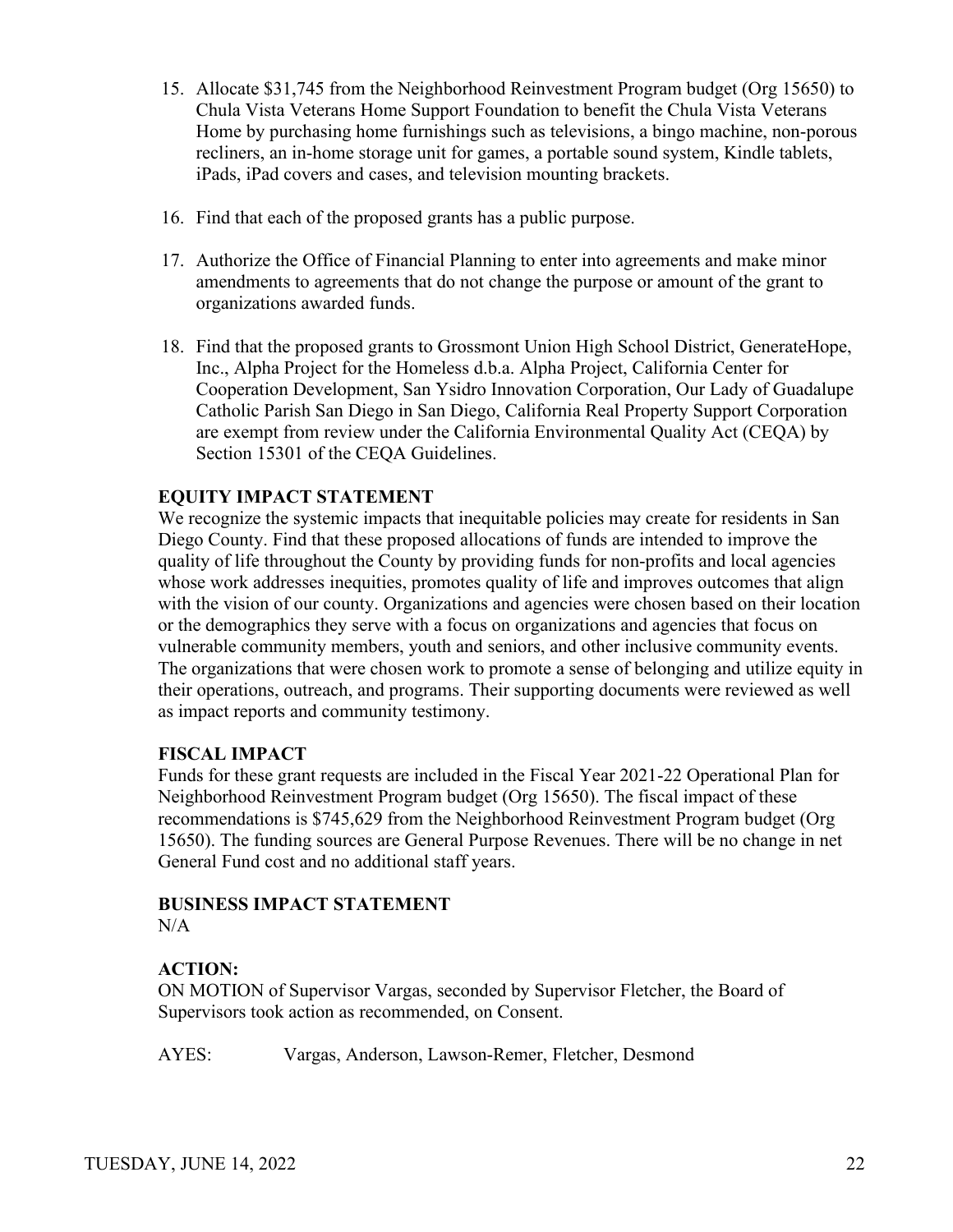## **10. SUBJECT: NEIGHBORHOOD REINVESTMENT AND COMMUNITY ENHANCEMENT PROGRAM GRANTS (DISTRICT: 3)**

## **OVERVIEW**

The County of San Diego is fortunate to have an opportunity to reinvest taxpayer money into our communities for the benefit of the public. This action will assist the County in meeting the needs of the community.

#### **RECOMMENDATION(S) SUPERVISOR TERRA LAWSON-REMER**

- 1. Allocate \$12,000 from the Neighborhood Reinvestment Program budget (Org 15660) to Groundswell Community Project to support costs of obtaining marketing materials such as flyers, one-time cost for website, curriculum materials such as books, and purchasing no plastic November tool kits (reusable bags, water bottles, utensils, surf comb). Fund will support with support with community outreach to provide therapy and other services to vulnerable members of our community.
- 2. Allocate \$20,000 from the Neighborhood Reinvestment Program budget (Org 15660) to MiraCosta College Foundation to support renovation costs including space reconfiguration and electrical upgrades necessary to accommodate the equipment for programmatic activities. Funds will support facility reconfiguration at MiraCosta College's Technology Career Institute.
- 3. Allocate \$20,000 from the Neighborhood Reinvestment Program budget (Org 15660) to La Jolla Village Merchants Association, Inc. to support the purchase of wayfinding program signage. Funds will help visitors navigate to attractions and points of interest and more easily find parking.
- 4. Allocate \$5,000 from the Neighborhood Reinvestment Program budget (Org 15660) to Mainly Mozart, Inc., to support the acquisition of signage and bannering for year-round events. Funding will support effective wayfinding signage that will improve the concert-going experience for the audience.
- 5. Allocate \$12,000 from the Neighborhood Reinvestment Program budget (Org 15660) to Labor's Training and Community Development Alliance for the acquisition of a taxi driver digital app. Funds will allow drivers to enter new markets, including new connections to public mass transit.
- 6. Allocate \$13,910 from the Neighborhood Reinvestment Program budget (Org 15660) to Scripps Health for the purchase of helmets, pop canopy, tables, chairs, tablecloth, spinning wheel, wagon outdoor cart, reflective slap bands, pens, tape, printed educational material, paper, coroplast signage, and banners. Events will be part of their outreach efforts to provide awareness on promote safety in our community.
- 7. Amend the contract effective date of the October 5, 2021 (22) Community Enhancement Program allocation of \$14,000 to The University City Foundation for Public Schools to reflect a contract effective date of October 1, 2021. Authorize the Chief Financial Officer to amend the grant agreement accordingly.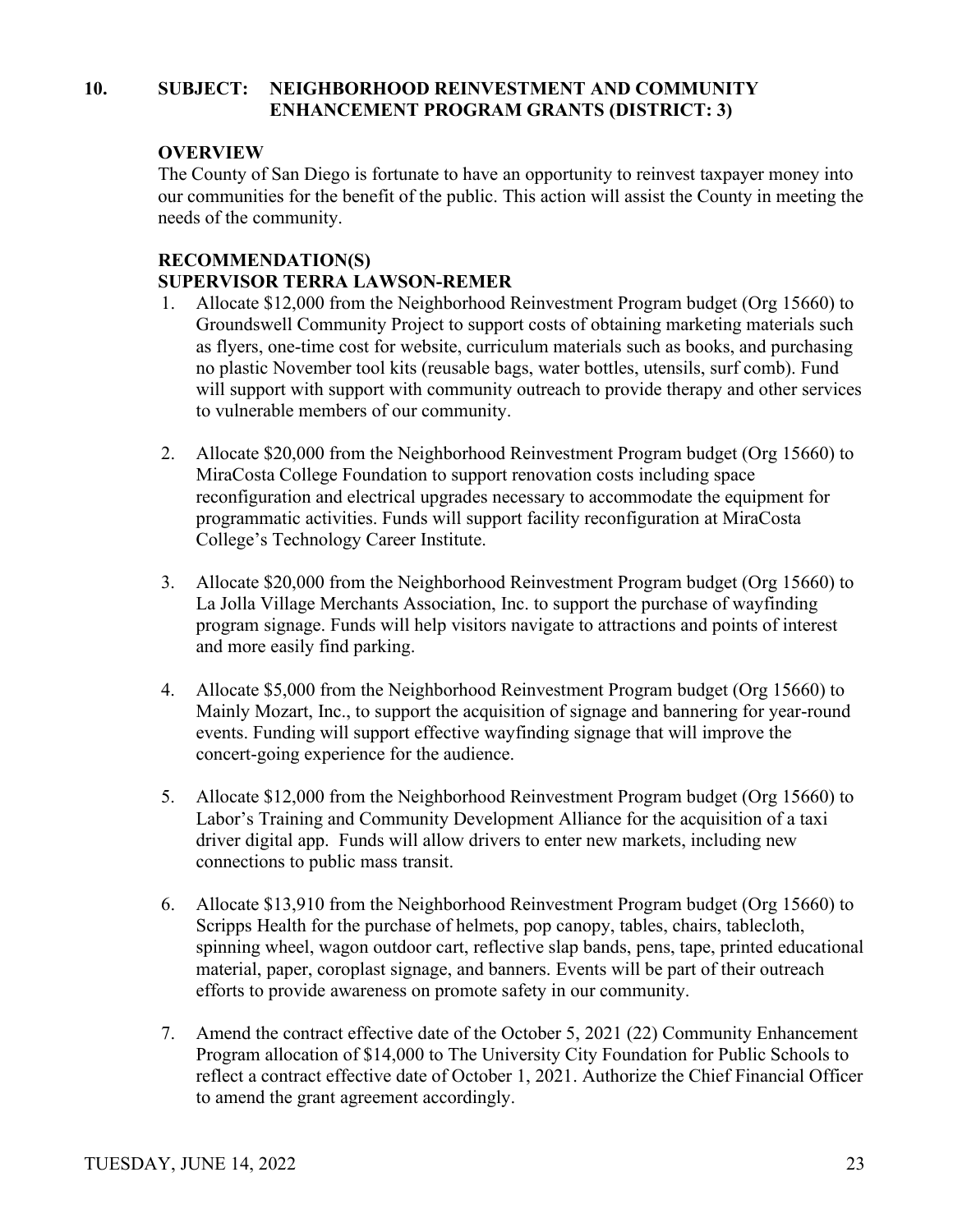- 8. Authorize the Deputy Chief Administrative Officer/Chief Financial Officer to execute grant agreements or amendments to agreements with the organizations awarded grants or amended grant agreements establishing terms for receipt of the funds described above and to make minor amendments to the agreements that are consistent with the general purpose of the grants but do not increase the grants.
- 9. Find that each of the proposed allocations has a public purpose.
- 10. Find that the proposed allocations to MiraCosta College Foundation, La Jolla Village Merchants Association, Inc., and Mainly Mozart, Inc. are exempt from review under the California Environmental Quality Act (CEQA) by Section 15301 of the CEQA Guidelines.

We recognize that the systemic impacts that inequitable policies may create for residents in San Diego County. Find that these proposed allocations of funds are intended to improve the quality of life throughout the County by providing funds for nonprofits whose work addresses inequities, promotes qualify of life and improves outcomes that align with the vision of our county. Organizations were chosen based on their location or the demographics they serve with a focus on organizations that focus on vulnerable community members, youth events and inclusive community events. The organizations that were chosen work to promote a sense of belonging and utilize equity in their operations, outreach and programs. Their supporting documents were reviewed as well as impact reports and community testimony.

## **FISCAL IMPACT**

Funds for the grant allocation requests are included in the Fiscal Year 2021-22 Operational Plan for the Neighborhood Reinvestment Program (Org 15660). The fiscal impact of these recommendations is \$82,910 from the Neighborhood Reinvestment Program budget (Org 15660) and the funding source is General Purpose Revenue. There will be no change in net General Fund cost and no additional staff years.

Proposed action tied to the amendment of the Amend the Community Enhancement contract with The University City Foundation for Public Schools (Recommendation 7) has no fiscal impact. This action only amends the purpose of a grant and does not affect the previously approved amount.

#### **BUSINESS IMPACT STATEMENT**  $N/A$

#### **ACTION:**

ON MOTION of Supervisor Vargas, seconded by Supervisor Fletcher, the Board of Supervisors took action as recommended, on Consent.

AYES: Vargas, Anderson, Lawson-Remer, Fletcher, Desmond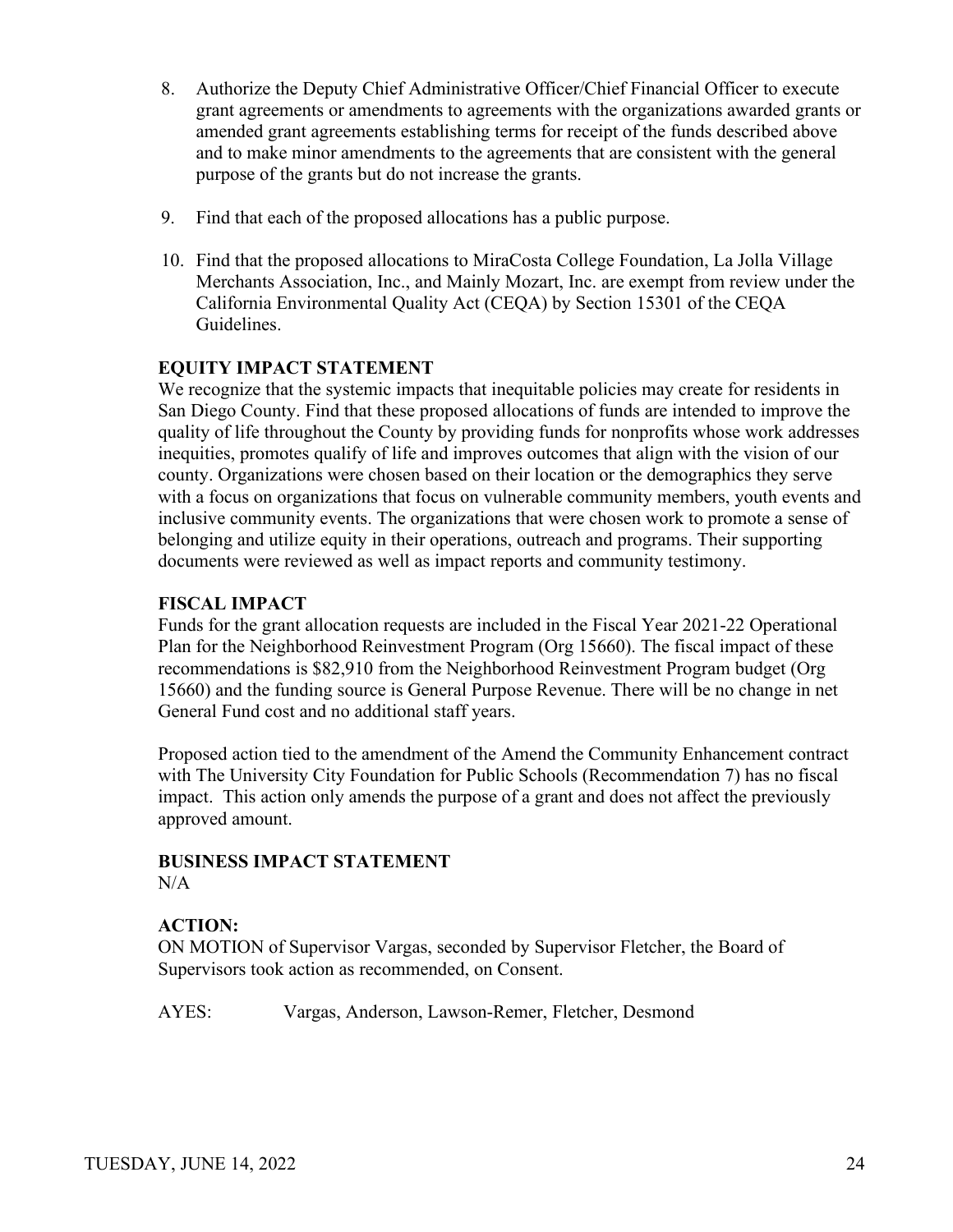## **11. SUBJECT: AMENDMENTS TO THE COMPENSATION ORDINANCE AND ADMINISTRATIVE CODE RELATING TO THE RATIFIED TENTATIVE AGREEMENTS FOR EMPLOYEE BARGAINING UNITS - AE, CL, FS, HS, MM, PR, PS, RN, SS, AND SW REPRESENTED BY SERVICE EMPLOYEES INTERNATIONAL UNION, LOCAL 221 (SEIU), CM AND CR REPRESENTED BY THE ASSOCIATION OF SAN DIEGO COUNTY EMPLOYEES (ASDCE), AM, AS AND DA REPRESENTED BY THE DEPUTY DISTRICT ATTORNEYS ASSOCIATION (DDAA), PD AND PM REPRESENTED BY THE PUBLIC DEFENDER ASSOCIATION OF SAN DIEGO COUNTY (PDA), CC AND CS REPRESENTED BY THE SAN DIEGO DEPUTY COUNTY COUNSELS ASSOCIATION (SDDCCA) AND FOR SPECIFIED UNREPRESENTED EMPLOYEES -CE, CEM, EM, MA, NA, NE, NM, NR, NRT, NS AND UM (6/14/2022 - First Reading; 6/28/2022 - Second Reading) (DISTRICTS: ALL)**

## **OVERVIEW**

Today's actions reflect the compensation changes that have been negotiated with five of the County's Unions/Associations and compensation changes for the unrepresented employees. The County reached tentative agreements for three-year Memorandum of Agreements (MOA) with the Service Employees International Union, Local 221 (SEIU), the Association of San Diego County Employees (ASDCE), the Deputy District Attorneys Association (DDAA), the Public Defender Association of San Diego County (PDA), and the San Diego Deputy County Counsels Association (SDDCCA). The changes to the compensation ordinance and administrative code reflect the negotiated changes in salary and benefits for five of the County's Unions/Associations and the compensation changes for the unrepresented employees.

## **RECOMMENDATION(S) CHIEF ADMINISTRATIVE OFFICER**

1. Approve the introduction of the Ordinances (first reading), read title and waive further reading of the Ordinances: AN ORDINANCE AMENDING THE COMPENSATION ORDINANCE SECTIONS AND ESTABLISHING COMPENSATION RELATING TO THE RATIFIED TENTATIVE AGREEMENTS WITH THE SEIU, ASDCE, DDAA, PDA, SDDCCA AND ESTABLISHING COMPENSATION RELATING TO SPECIFIED UNREPRESENTED EMPLOYEES.

AN ORDINANCE AMENDING THE ADMINISTRATIVE CODE, SECTION 493, SAN DIEGO COUNTY BAR FEE, SECTION 494, JOB-REQUIRED LICENSES AND SECTION 495, TRANSPORTATION REIMBURSEMENT.

2. If, on June 14, 2022, the Board takes action as recommended in item 1, then, on June 28, 2022 (second reading): Submit ordinance for further Board consideration and adoption on June 28, 2022 (second reading).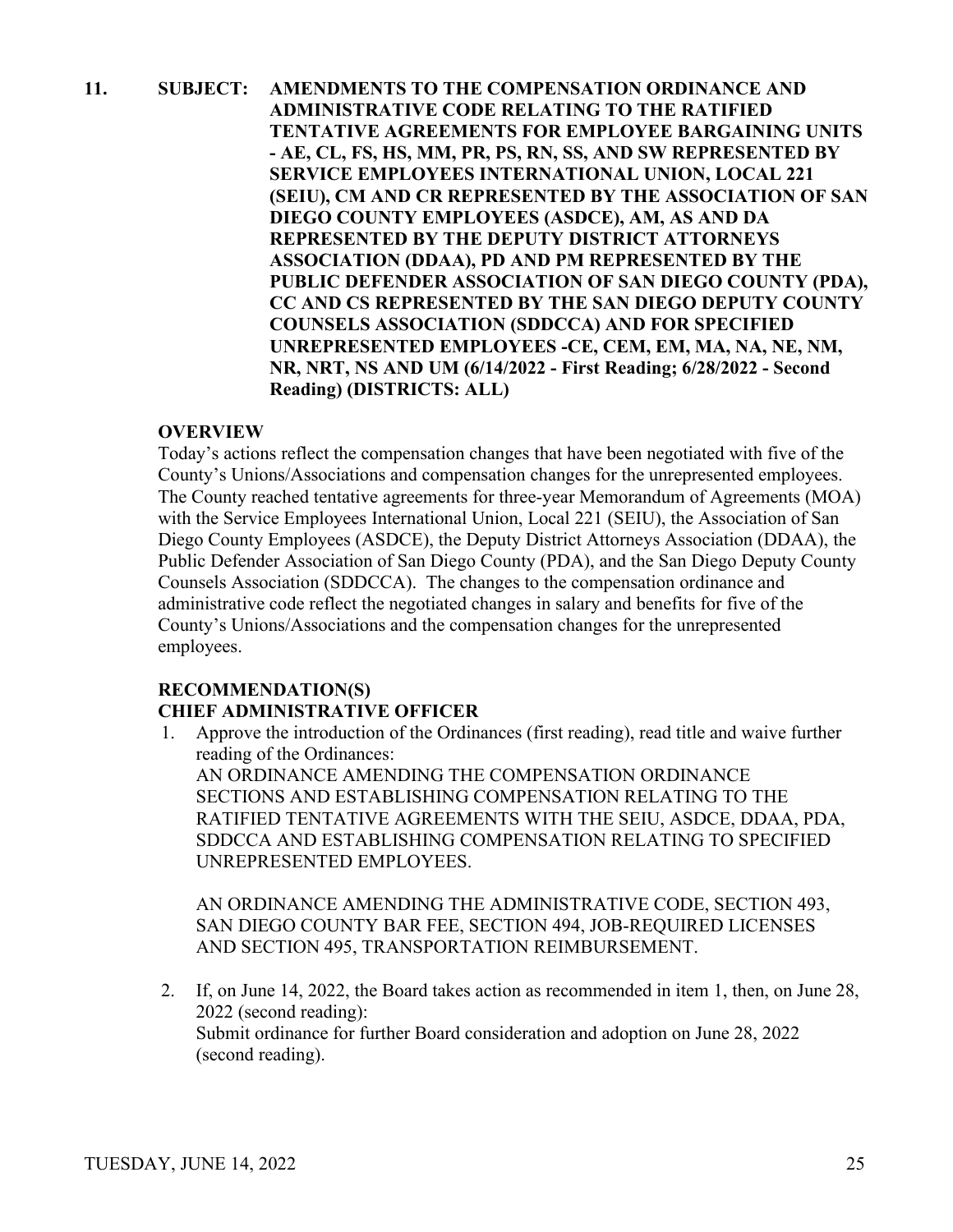Today's actions reflect the partnership between the County and the Unions/Associations to strengthen their relationship and work together to provide equitable salaries, implementation of equity increases and compensation that ensures recruitment, retention, and just and fair benefits. Today's actions also provide equitable salaries, and the implementation of equity increases for the unrepresented employees.

#### **FISCAL IMPACT**

Today's recommendations are estimated to result in ongoing costs and one-time costs. The estimated fiscal impact is comprised of ongoing base and supplemental pay net increases, including various premiums and equity adjustments, ongoing flex credit increases, and one-time monetary payments. Funding is partially included in the Fiscal Year 2022-24 CAO Recommended Operational Plan and additional adjustments will be recommended as part of the Fiscal Year 2022-24 Change Letter process.

| in<br>millions |                                           | <b>FY22-23</b> | <b>FY23-24</b> | <b>FY24-25</b> |
|----------------|-------------------------------------------|----------------|----------------|----------------|
| $\mathbf{A}$   | Ongoing Base Salary and Benefit Increases | 103.9          | 47.0           | 47.0           |
| B              | <b>Ongoing Equity Increases</b>           | 28.1           | 28.1           | 28.1           |
| $\mathcal{C}$  | <b>Ongoing Flex Credit Increases</b>      | 4.4            | 8.8            | 8.8            |
| D<br>$(A+B+C)$ | <b>Total Ongoing Cost (incremental)</b>   | 136.4          | 83.9           | 83.9           |
| E              | <b>Total One-time Cost</b>                | 47.1           | 13.5           | 0.0            |
| $F(D+E)$       | <b>Total Cost</b>                         | 183.5          | 97.4           | 83.9           |

The annual estimated fiscal impact is as follows:

#### **BUSINESS IMPACT STATEMENT** N/A

#### **ACTION:**

Noting for the record that an Errata was submitted; ON MOTION of Supervisor Vargas, seconded by Supervisor Fletcher, the Board of Supervisors took action as recommended, on Consent, to further consider and adopt the Ordinances on June 28, 2022.

AYES: Vargas, Anderson, Lawson-Remer, Fletcher, Desmond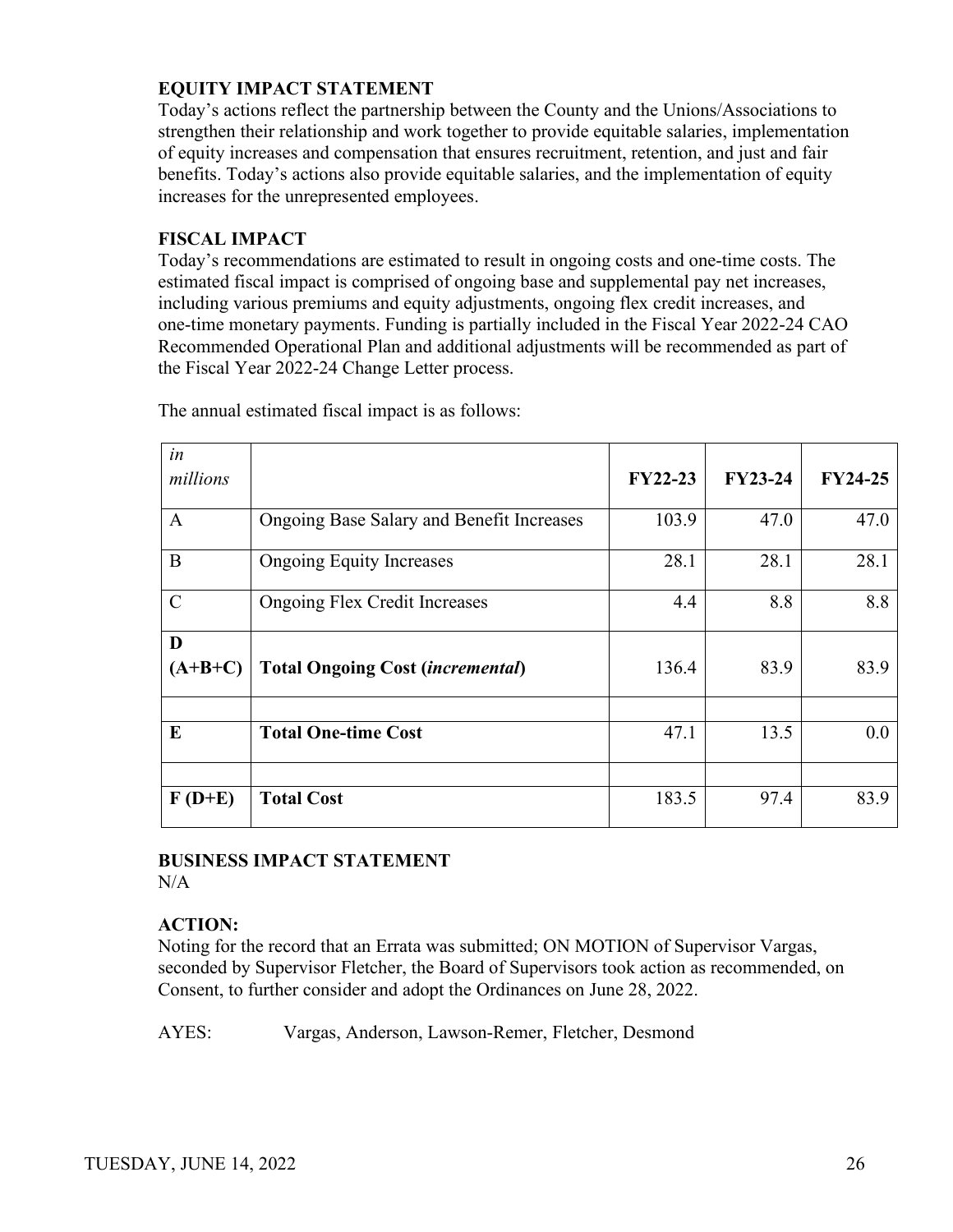## **12. SUBJECT: COMMUNICATIONS RECEIVED (DISTRICTS: ALL)**

#### **OVERVIEW**

Board Policy A-72, Board of Supervisors Agenda and Related Process, authorizes the Clerk of the Board to prepare a Communications Received for Board of Supervisors' Official Records. Routine informational reports, which need to be brought to the attention of the Board of Supervisors yet not requiring action, are listed on this document. Communications Received documents are on file in the Office of the Clerk of the Board.

**RECOMMENDATION(S) CHIEF ADMINISTRATIVE OFFICER** Note and file.

**EQUITY IMPACT STATEMENT**  $N/A$ 

**FISCAL IMPACT**  $N/A$ 

**BUSINESS IMPACT STATEMENT** N/A

## **ACTION:**

ON MOTION of Supervisor Vargas, seconded by Supervisor Fletcher, the Board of Supervisors took action as recommended, on Consent.

AYES: Vargas, Anderson, Lawson-Remer, Fletcher, Desmond

#### **13. SUBJECT: APPOINTMENTS: VARIOUS (DISTRICTS: ALL)**

#### **OVERVIEW**

These appointments are in accordance with applicable Board Policy A-74, "Citizen Participation in County Boards, Commissions and Committees," Board Policy A-77, "Appointments to Fill Vacancies and Cancellation of Election where Insufficient Nominations Filed Prior to Uniform District Election and Citizen Planning Group Election", and Board Policy A-134, "Procedures for Appointment to Resource Conservation District Boards of Directors."

#### **RECOMMENDATION(S) VICE-CHAIR NORA VARGAS**

Appoint Mike Clowers to the TRAFFIC ADVISORY COMMITTEE, Seat No. 9, for an indefinite term.

#### **SUPERVISOR JOEL ANDERSON**

Appoint Jacquelyn Ann McNamara to the PARKS ADVISORY COMMITTEE, SAN DIEGO COUNTY, Seat No. 4 for a term to expire January 6, 2025.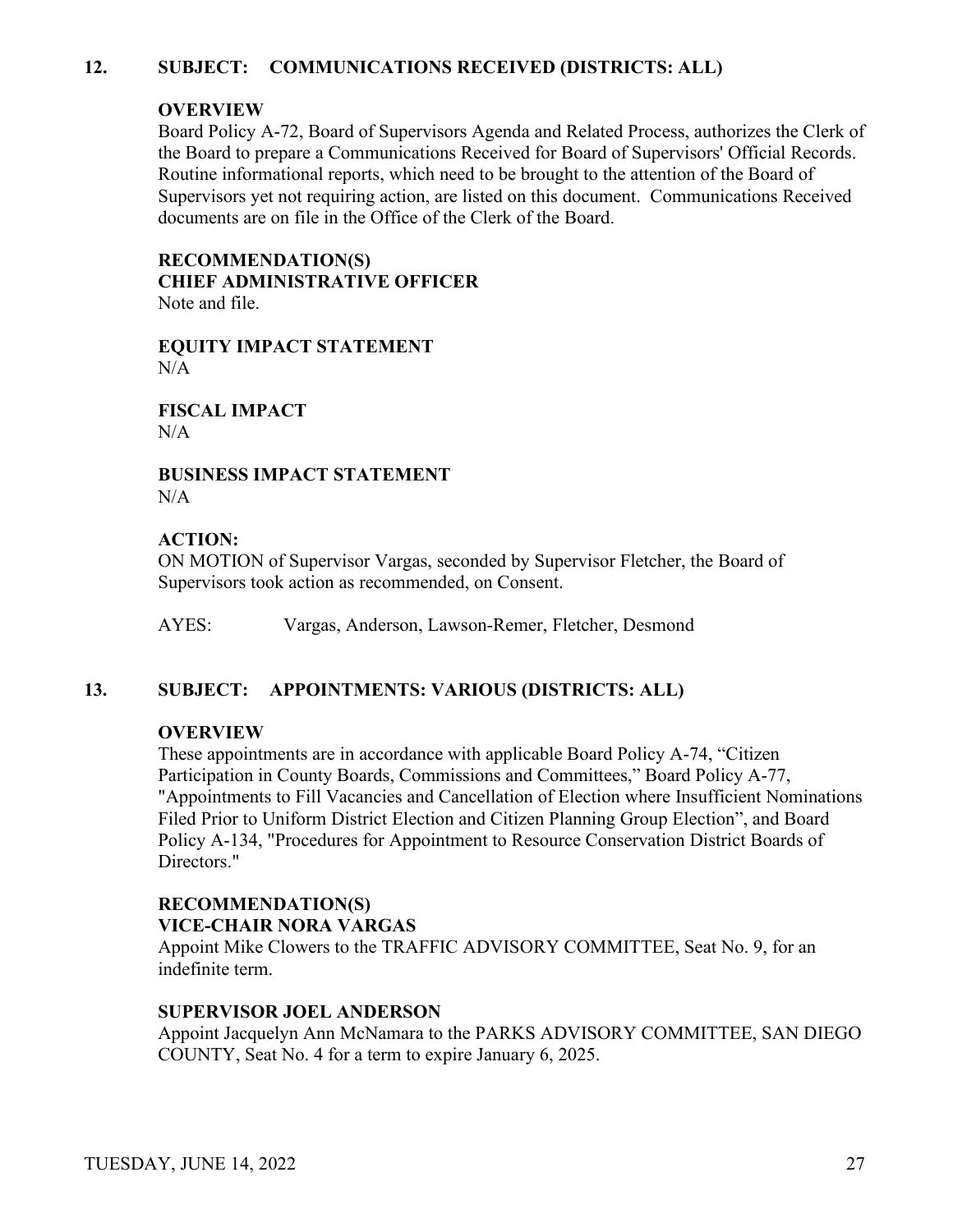Appoint Neil Meyer to the RESOURCE CONSERVATION DISTRICT OF GREATER SAN DIEGO, Seat No. 7 for a term to expire November 25, 2022.

#### **CHIEF ADMINISTRATIVE OFFICER**

Appoint Jonathan Jordan as the primary representative to the EMERGENCY MEDICAL CARE COMMITTEE, Seat No. 18, for a term to expire January 27, 2024.

## **EQUITY IMPACT STATEMENT**

County government includes standing and special citizen boards, commissions, committees and task forces formed to advise the Board of Supervisors and County staff on issues and policy and to serve as links to the community. Boards, commissions and committees provide an inter- relationship between the residents and the government of the County. The nominations in this Board Letter enable the County of San Diego to provide individual residents the opportunity to impart valuable insight and input into the operation of the government.

**FISCAL IMPACT**

 $N/A$ 

#### **BUSINESS IMPACT STATEMENT**  $N/A$

## **ACTION:**

ON MOTION of Supervisor Vargas, seconded by Supervisor Fletcher, the Board of Supervisors took action as recommended, on Consent.

AYES: Vargas, Anderson, Lawson-Remer, Fletcher, Desmond

#### **14. SUBJECT: ADMINISTRATIVE ITEM:**

## **SECOND CONSIDERATION AND ADOPTION OF ORDINANCE: SHERIFF - REQUEST TO ADOPT AN ORDINANCE AND RESOLUTION AMENDING FEES ADMINISTERED BY THE SHERIFF'S DEPARTMENT (DISTRICTS: ALL)**

#### **OVERVIEW**

On May 24, 2022 (21), the Board of Supervisors took action to further consider and adopt the Ordinance on June 14, 2022.

Today's actions request that the Board of Supervisors (Board) review and approve amendments to Sections 21.0102 and 21.1901 of the San Diego County Code of Regulatory Ordinances related to the Sheriff's Department fees charged for provided services, as well as consider a resolution related to the collection of fines for chemical testing.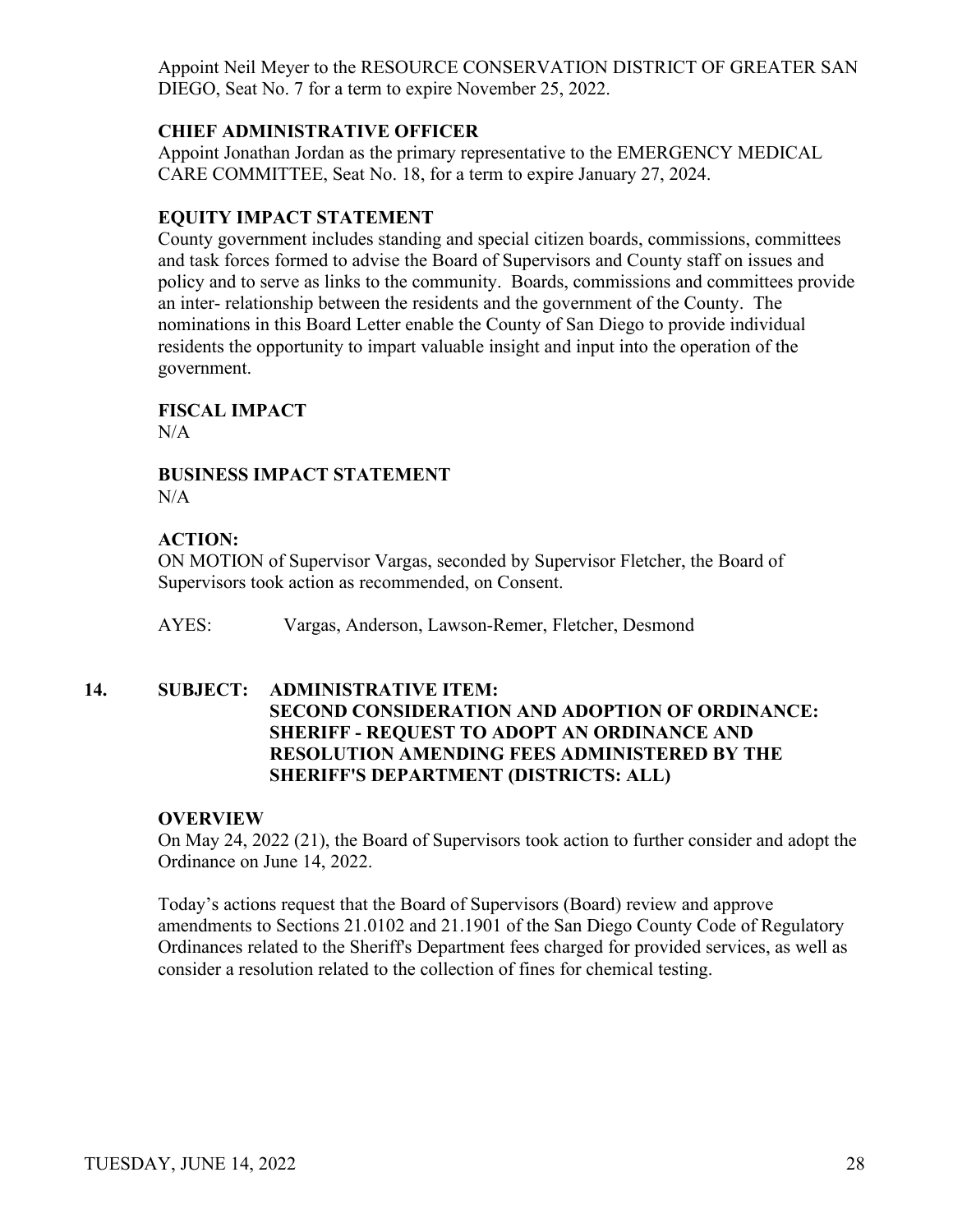Specifically, the Sheriff's Department reviewed its regulatory and licensing fees, resulting in 49 proposed fee adjustments (initial and renewal fees) and ten determinations to maintain existing (initial and renewal) fees. Of the proposed 49 fee adjustments, the Sheriff's Department is requesting a B-29 waiver for the initial fee associated with the Concealed Weapons License. The Sheriff's Department has determined that the increase in the Concealed Weapons License initial fee should be adjusted to a fair and reasonable amount, which is comparable to large county agencies throughout the state, rather than full cost recovery.

The Board is also requested to adopt a resolution relating to fines collected for chemical testing, specifically, alcohol and impairing substances associated with incidents that involve driving under the influence/driving under the influence of drugs (DUI/DUID) to cover the cost of drug and/or alcohol testing performed by the Regional Crime Laboratory.

The recommended ordinance amendments and resolution represent a comprehensive fee package of proposed changes that are the result of an analysis of services provided to the public, processing times, and corresponding costs to provide those services. The Auditor and Controller has reviewed and approved the supporting documentation and the methodology for establishing the fees in this proposal for Fiscal Year 2022-23.

Today's requested actions are for the Board to, on May 24, 2022, consider an Ordinance amending Sections 21.102 and 21.1901 of the San Diego County Code of Regulatory Ordinances relating to the San Diego County Sheriff's Department (first reading) so that the amendments can be acted on June 14, 2022 (second reading) and waive B-29 for full cost recovery relating to the Concealed Weapons License fee. Lastly, the Board is requested to adopt a resolution to impose an additional penalty of \$50 pursuant to Penal Code Section 1463.14(b) to help offset the costs of chemical testing for drug and alcohol substances.

At the May 24, 2022 (21), first reading, the Board took action to phase in the Concealed Weapons License Fee over three years as well as explore the establishment of a cannabis licensing program to be managed by Planning & Development Services Code Compliance Division. The Board also removed the proposed new Cannabis Operation Certificate fees from the ordinance and maintained the existing Cannabis Operation Certificate fee (previously referred to as the Medical Marijuana Operation Certificate).

## **RECOMMENDATION(S)**

#### **SHERIFF**

Adopt the Ordinance entitled:

AN ORDINANCE TO AMEND SECTIONS 21.102 AND 21.1901 OF THE SAN DIEGO COUNTY CODE OF REGULATORY ORDINANCES RELATING TO SHERIFF'S DEPARTMENT FEES.

## **EQUITY IMPACT STATEMENT**

The Sheriff's Department strives for equitable and positive outcomes in our communities, which means that services should not entail fees that create inequalities or inequities for our communities. The proposed fee increases are part of the transparency and accountability that is necessary in government and are meant for service cost recovery. The calculations for the fee increases are not meant to be cost prohibitive for individuals, especially members of our communities who suffer from economic inequality.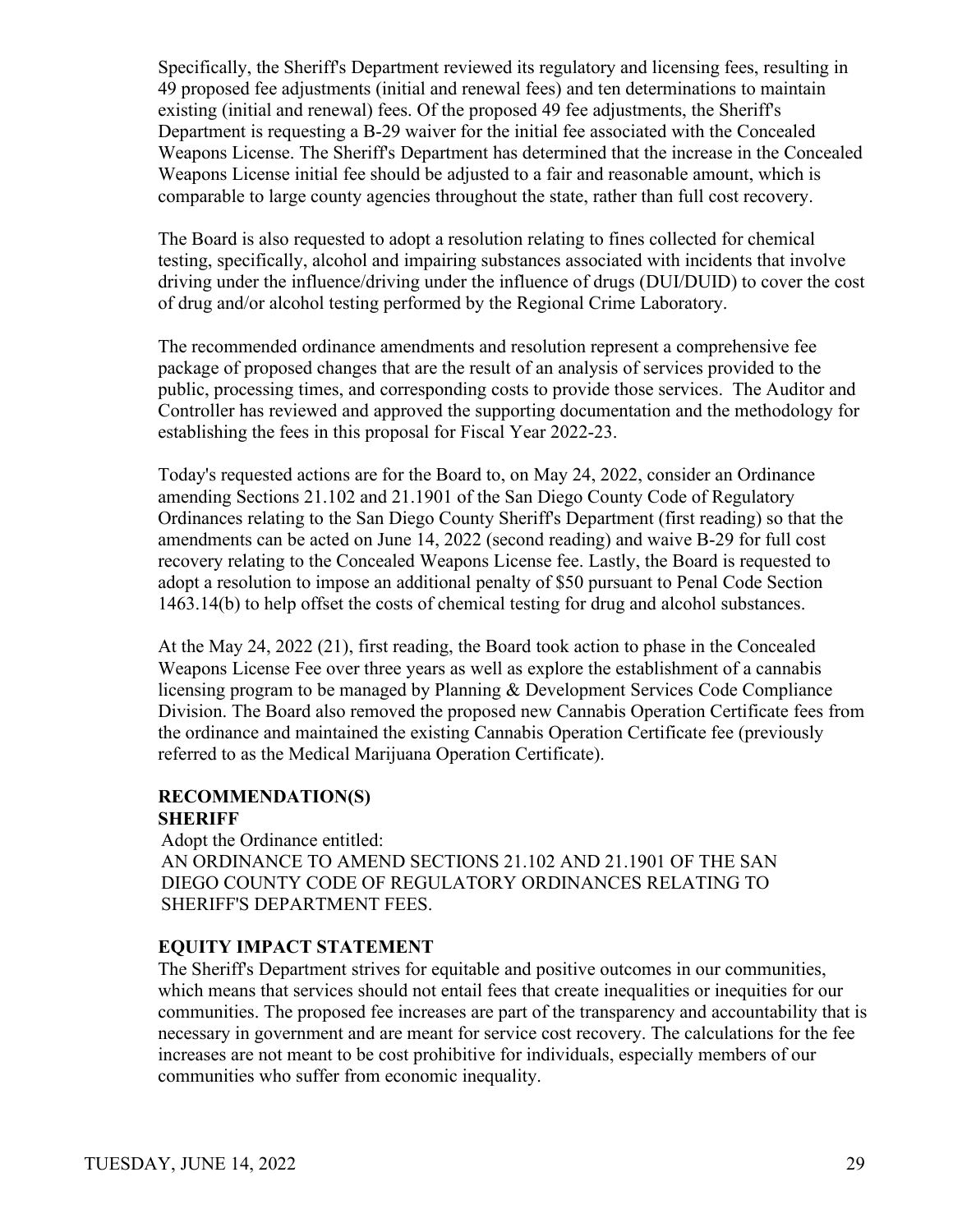## **FISCAL IMPACT**

#### **Various Regulatory/Licensing Fees**

If approved, this request will produce a nominal increase in revenue depending on the number of licenses issued each year. Revenues related to these fees of \$800,000 are included in Fiscal Year 2022-23 CAO Recommended Operational Plan for the Sheriff's Department and will not require the addition of any staff years.

#### **Chemical Testing Involving Driving Under the Influence/Driving Under the Influence of Drugs (DUI/DUID)**

If approved, this request will produce an increase in revenue depending on the number of convictions in which the California Superior Court opts to levy a fee associated with Driving Under the Influence (DUI) or Driving Under the Influence of Drugs (DUID) to cover the cost of drug and/or alcohol testing performed by the Regional Crime Laboratory. Funding, as required by the California Penal Code, must be provided to the Regional Crime Laboratory for cost recovery of chemical testing services rendered. Revenue for this program cannot exceed the cost of the program. Funds for this request are included in the Fiscal Year 2022-23 CAO Recommended Operational Plan for the Sheriff's Department and will not require the addition of any staff years.

## **BUSINESS IMPACT STATEMENT**

 $N/A$ 

## **ACTION:**

Noting for the record that the informational Attachment B should read \$49,460 in Section 21.1901(a)(6); Attachment A (the operative attachment) is correct; ON MOTION of Supervisor Fletcher, seconded by Supervisor Anderson, the Board of Supervisors took action as recommended, adopting Ordinance No. 10796 (N.S.), entitled: AN ORDINANCE TO AMEND SECTIONS 21.102 AND 21.1901 OF THE SAN DIEGO COUNTY CODE OF REGULATORY ORDINANCES RELATING TO SHERIFF'S DEPARTMENT FEES.

AYES: Vargas, Anderson, Fletcher, Desmond NOT PRESENT: Lawson-Remer

## **15. SUBJECT: ACTIONS TO STEM THE TIDE OF GUN VIOLENCE IN OUR COMMUNITIES (DISTRICTS: ALL)**

#### **OVERVIEW**

As our nation experiences collective grief and loss from one of deadliest racially-motivated gun massacres in recent American history and the deadliest school shooting in a decade, we are proposing that the Board of Supervisors authorize County legal counsel to undertake proactive legal actions that hold firearm manufacturers accountable.

Just as San Diego County has joined other cities and counties in California to hold opioid painkiller manufacturers and distributors accountable for deceptive marketing and for creating an epidemic of opioid abuse and addiction that killed thousands in San Diego alone, the County should hold gun manufacturers accountable for their role in the public health epidemic of gun violence.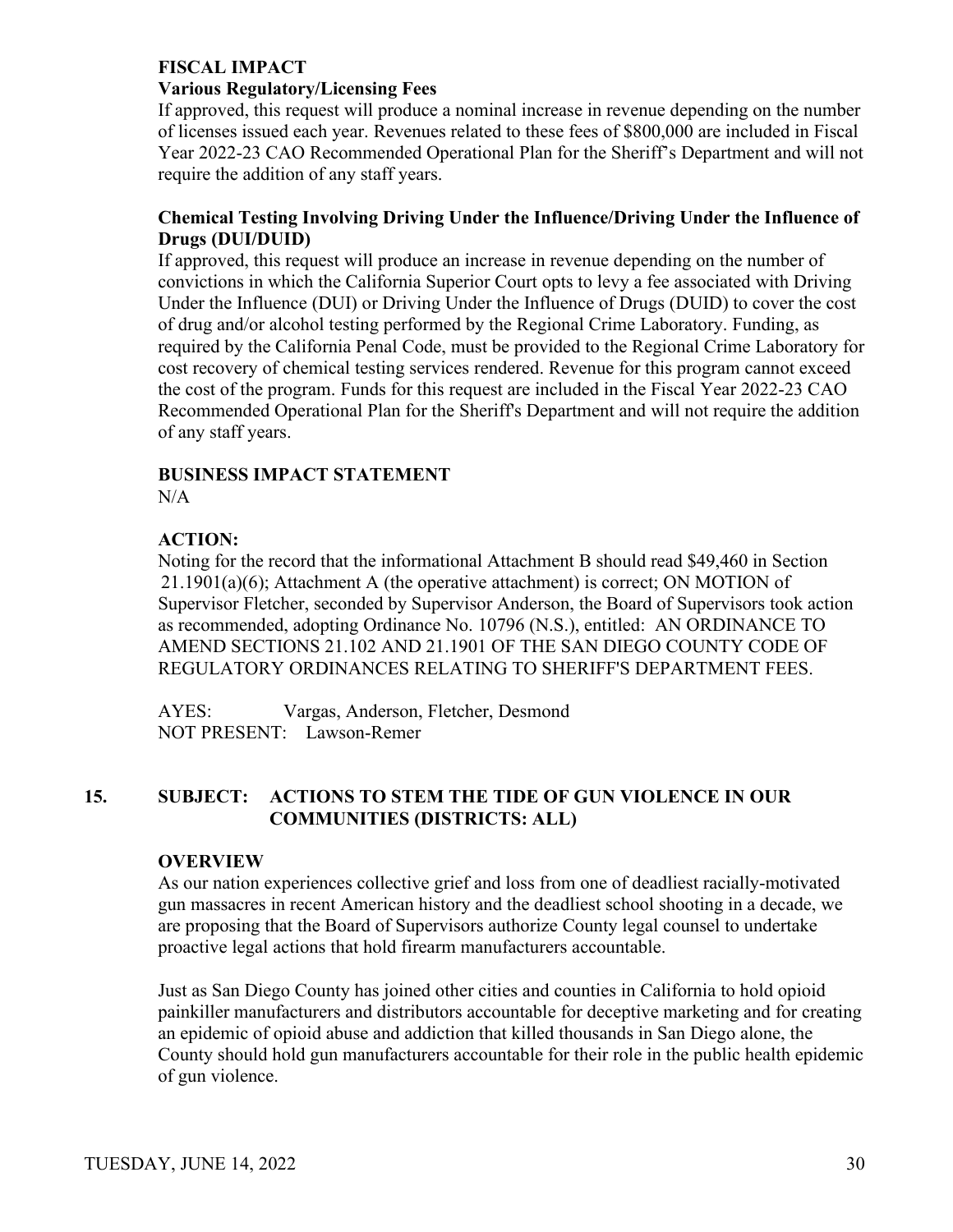Approval of the recommendations in this board letter will direct the Office of County Counsel to initiate, pursue, and/or join litigation on behalf of the County of San Diego to sue gun manufacturers for their role in deadly shootings that harm our community.

This is similar to steps other regions have taken to protect the public from gun violence. For example, citing the surge in deadly gun violence and the alarming number of untraceable guns recovered during police investigations, the Los Angeles City Attorney joined an expansive lawsuit against Nevada-based Polymer80 - purportedly one of the nation's largest sellers of "ghost guns" kits and component parts that enable buyers to build fully functional guns at home without complying with background checks or gun serialization requirements. Baltimore also recently joined several other cities by suing Polymer80 for its role in facilitating the market for kits and components of firearms over the internet.

This action builds upon the Board's vote in October of 2021 to stem the tide of gun violence at the local level by directing County Counsel to draft an ordinance prohibiting "ghost guns" and creating safe firearm storage standards (citation).

The urgency of this vote is underscored by the fact that the U.S. Supreme Court is poised this summer potentially to weaken restrictions on concealed carry laws, the implications of which would reverberate through the country.

Today's actions request that we gather data related to weapon seizures from the Sheriff and other departments, to inform our response to community gun violence. Additionally, we ask for recommendations on ways to initiate litigation against gun manufacturers.

We should not accept that gun violence is part of our everyday life in this country, haunted by the fear that we or those we love will be at the wrong place at the wrong time. We should not fear sending our children to school or fear going to the grocery store or our place of worship. This action serves as a powerful tool to advance our commitment to gun violence reduction in San Diego County.

#### **RECOMMENDATION(S) SUPERVISOR TERRA LAWSON-REMER AND CHAIR NATHAN FLETCHER**

- 1. Direct the Chief Administrative Officer (CAO) to develop recommendations, after consulting with the Sheriff and other relevant departments, regarding cooperation with other law enforcement agencies to receive copies of their reports related to weapon seizure.
- 2. Direct the County Counsel, in consultation with the CAO, to bring back recommendations to the Board regarding options for initiation of litigation against gun manufacturers, whether in Closed or Open Session, as appropriate.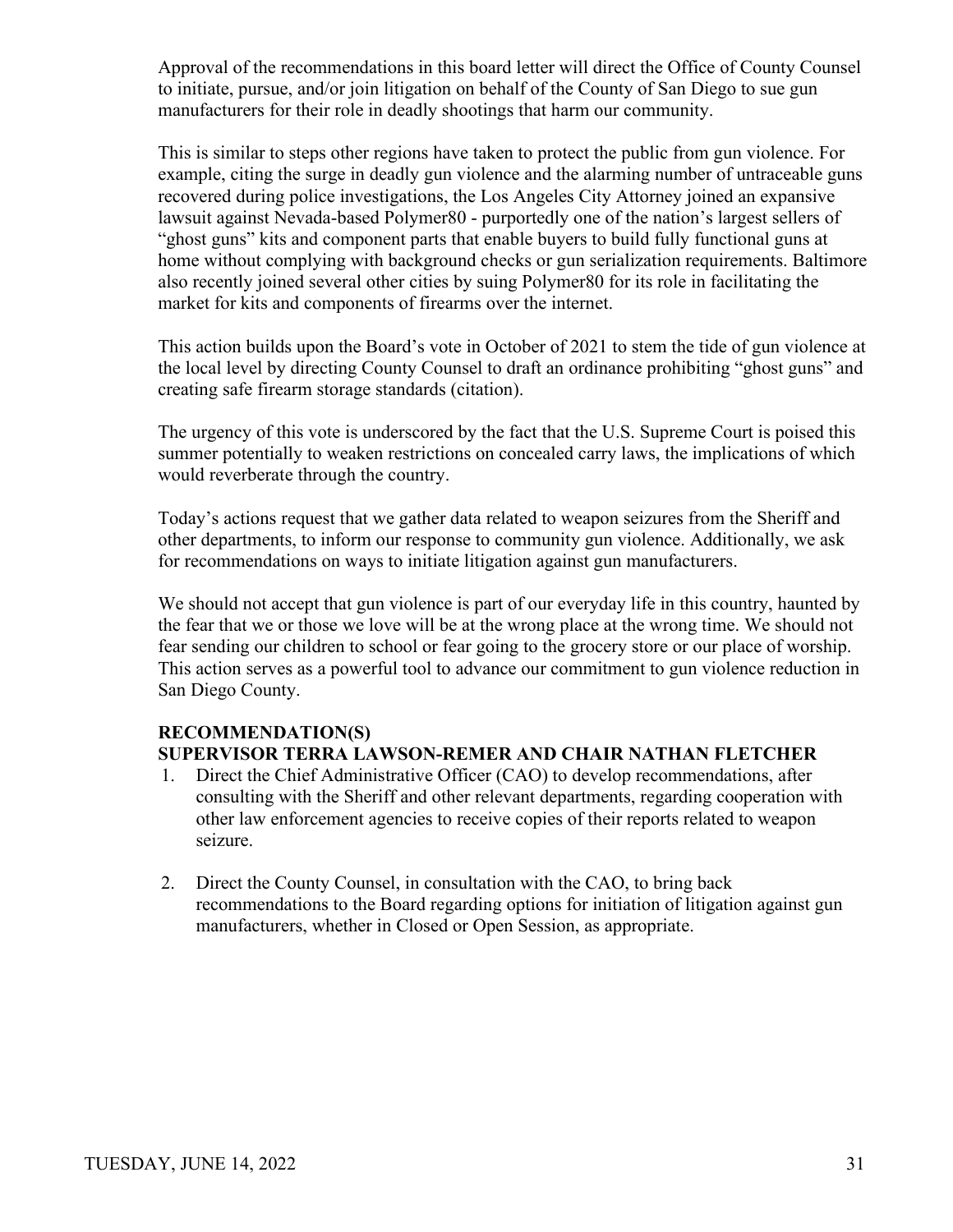Gun violence and traditional responses to gun violence disproportionately have a negative impact on communities of color, often perpetuating harm and trauma that continues to cycle from generation to generation. This board action seeks to reduce the impact of gun violence across the County, especially within the communities that are most disproportionately impacted. Litigation against gun manufacturers will help address harm and trauma by creating accountability and disrupting cycles of violence and mass shootings that has historically disproportionately impacted communities of color.

## **FISCAL IMPACT**

There is no fiscal impact associated with today's recommendations. Any initiated future litigation may result in fiscal impacts that would be included in future year Operational Plans.

## **BUSINESS IMPACT STATEMENT**

N/A

## **ACTION:**

ON MOTION of Supervisor Fletcher, seconded by Supervisor Lawson-Remer, the Board of Supervisors took the following actions:

- 1. Directed the Chief Administrative Officer to develop recommendations, after consulting with the Sheriff and other relevant departments regarding cooperation with other law enforcement agencies to receive copies of their reports related to recovered firearms, including reports to the California Department of Justice.
- 2. Directed the County Counsel, in consultation with the Chief Administrative Officer, to bring back recommendations to the Board regarding options for initiation of litigation against gun manufacturers, distributors, marketers, or sellers, whether in Closed or Open Session, as appropriate.

| AYES: | Vargas, Lawson-Remer, Fletcher |
|-------|--------------------------------|
| NOES: | Anderson, Desmond              |

## **16. SUBJECT: KEEPING STUDENTS SAFER ON SCHOOL CAMPUSES (DISTRICTS: ALL)**

#### **OVERVIEW**

As the horrific school shooting in Uvalde, Texas unfolded, we learned that 19 children and 2 teachers were savagely murdered. San Diego County has not been immune from school shootings. Over four decades ago, the Grover Cleveland Elementary school was attacked and over two decades ago, Santana and Granite Hills High Schools were the target of mass shootings and more recently Kelly Elementary in Carlsbad experienced a terrifying incident. According to District Attorney Summer Stephan there have been many more planned school attacks that have been adverted by law enforcement.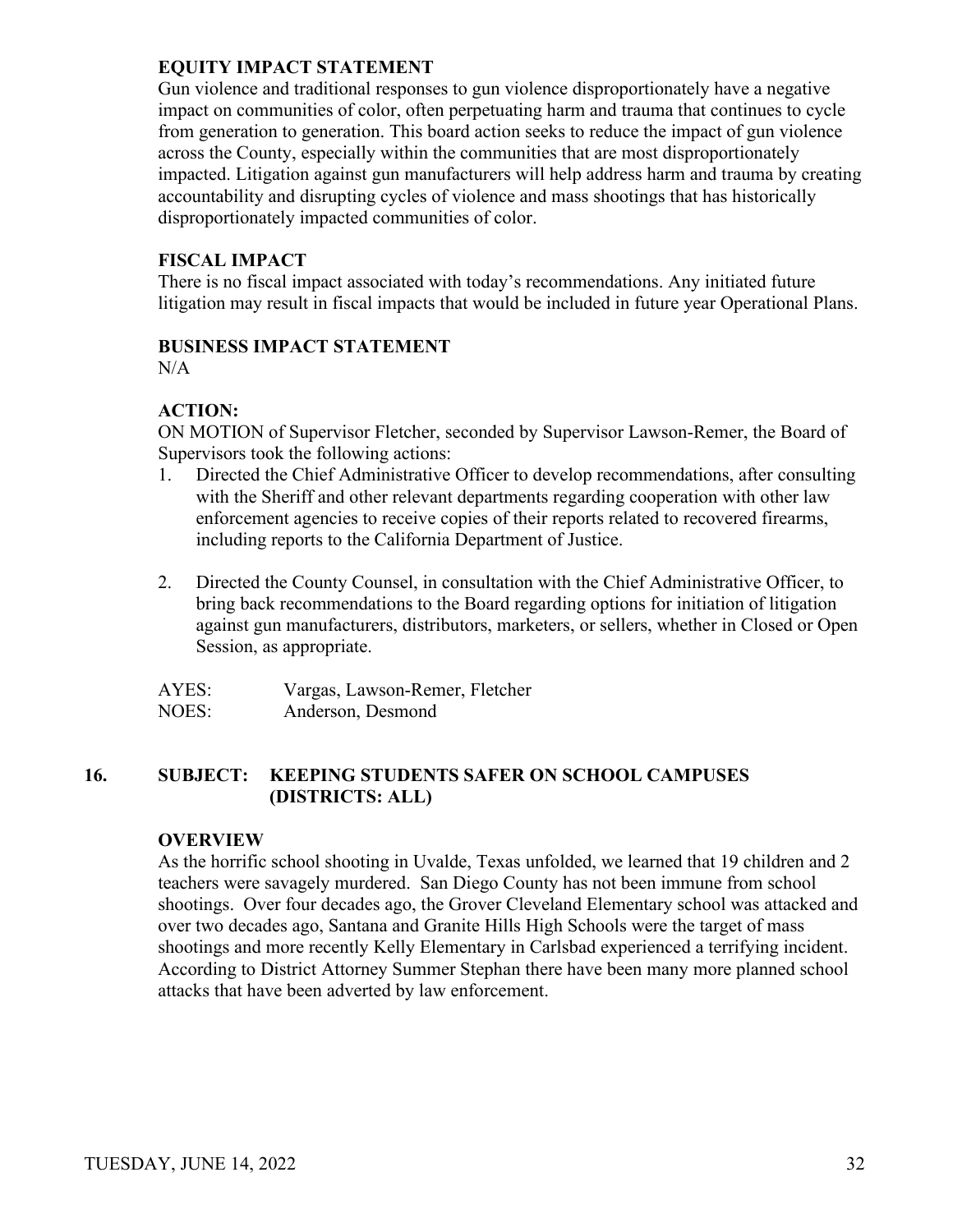On September 27, 2018, Governor Brown signed into law Assembly Bill 1747 School Safety Plans, which mandated that all California schools are required to have school safety plans in place. The California Constitution guarantees California children the right to attend public schools that are safe, secure, and peaceful. The Department of Education, public school districts, county offices of education (COEs), schools and their personnel are responsible for creating learning environments that are safe and secure. First responders, community partners, and families play an essential role, as well. Schools must be prepared to respond to emergencies including natural and man-made hazards and must strive to prevent violence and behavior issues that undermine safety and security. California School Safety Plan's include strategies aimed at the prevention of, and education about, potential incidents involving crime and violence on the school campus as well as aspects of social, emotional, and physical safety for both youth and adults.

There are components of school plans that the County of San Diego can potentially assist our school districts to help make campuses safer. They include behavioral health, school hardening, and exploring grant opportunities for safety personnel. One of the most critical needs is addressing behavioral health issues in our schools. Fortunately, our County Behavioral Health Services team has made great strides partnering with school districts to assist schools in identifying those students who would benefit from additional support.

Schools are required to make access to the school campus appropriately restricted. This is a critical element to harden schools that will reduce the likelihood of an attack, unfortunately, not all school districts have appropriate resources to do what is necessary to keep children safer. For example, the San Diego County Sheriff's Fallbrook Substation Lieutenant, contacted my office and asked that we look into providing a fence around one of the nearby schools. Through my District 5 grant program, we awarded \$125K to purchase and install a fence and entry door at the Elementary School. There are opportunities for federal and state grant funding, however, many smaller districts lack experienced grant writers needed to apply for available funding.

Another key component of safety plans is having school safety personnel on campus. However, this can be very costly to school districts. There are also grant opportunities that are available for safety personnel if school districts had the trained staff to apply.

To help facilitate safer school campuses, greater collaboration between the County of San Diego and our many school districts is needed. Today you are being asked to support directing the Chief Administrative Officer to collaborate with our school districts to determine campus needs for school safety and hardening efforts, then report back to the Board of Supervisors with recommendations on collaboration efforts that could include assistance by the County to explore available grants and grant writing opportunities.

## **RECOMMENDATION(S) SUPERVISOR JIM DESMOND**

Direct the Chief Administrative Officer to collaborate with our school districts to determine campus needs for school safety and hardening efforts, then report back to the Board of Supervisors with recommendations on collaboration efforts.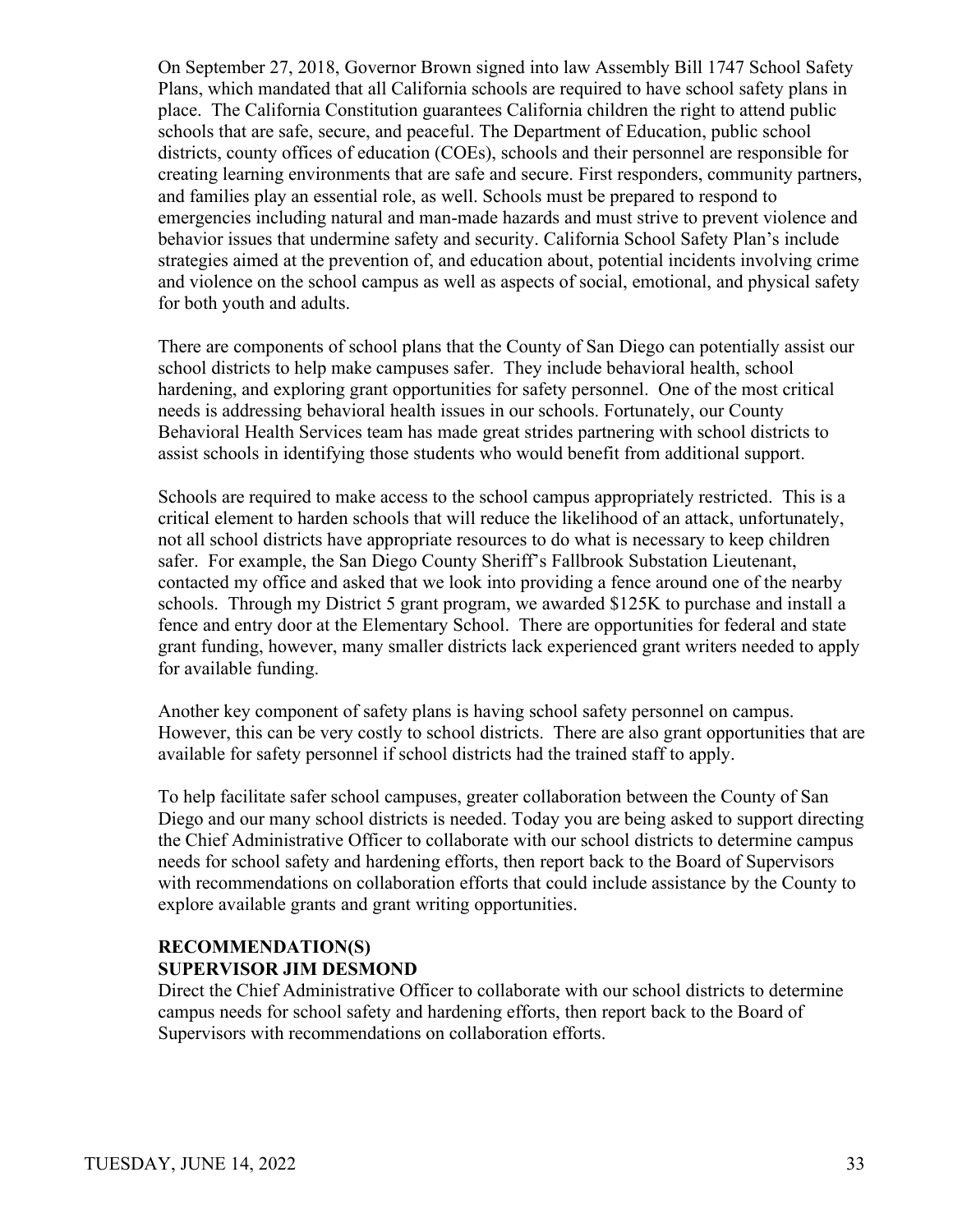Safe schools are essential to maintaining the well being of students throughout San Diego County. Disadvantaged communities, communities of color, and districts that lack resources and/or funding are especially impacted. Having a coordinated and strengthened effort to bolster school safety throughout the region will help to address gaps and ensure equity for all students.

## **FISCAL IMPACT**

There is no current fiscal impact. Based on recommendations there will be a fiscal impact to implement strategies.

#### **BUSINESS IMPACT STATEMENT**

N/A

## **ACTION:**

ON MOTION of Supervisor Desmond, seconded by Supervisor Vargas, the Board of Supervisors directed the Chief Administrative Officer to collaborate with our school districts to determine campus needs for school safety, safety measures, and threat assessments, then report back to the Board of Supervisors with recommendations on collaboration efforts.

AYES: Vargas, Anderson, Lawson-Remer, Fletcher, Desmond

## **17. SUBJECT: SECOND CONSIDERATION AND ADOPTION OF ORDINACE: AN ORDINANCE AMENDING ARTICLE XV-B OF THE SAN DIEGO COUNTY ADMINISTRATIVE CODE RELATING TO HEALTH AND HUMAN SERVICES CHARGES AND FEES (DISTRICTS: ALL)**

## **OVERVIEW**

On May 24, 2022 (23), the Board of Supervisors took action to further consider and adopt the Ordinance on June 14, 2022.

Today's action requests that the San Diego County Board of Supervisors (Board) approve amendments to Article XV-B of the San Diego County Administrative Code related to fees charged for services by the County of San Diego (County) Health and Human Services Agency (HHSA) Public Health Services and Behavioral Health Services. The Board last approved revisions to HHSA's fees and rates on May 4, 2021 (18).

The proposed Ordinance represents a comprehensive package that seeks to support the cost of providing HHSA services, while maintaining fees that are fair and equitable for customers and the public. In accordance with Board Policy B-29 (Fees, Grants, and Revenue Contracts-Department Responsibility for Cost Recovery), HHSA recently conducted a review of their fees and rates, in order to ensure costs are fully recovered for services provided to agencies or individuals. A total of 83 HHSA fees and their associated costs were reviewed, resulting in proposed additions, adjustments, deletions, and determinations to maintain existing fees. The Auditor and Controller has reviewed and approved the supporting documentation and the methodology for establishing the fees in this proposal for Fiscal Year 2022-23.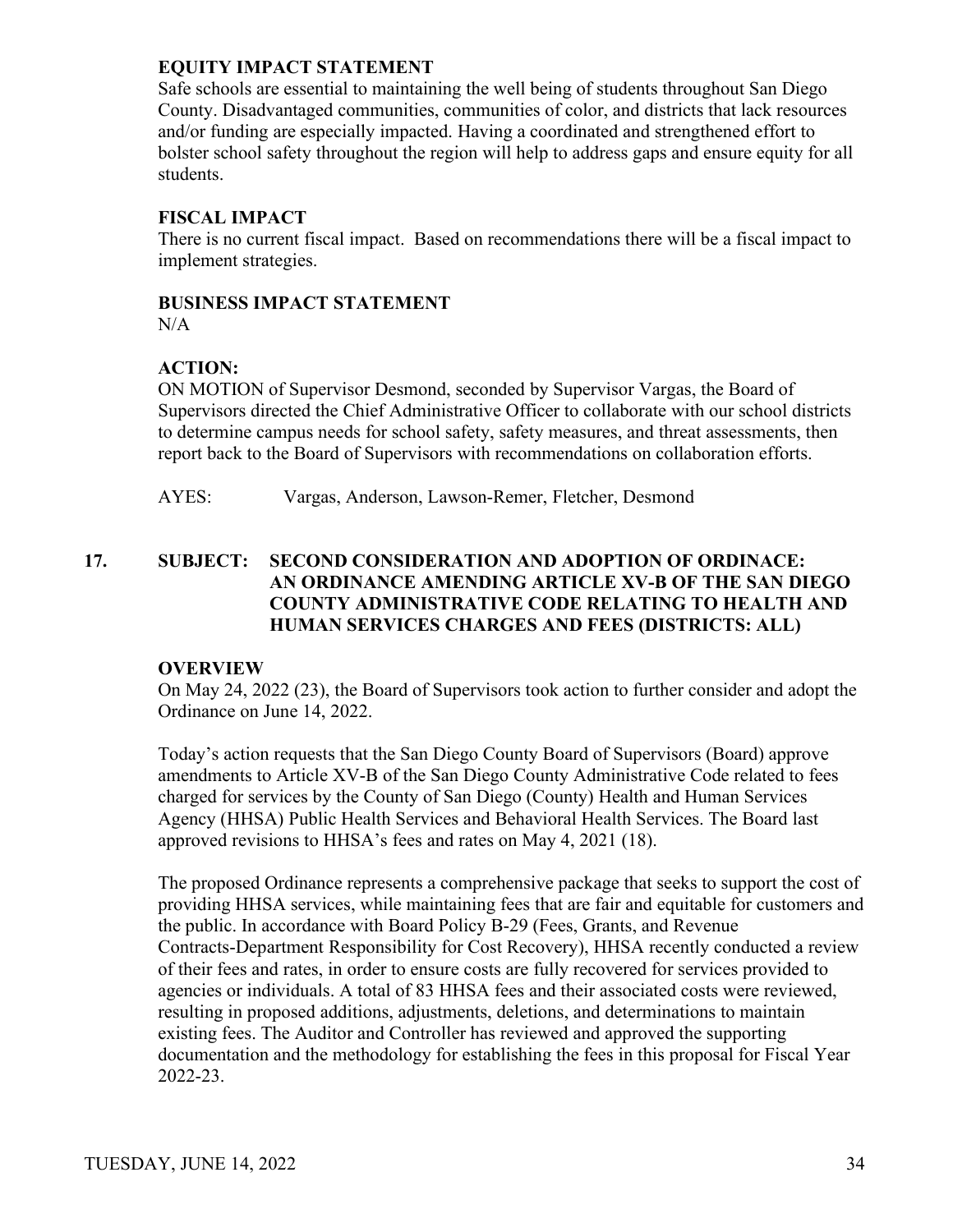Today's request requires two steps: on May 24, 2022, it is requested that the Board consider an Ordinance amending sections of the San Diego County Administrative Code related to HHSA fees. If the Board takes the action as recommended, then on June 14, 2022, the proposed Ordinance will be brought back to the Board for consideration and adoption.

This item supports the County's vision of a just, sustainable, and resilient future for all, specifically those communities and populations in San Diego County that have been historically left behind, as well as our ongoing commitment to the regional *Live Well San Diego* vision of healthy, safe and thriving communities. This will be accomplished by ensuring that the County has optimized its health and social services delivery system to ensure efficiency, integration and innovation while maintaining fiscal stability in support of a healthy, safe and thriving region.

## **RECOMMENDATION(S) CHIEF ADMINISTRATIVE OFFICER**

- 1. Consider and adopt (second reading): AN ORDINANCE AMENDING ARTICLE XV-B OF THE SAN DIEGO COUNTY ADMINISTRATIVE CODE RELATING TO HEALTH AND HUMAN SERVICES CHARGES AND FEES.
- 2. Waive Board Policy B-29, Fees, Grant, Revenue Contracts-Department Responsibility for Cost Recovery, which requires full-cost recovery of fees.

## **EQUITY IMPACT STATEMENT**

As part of standard practice, the County of San Diego (County), Health and Human Services Agency (HHSA) performs an annual review of fees and rates charged in order to ensure that charges do not exceed the County's actual cost for the service provided. Additionally, HHSA reviews fees annually to ensure that costs are fully recovered for services provided to agencies or individuals, in alignment with current San Diego County Board of Supervisors (Board) standards and that they are updated to reflect applicable laws and regulations.

To develop the cost recovery proposal, HHSA performed an analysis of all services provided to customers to examine the tasks and functions performed, including the direct and indirect costs of performing those tasks in relation to the specific services. Criteria were established to determine a fair and equitable fee for direct services provided.

The proposed Ordinance represents a comprehensive package that seeks to support the cost of providing HHSA services, while maintaining fees that are fair and equitable for customers and the public. Updates include public health laboratory fees that are either tied to environmental testing, such as testing of drinking water or foodborne illness investigations, or clinical fees such as tests for communicable disease outbreaks, among others. Additionally, a new fee is being added to help reduce tobacco use initiation, foster health equity, and reduce access to nicotine and tobacco through improved compliance with current laws and regulations. Lastly, the proposed Ordinance includes a revision to a fee for the Edgemoor Skilled Nursing Facility to align with updated full cost recovery information.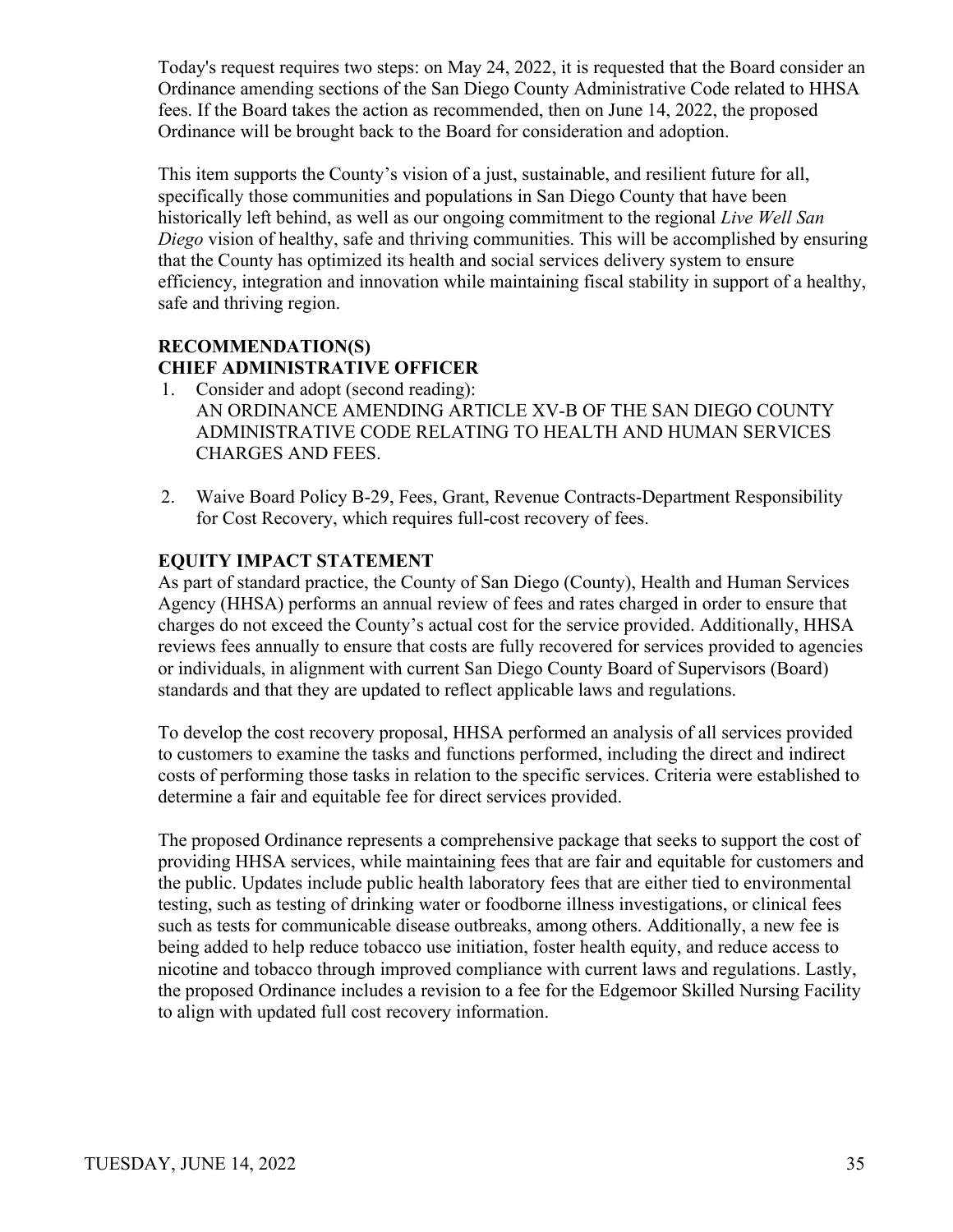Today's action would update fees for services provided by the County that help to promote health and safety and have an impact on the lives of Black, Indigenous, People of Color, women, people with disabilities, immigrants, youth, the LGBTQ+ community, and economically disadvantaged.

## **FISCAL IMPACT**

Funds for this request are partially included in the Fiscal Year 2021-23 Operational Plan in the Health and Human Services Agency (HHSA). If approved, this request will have no impact in Fiscal Year 2021-22 and will result in an estimated increase in revenue of \$299,552 in Fiscal Year 2022-23. A waiver of B-29 is requested for the new Tobacco Retail License fee because not all costs will be recovered as a result of the proposed three-year phased-in approach. The B-29 cost for Fiscal Year 2022-23 is estimated at \$240,900 and will be funded with Realignment. There is no change in net General Fund cost and no additional staff years.

## **BUSINESS IMPACT STATEMENT**

 $N/A$ 

## **ACTION:**

ON MOTION of Supervisor Fletcher, seconded by Supervisor Desmond, the Board of Supervisors took action as recommended, adopting Ordinance No. 10797 (N.S.), entitled: AN ORDINANCE AMENDING ARTICLE XV B OF THE SAN DIEGO COUNTY ADMINISTRATIVE CODE RELATING TO HEALTH AND HUMAN SERVICES CHARGES AND FEES.

AYES: Vargas, Anderson, Lawson-Remer, Fletcher, Desmond

## **18. SUBJECT: ADDRESSING THE HOUSING CRISIS: LEVERAGING GOVERNMENT-OWNED LAND THROUGH A PARTNERSHIP WITH THE SAN DIEGO FOUNDATION (DISTRICTS: ALL)**

## **OVERVIEW**

San Diego County is in the throes of a housing crisis. In early 2022, San Diego became the least affordable metro area in the State. Although the County of San Diego ("County") is supporting the creation of more new homes in the past year than in the prior three years, production is still lagging behind demand. We can and must do more collectively. Our region has a current shortfall of 90,000 homes and needs to build another 90,000 homes by the end of the decade just to keep pace with population and job growth. We are on track to build half that amount. We need to explore every avenue to accelerate our region's capacity to build the housing we need.

The housing crisis is fundamentally connected to our climate crisis, and we can simultaneously tackle both by building the right housing in the right places. That means building sustainable infill homes near jobs, transit, and neighborhood amenities like parks, schools, and grocery stores, in order to protect our climate and preserve our open spaces and ecosystems.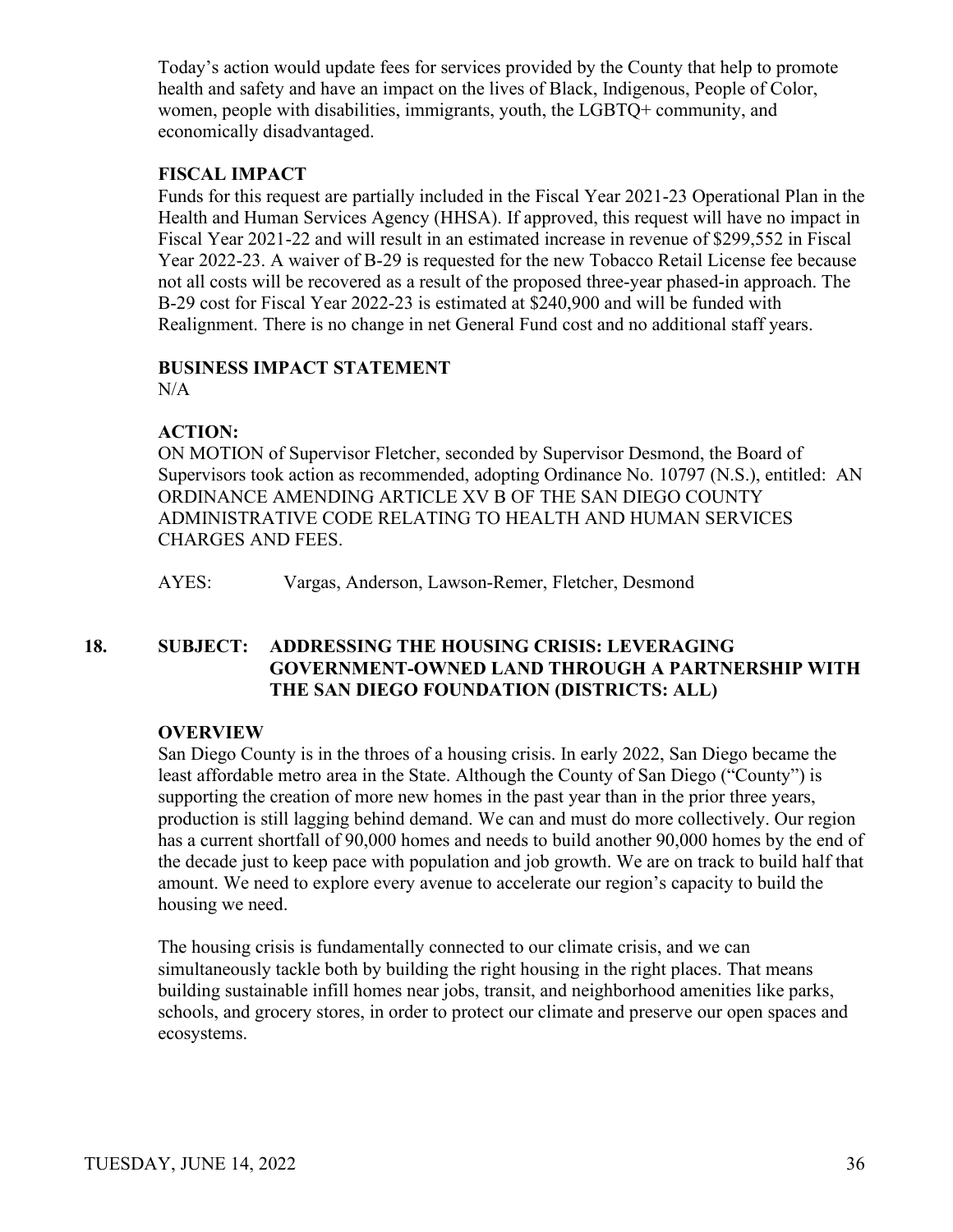As local agencies, we are well poised to leverage our own property to address the housing crisis. The County has thirteen affordable housing developments under construction and twenty-one developments in the pipeline. The County's former Child Welfare Center in Linda Vista will be redeveloped into 127 homes for seniors and the former Family Justice Center in Downtown San Diego will be about 120 affordable homes, in addition to others that are in the pipeline. Even our local transit agency is stepping up and building affordable housing at Trolley stops such as Grantville, Palm Avenue, and Beyer Boulevard.

Even though individual jurisdictions are stepping up on their own to build affordable housing, we are not implementing policies and programs with sufficient strategy and speed. That is why a Government Land Action Strategy that outlines how we will most effectively meet a goal of 10,000 homes on our government-owned land within our region will be beneficial. We will partner in this effort with The San Diego Foundation (TSDF), a community foundation, which will convene representatives from the county, all eighteen cities, and other government agencies to identify parcels that could be developed into affordable housing within three to five years. The convening will also include a discussion on barriers to construction, the most effective ways to facilitate the rapid construction of new homes on these parcels, and financing.

In addition to serving as a convening partner with the County, TSDF will seed this work with \$10 million as part of a Housing Impact Fund (Fund) to accelerate housing production and is committed to pursue raising another \$90 million. TSDF will determine how to spend the Funds with the County and other government agencies providing input on the Government Land Action Strategy. This effort will also build upon and align with existing regional equitable housing efforts, which will ensure that the Fund is aligned with the region's needs, goals, and vision for the creation of affordable housing. Any subsequent actions pertaining to County-owned land would be subject to our regular due diligence.

Today's action asks the Chief Administrative Officer to collaborate with TSDF to convene all local government agencies to identify parcels and structures suitable for affordable housing, support TSDF's creation of a Government Land Action Strategy, which will synthesize the parcel data assessment, include strategies and policies to accelerate affordable home construction, support the creation of innovative strategies and financing opportunities, and return with an initial update within 120 days.

#### **RECOMMENDATION(S) CHAIR NATHAN FLETCHER AND SUPERVISOR TERRA LAWSON-REMER**

- 1. Direct the Chief Administrative Officer to collaborate with The San Diego Foundation (TSDF) to collectively address our affordable housing crisis by leveraging government-owned land. As part of this effort, TSDF will convene appropriate government agencies, synthesize the results of the parcel analysis, identify potential policies and strategies, and determine appropriate financing mechanisms to meet our shared goal of 10,000 affordable homes.
- 2. Work with TSDF to convene all local government agencies to identify government-owned parcels developable for affordable housing within 3-5 years, which could include parcels that may not currently be owned by a local jurisdiction.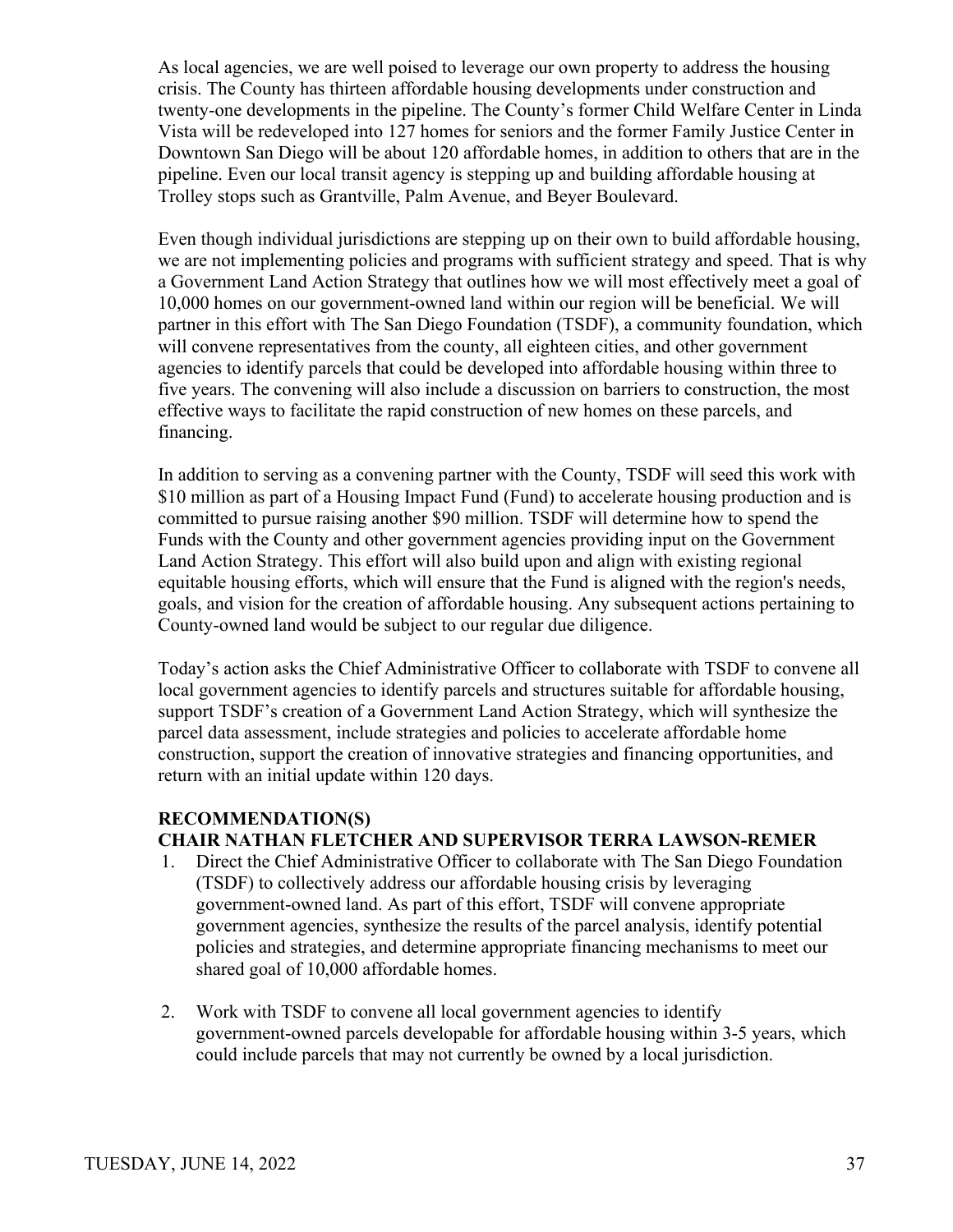- 3. Support TSDF's creation of a Government Land Action Strategy, which will synthesize the parcel data assessment and include strategies and policies to efficiently accelerate home construction on government and agency parcels.
- 4. Ensure programmatic and strategic alignment with existing regional equitable housing efforts, such as Senate Bill (SB) 1105 which seeks to develop a regional equitable housing finance agency. Key relevant priorities for alignment are discussed in the background.
- 5. Ensure consideration of existing County sustainability and climate priorities and efforts, including but not limited to enterprise and department sustainability plans, implementation of SB 743 which changes analysis of transportation impacts, efforts by the future Office of Sustainability and Environmental Justice, and implementation of the Regional Decarbonization Framework.
- 6. Support TSDF's creation of a Housing Impact Fund, leveraging the resources TSDF has committed to raising, in which TSDF will determine eligibility for funding, financing mechanisms, and collaborate with County staff to unlock government-owned parcels for affordable housing.
- 7. Report back to the Board within 120 days with an initial update on County activities related to this effort and a second report back with an update in one year, and additional updates as appropriate.

The housing crisis disproportionately impacts low-income San Diegans. Too many of our constituents are priced out of buying their first home, and with rent prices increasing, they are unable to afford rent. This action will ensure that we are maximizing the construction of more affordable housing and utilizing every creative idea we have at our disposal.

## **FISCAL IMPACT**

There is no fiscal impact associated with today's recommendations. There may be future impacts related to the implementation of an affordable housing strategy.

# **BUSINESS IMPACT STATEMENT**

N/A

## **ACTION 18.1:**

ON MOTION of Supervisor Fletcher, seconded by Supervisor Lawson-Remer, the Board of Supervisors took the following actions:

1. Directed the Chief Administrative Officer to collaborate with The San Diego Foundation (TSDF) to collectively address our affordable housing crisis by leveraging government-owned land. As part of this effort, TSDF will convene appropriate government agencies, synthesize the results of the parcel analysis, identify potential policies and strategies, and determine appropriate financing mechanisms to meet our shared goal of 10,000 affordable homes. [Ref. Board Letter Recommendation No. 1]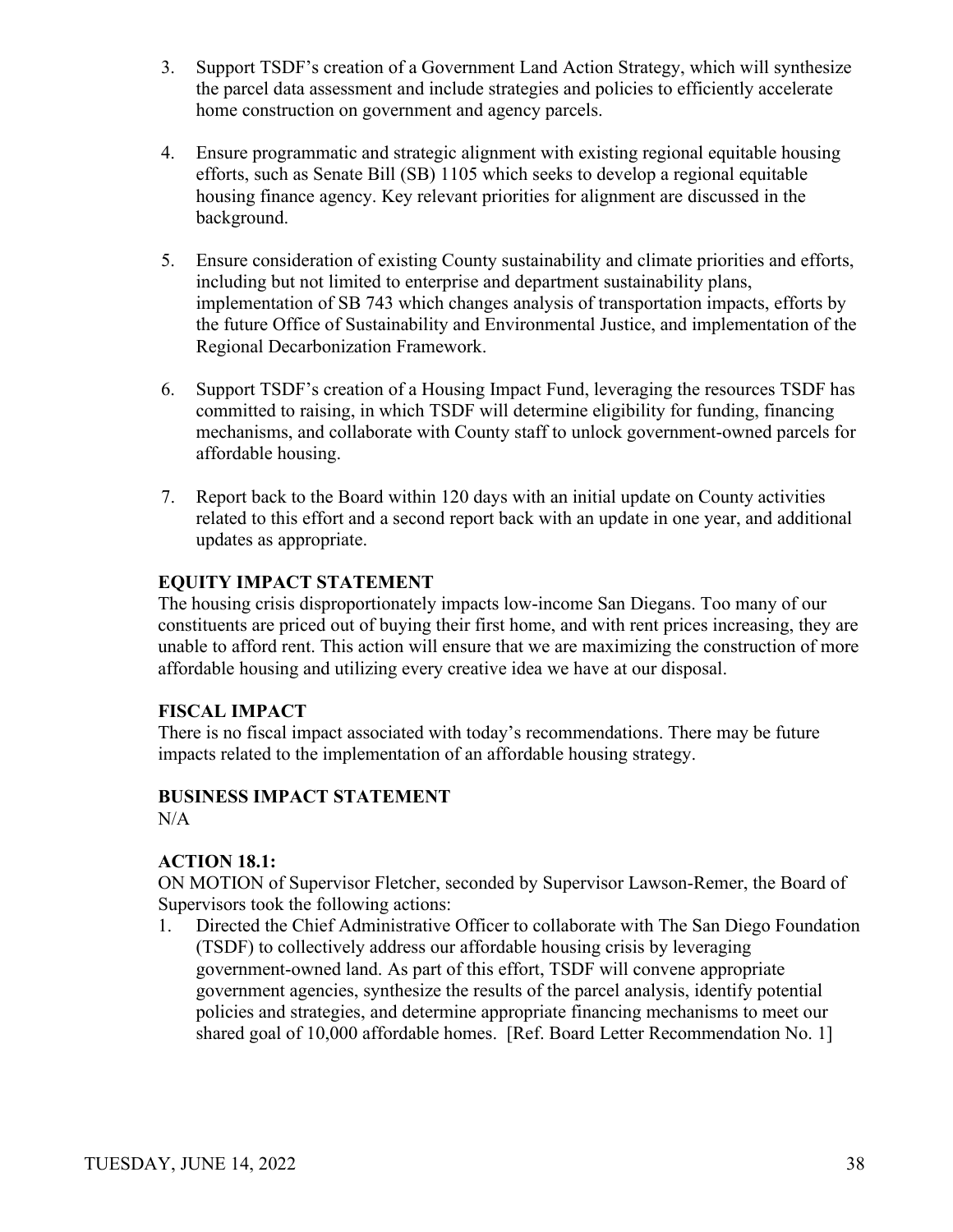- 2. Work with TSDF to convene all local government agencies to identify government-owned parcels developable for affordable housing within 3-5 years, which could include parcels that may not currently be owned by a local jurisdiction. [Ref. Board Letter Recommendation No. 2]
- 3. Support TSDF's creation of a Government Land Action Strategy, which will synthesize the parcel data assessment and include strategies and policies to efficiently accelerate home construction on government and agency parcels. [Ref. Board Letter Recommendation No. 3]
- 4. Support TSDF's creation of a Housing Impact Fund, leveraging the resources TSDF has committed to raising, in which TSDF will determine eligibility for funding, financing mechanisms, and collaborate with County staff to unlock government-owned parcels for affordable housing. [Ref. Board Letter Recommendation No. 6]
- 5. Report back to the Board within 120 days with an initial update on County activities related to this effort and a second report back with an update in one year, and additional updates as appropriate. [Ref. Board Letter Recommendation No. 7]

AYES: Vargas, Anderson, Lawson-Remer, Fletcher, Desmond

## **ACTION 18.2:**

ON MOTION of Supervisor Fletcher, seconded by Supervisor Lawson-Remer, the Board of Supervisors took the following actions:

- 1. Ensure programmatic and strategic alignment with existing regional equitable housing efforts, such as Senate Bill (SB) 1105 which seeks to develop a regional equitable housing finance agency. Key relevant priorities for alignment are discussed in the background. [Ref. Board Letter Recommendation No. 4]
- 2. Ensure consideration of existing County sustainability and climate priorities and efforts, including but not limited to enterprise and department sustainability plans, implementation of SB 743 which changes analysis of transportation impacts, efforts by the future Office of Sustainability and Environmental Justice, and implementation of the Regional Decarbonization Framework. [Ref. Board Letter Recommendation No. 5]

| AYES: | Vargas, Lawson-Remer, Fletcher |
|-------|--------------------------------|
| NOES: | Anderson, Desmond              |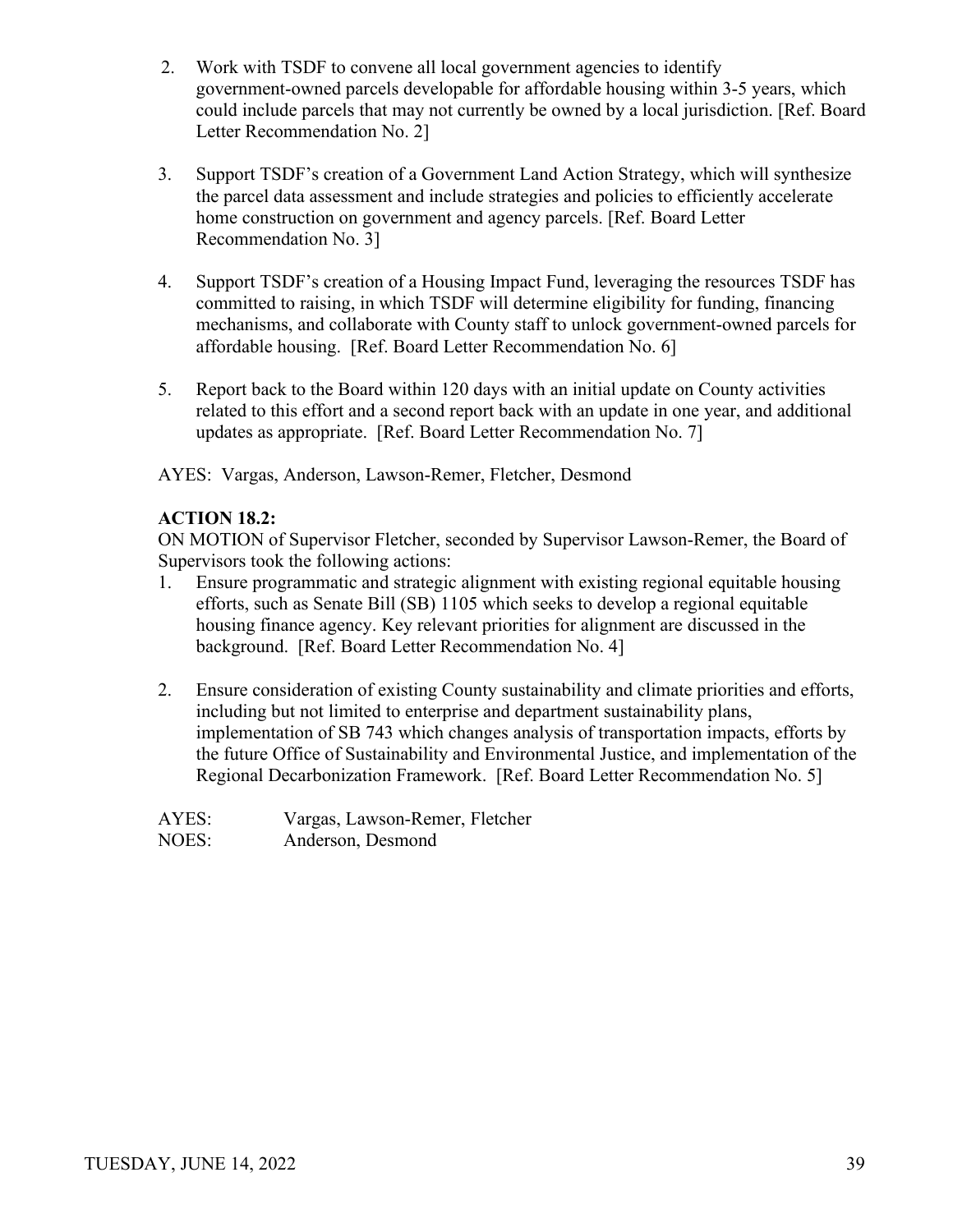## **19. SUBJECT: RECEIVE UPDATE ON THE COVID-19 RESPONSE, RATIFY ACTIONS IN RESPONSE TO THE LOCAL HEALTH EMERGENCY AND LOCAL EMERGENCY, ACCEPT GRANT FUNDING AND AUTHORIZE A SINGLE SOURCE PROCUREMENT RELATED TO THE COUNTY'S COVID-19 RESPONSE EFFORTS, APPROVE AN EXCEPTION TO BOARD POLICY-A-94, AND ADOPT A RESOLUTION AUTHORIZING TELECONFERENCED PUBLIC MEETINGS (DISTRICTS: ALL)**

#### **OVERVIEW**

A novel coronavirus (COVID-19) was detected in Wuhan City, Hubei Province in China in December 2019. Since then, the virus has rapidly spread across the globe, resulting in the World Health Organization (WHO) declaring COVID-19 a pandemic on March 11, 2020.

On February 14, 2020, the San Diego County Public Health Officer issued a Declaration of Local Health Emergency, pursuant to California Health and Safety Code Section 101080. Additionally, on that day, pursuant to California Government Code 8630, the Chief Administrative Officer (CAO), serving as the County of San Diego (County) Director of Emergency Services and as the Coordinator of the Unified San Diego County Emergency Services Organization, issued a Proclamation of Local Emergency regarding COVID-19.

The County continues to make significant efforts to slow the spread of COVID-19. Today's actions request the San Diego County Board of Supervisors (Board) to receive an update on the local COVID-19 response and ratify all actions taken by the CAO, Public Health Officer, Director, Department of Purchasing and Contracting and Director, Department of General Services in response to the local health emergency and local emergency.

Additionally, the Board is requested to take the following actions:

- Authorize acceptance of supplemental grant funding for Community Sentinel COVID-19 Surveillance.
- Authorize a single source procurement with Cepheid Inc. for the two GeneXpert devices, maintenance, consumables, reagents, and supplies.
- · Approve an exception to Board Policy A-94 to authorize the Agency Director, Health and Human Services Agency to donate current and future surplus laboratory equipment and supplies.
- · Adopt a resolution entitled RESOLUTION AUTHORIZING CONTINUANCE OF TELECONFERENCED PUBLIC MEETINGS PURSUANT TO GOVERNMENT CODE SECTION 54953.

This item supports the County's vision of a just, sustainable, and resilient future for all, specifically those communities and populations in San Diego County that have been historically left behind, as well as our ongoing commitment to the regional *Live Well San Diego* vision of healthy, safe and thriving communities. This will be accomplished by protecting the health of residents against the COVID-19 pandemic.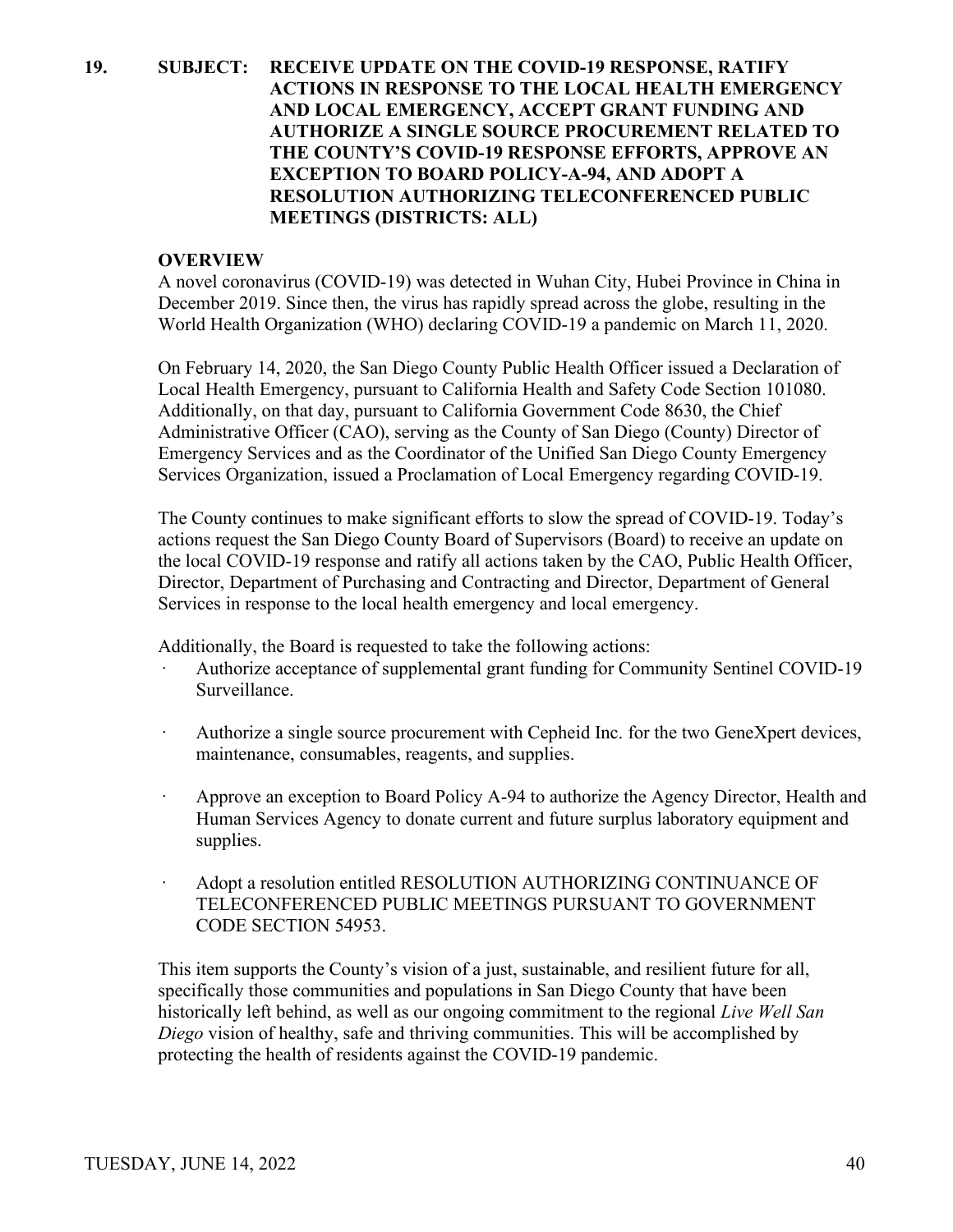## **RECOMMENDATION(S) CHIEF ADMINISTRATIVE OFFICER**

- 1. Receive an update on the COVID-19 Response.
- 2. Ratify all actions taken by the Chief Administrative Officer, Public Health Officer, Director, Department of Purchasing and Contracting, and Director, Department of General Services in response to the local health emergency and local emergency.
- 3. Authorize the acceptance of \$419,690 in Epidemiology and Laboratory Capacity grant funds from Heluna Health for the period of August 1, 2021 through July 31, 2023, for Community Sentinel COVID-19 Surveillance, and authorize the Clerk of the Board to execute all required grant documents, upon receipt, including any annual extensions, amendments and/or revisions thereto that do not materially impact or alter the services or funding level.
- 4. In accordance with Board Policy A-87, Competitive Procurement, and Administrative Code section 401, approve and authorize the Director, Department of Purchasing and Contracting to enter into negotiations with Cepheid Inc., and upon successful negotiations and a determination of a fair and reasonable price, award a contract for two (2) GeneXpert devices, maintenance, consumables, reagents, and supplies for a period of up to one year and up to four option years; and to amend the contract as needed to reflect changes to requirements and funding.
- 5. Approve an exception to Board Policy A-94 to authorize the Agency Director, Health and Human Services Agency, or designee, to donate current and future surplus laboratory equipment and supplies unused by the Public Health Laboratory to partner laboratories in the California Public Health Laboratory Network and partner laboratories throughout California.
- 6. Adopt a resolution entitled: RESOLUTION AUTHORIZING CONTINUANCE OF TELECONFERENCED PUBLIC MEETINGS PURSUANT TO GOVERNMENT CODE SECTION 54953.

## **EQUITY IMPACT STATEMENT**

The COVID-19 pandemic has had a significant impact on the lives of individuals, businesses, and communities across San Diego County. In order to support the most vulnerable, an equity lens was used to prioritize, when appropriate, the distribution of COVID-19 response and recovery-related federal, State, and local funding and resources based on a data-driven approach, identifying communities that have the highest need for support in relation to the number of positive COVID-19 cases.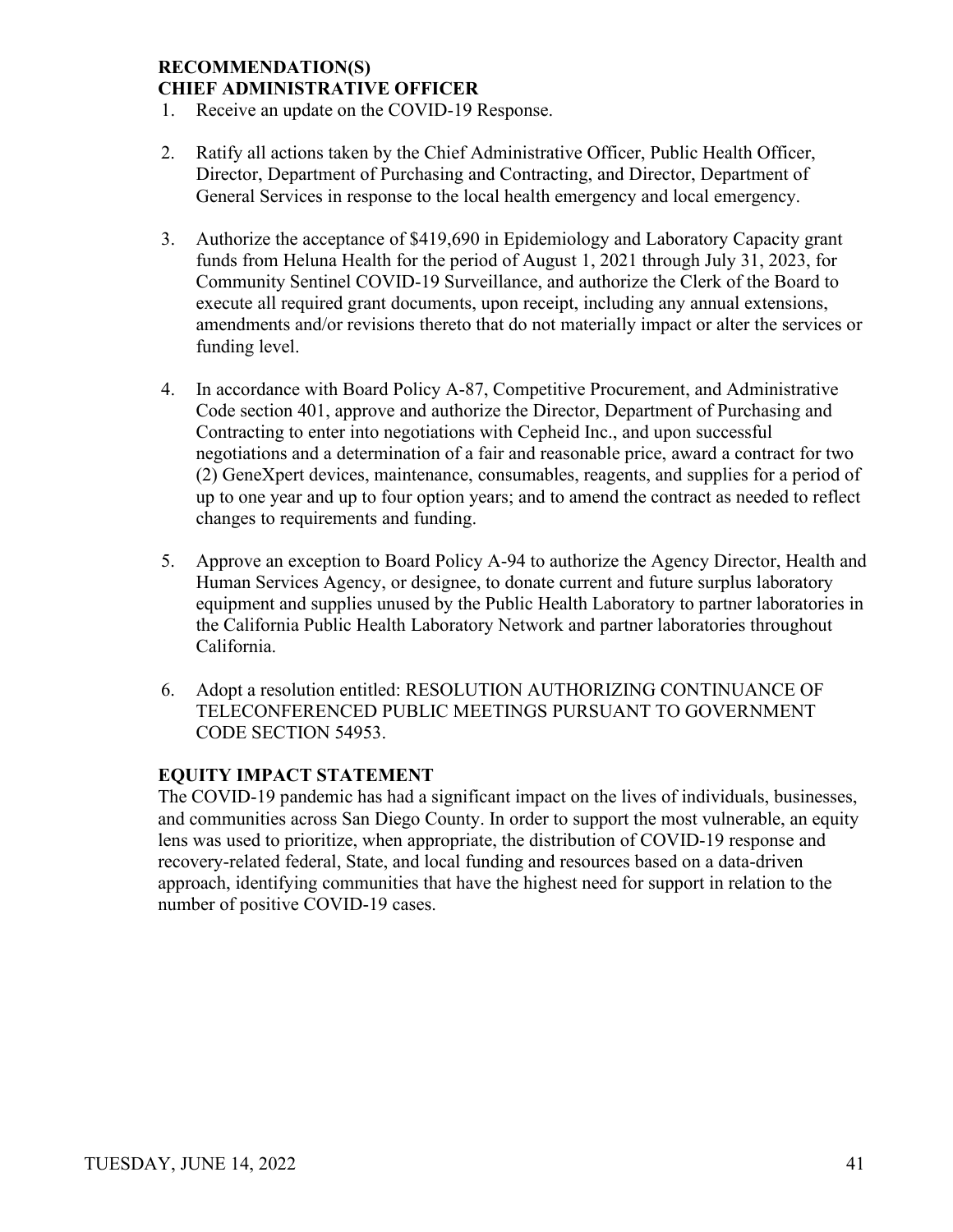Through press conferences and presentations at San Diego County Board of Supervisors meetings, the County of San Diego (County) has been able to disseminate critical information about the efforts being done to address and combat the COVID-19 pandemic to a wide audience, as well as providing a forum to receive public comment. To continue the County's commitment to transparency and open government and remove traditional barriers to access and participation in government affairs, today's actions provide the mechanism to present an update on the current COVID-19 response efforts that have an impact on the lives of Black, Indigenous, People of color, women, people with disabilities, immigrants, youth, the LGBTQ community, and economically disadvantaged.

### **FISCAL IMPACT**

It is estimated that through the end of fiscal year ending June 30, 2021, the County of San Diego (County) will have spent over \$680 million on overall COVID-19 response costs, excluding federally dedicated program funds for programs such as rental assistance and nutrition services. Funding sources for County response costs included an allocation of CARES Act, Coronavirus Relief Fund (CRF) revenue, General Fund Balance, Realignment, Federal Emergency Management Agency (FEMA) funds, and program revenues available for response efforts. Also, as of March 3, 2021, funds allocated through the American Rescue Plan Act (ARPA) are also available to fund County response efforts per direction from the San Diego County Board of Supervisors on June 8, 2020 (3). In Fiscal Year (FY) 2021-2022, the County will rely on ARPA funding dedicated for response costs, as well as other stimulus funds, program revenues, Realignment, and County General Fund Balance to cover response costs as needed. The County will continue to pursue other federal and State stimulus revenue and funding sources, including funds through the Federal Emergency Management Agency (FEMA).

## *Recommendation #3: Authorize acceptance of Supplemental Epidemiology and Laboratory Capacity (ELC) grant funding from Heluna Health for Community Sentinel COVID-19 Surveillance*

Funds for this request are included in both the Fiscal Year (FY) 2021-22 Operational Plan and FY 2022-23 CAO Recommended Operational Plan in the Health and Human Services Agency (HHSA). If approved, this request will result in estimated costs and revenue of \$59,955 in FY 2021-22 and estimated costs and revenue of \$359,735 in FY 2022-23 to help support COVID-19 surveillance efforts. The funding source is the Epidemiology and Laboratory Capacity federal grant funding from the Centers for Disease Control and Prevention via Public Health Foundation Enterprises, Inc. dba Heluna Health, on behalf of the California Department of Public Health. There is no change in net General Fund cost and no additional staff years.

## *Recommendation #4: Authorize a single source procurement with Cepheid Inc. for two GeneXpert devices, maintenance, consumables, reagents, and supplies*

Funds for this request are included in both the Fiscal Year (FY) 2021-22 Operational Plan and FY 2022-23 CAO Recommended Operational Plan in HHSA. If approved, this request will result in estimated costs and revenue of up to \$0.4 million in FY 2021-2022 and estimated costs and revenue of \$3.0 million in FY 2022-23. The funding sources are Epidemiology and Laboratory Capacity Enhancing Detection grants, Realignment and any federal and State stimulus funding that might become available. There will be no change in net General Fund costs and no additional staff years.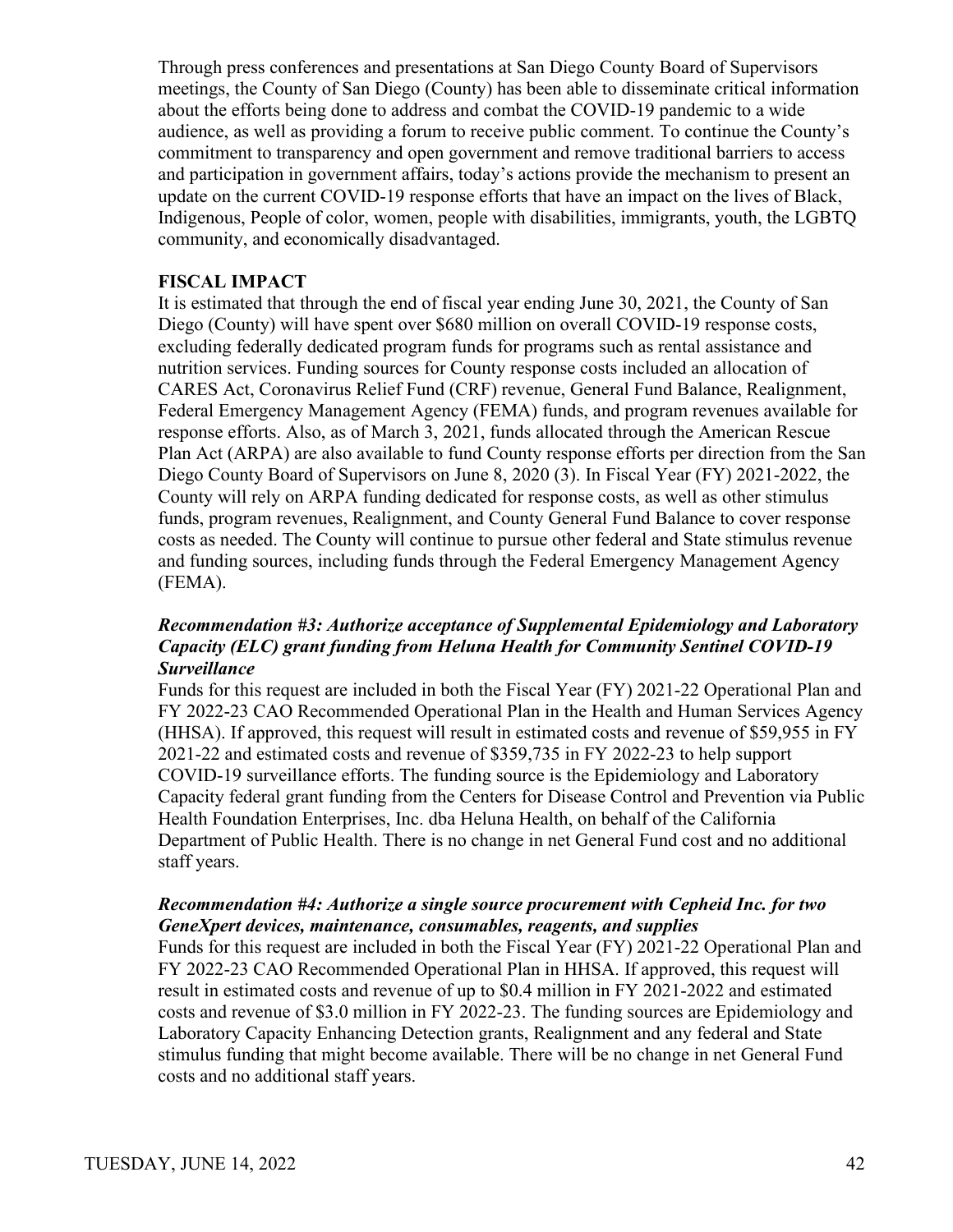## *Recommendation #5: Authorize Exception to Board Policy A-94*

Funds for this request are included in both the Fiscal Year (FY) 2021-22 Operational Plan and FY 2022-23 CAO Recommended Operational Plan in HHSA. If approved, HHSA will donate an estimated value of approximately \$800,000 of testing reagents and supplies to our partner laboratories in the California Public Health Laboratory Network. The costs associated with shipping the testing reagents and supplies are estimated to be \$5,000 in FY 2021-22 and \$5,000 in FY 2022-23. The funding source is Realignment. There will be no change in net General Fund costs and no additional staff years.

## **BUSINESS IMPACT STATEMENT**

This action will help support individuals, families and small businesses impacted by COVID-19.

## **ACTION 19.1:**

ON MOTION of Supervisor Fletcher, seconded by Supervisor Lawson-Remer, the Board of Supervisors took the following actions:

- 1. Received an update on the COVID-19 Response. [Ref. Board Letter Recommendation No. 1]
- 2. Authorized the acceptance of \$419,690 in Epidemiology and Laboratory Capacity grant funds from Heluna Health for the period of August 1, 2021 through July 31, 2023, for Community Sentinel COVID-19 Surveillance, and authorize the Clerk of the Board to execute all required grant documents, upon receipt, including any annual extensions, amendments and/or revisions thereto that do not materially impact or alter the services or funding level. [Ref. Board Letter Recommendation No. 3]
- 3. In accordance with Board Policy A-87, Competitive Procurement, and Administrative Code section 401, approved and authorized the Director, Department of Purchasing and Contracting to enter into negotiations with Cepheid Inc., and upon successful negotiations and a determination of a fair and reasonable price, award a contract for two (2) GeneXpert devices, maintenance, consumables, reagents, and supplies for a period of up to one year and up to four option years; and to amend the contract as needed to reflect changes to requirements and funding. [Ref. Board Letter Recommendation No. 4]
- 4. Approved an exception to Board Policy A-94 to authorize the Agency Director, Health and Human Services Agency, or designee, to donate current and future surplus laboratory equipment and supplies unused by the Public Health Laboratory to partner laboratories in the California Public Health Laboratory Network and partner laboratories throughout California. [Ref. Board Letter Recommendation No. 5]

AYES: Vargas, Anderson, Lawson-Remer, Fletcher, Desmond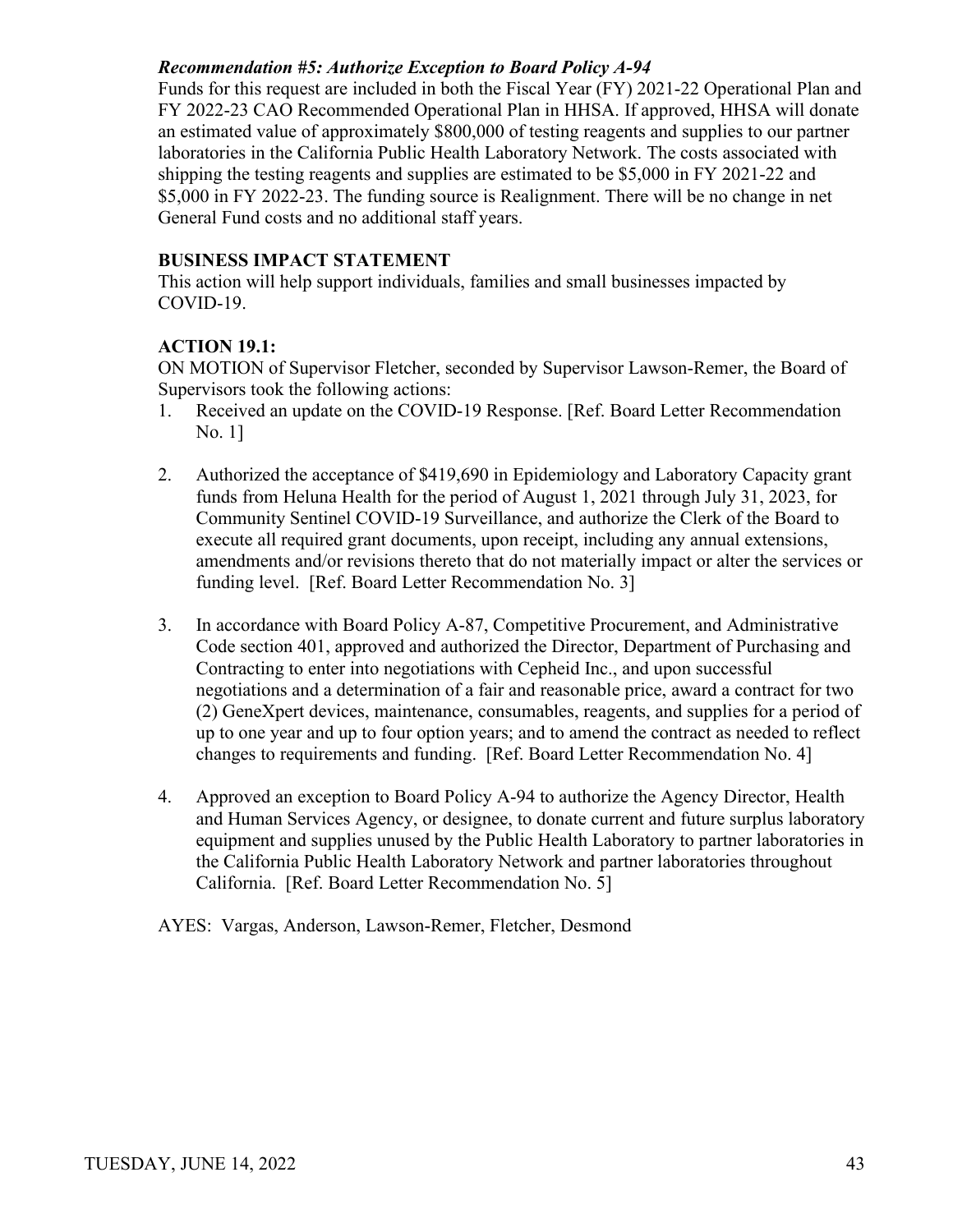## **ACTION 19.2:**

ON MOTION of Supervisor Fletcher, seconded by Supervisor Lawson-Remer, the Board of Supervisors took the following actions:

- 1. Ratified all actions taken by the Chief Administrative Officer, Public Health Officer, Director, Department of Purchasing and Contracting, and Director, Department of General Services in response to the local health emergency and local emergency. [Ref. Board Letter Recommendation No. 2]
- 2. Adopted Resolution No. 22-072 entitled: RESOLUTION AUTHORIZING CONTINUANCE OF TELECONFERENCED PUBLIC MEETINGS PURSUANT TO GOVERNMENT CODE SECTION 54953. [Ref. Board Letter Recommendation No. 6]

| AYES: | Vargas, Lawson-Remer, Fletcher |
|-------|--------------------------------|
| NOES: | Anderson, Desmond              |

## **20. SUBJECT: NOTICED PUBLIC HEARING: ADOPT AN ORDINANCE CREATING A SAN DIEGO COUNTY ARTS AND CULTURE COMMISSION AND IMPLEMENTING RECOMMENDATIONS TO EXPAND ARTS AND CULTURE IN SAN DIEGO COUNTY (DISTRICTS: ALL)**

## **OVERVIEW**

Arts and culture are the lifeblood of healthy, safe and thriving communities and an important part of economic and workforce development.

This Board has been supportive of efforts to elevate arts and culture in the region, recognizing the particular impact the COVID-19 pandemic has had on local organizations. In June 2021, the Board of Supervisors voted to approve a funding framework for the expenditure of received American Rescue Plan Act (ARPA) funds that included five million dollars to augment supervisorial Community Enhancement Funds in order to fund organizations related to arts and culture. And in August 2021, the Board of Supervisors supported our initiative that directed the Chief Administrative Officer (CAO) to report back within 90 days with an assessment of the County of San Diego's current role in arts and culture and recommendations on how to expand that role, especially with a lens towards equity in access to arts and culture and exploring the creation of a county arts agency.

Staff recommendations resulting from that direction were included in November 2021's memo titled "Reimagine Vibrant Communities Through Arts & Culture Report Back" (Attachment A, on file with the Clerk of the Board).

Today's actions seek to implement the 3 staff recommendations in that memo: 1) expanding and improving existing County programs, 2) addressing and improving equity in access to arts and culture, and 3) creating a San Diego County Arts and Culture Commission.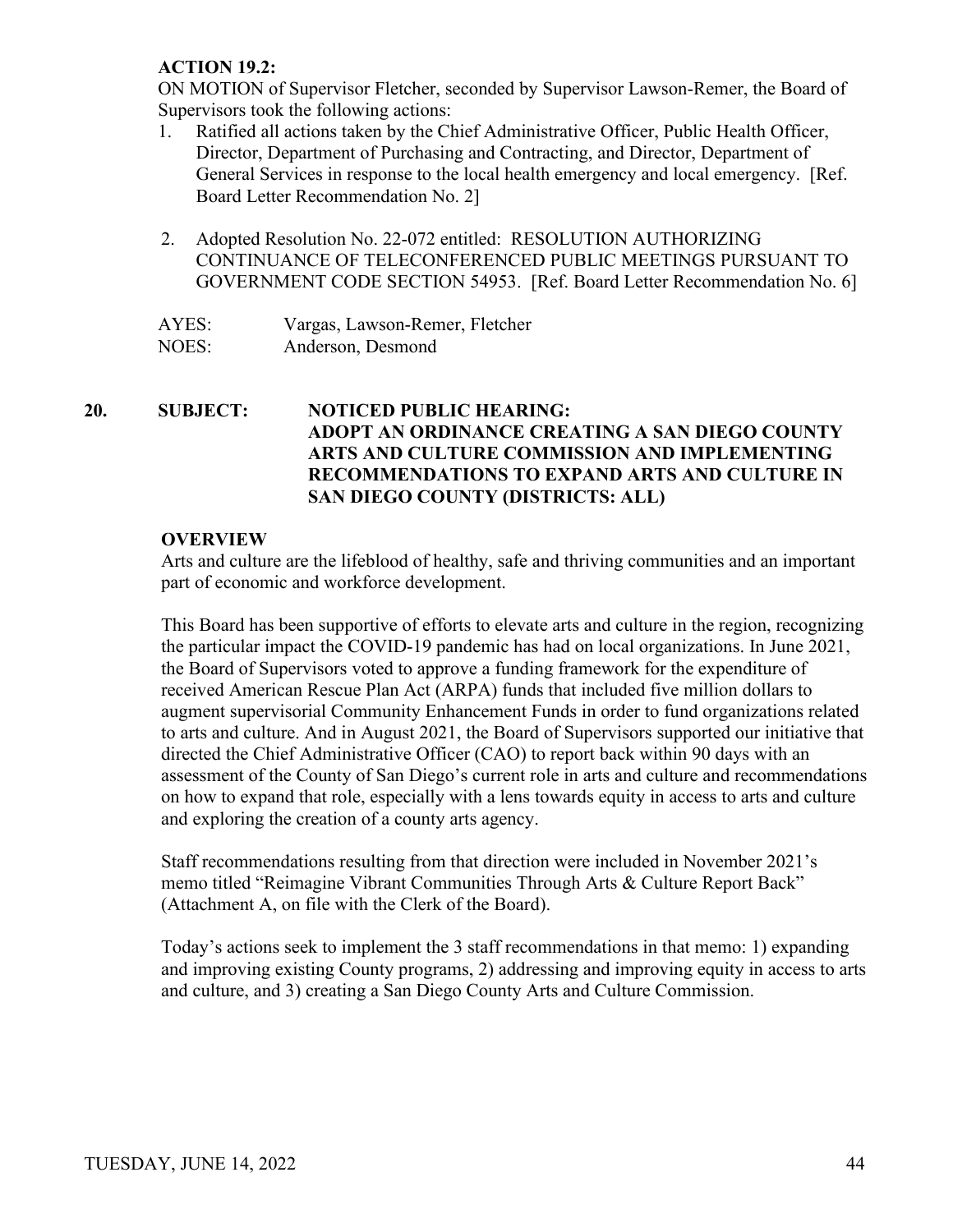## **RECOMMENDATION(S) CHAIR NATHAN FLETCHER AND VICE-CHAIR NORA VARGAS**

- 1. Approve the introduction of the ordinance (first reading): AN ORDINANCE ADDING SAN DIEGO COUNTY ADMINISTRATIVE CODE ARTICLE IIIW SAN DIEGO COUNTY ARTS AND CULTURE COMMISSION
- 2. If, on June 14, 2022, the Board takes action as recommended in Item 1 then, on June 28, 2022 (second reading): Submit ordinance for further Board consideration and adoption on June 28, 2022 (second reading).
- 3. Direct the Chief Administrative Officer (CAO) to implement the staff recommendations included in the staff memo, "Reimagine Vibrant Communities Through Arts & Culture Report Back, November 2021."

## **EQUITY IMPACT STATEMENT**

Equitable access to the arts is critical to a healthy, safe and thriving community. Recent research by the National Endowment for the Arts specifically highlights the importance of arts and cultural practices in promoting social cohesion and encouraging community well-being (https://www.arts.gov/news/press-releases/2021/new-report-examines-role-arts-and-culturefostering-social-cohesion-and-community-well-being). Unfortunately, arts funding in the community has a history of imbalance that favors larger, more established institutions rather than funding more grassroots organizations. Additionally, arts and culture programs are often the first programs to get cut in schools or other settings due to limited funding sources, especially in communities of color. Low-income and communities of color have historically used arts and culture to navigate and survive systemic racism and oppression (https://www.policylink.org/our-work/community/arts-culture). To promote greater cultural diversity and inclusivity and empower historically disenfranchised communities, it is important to elevate the work of smaller, emerging artists from communities that have not had access to arts and culture resources.

## **FISCAL IMPACT**

Funding for one (1) FTE to support arts and culture within the newly created Office of Economic Development and Government Affairs was included in the Fiscal Year 2022-24 CAO Recommended Operational Plan. There is no additional fiscal impact for today's request.

## **BUSINESS IMPACT STATEMENT**

Arts and culture contribute greatly to the region's economy. In the last Arts and Economic Prosperity 5 Report, in the City of San Diego alone, an estimated \$1.1 billion was spent by the nonprofit arts and culture industry, which led to 35,914 jobs and about \$48 million in local government revenue. Increasing arts and culture opportunities creates new jobs, benefits existing and new organizations, and increases economic growth through spending of residents and tourists alike.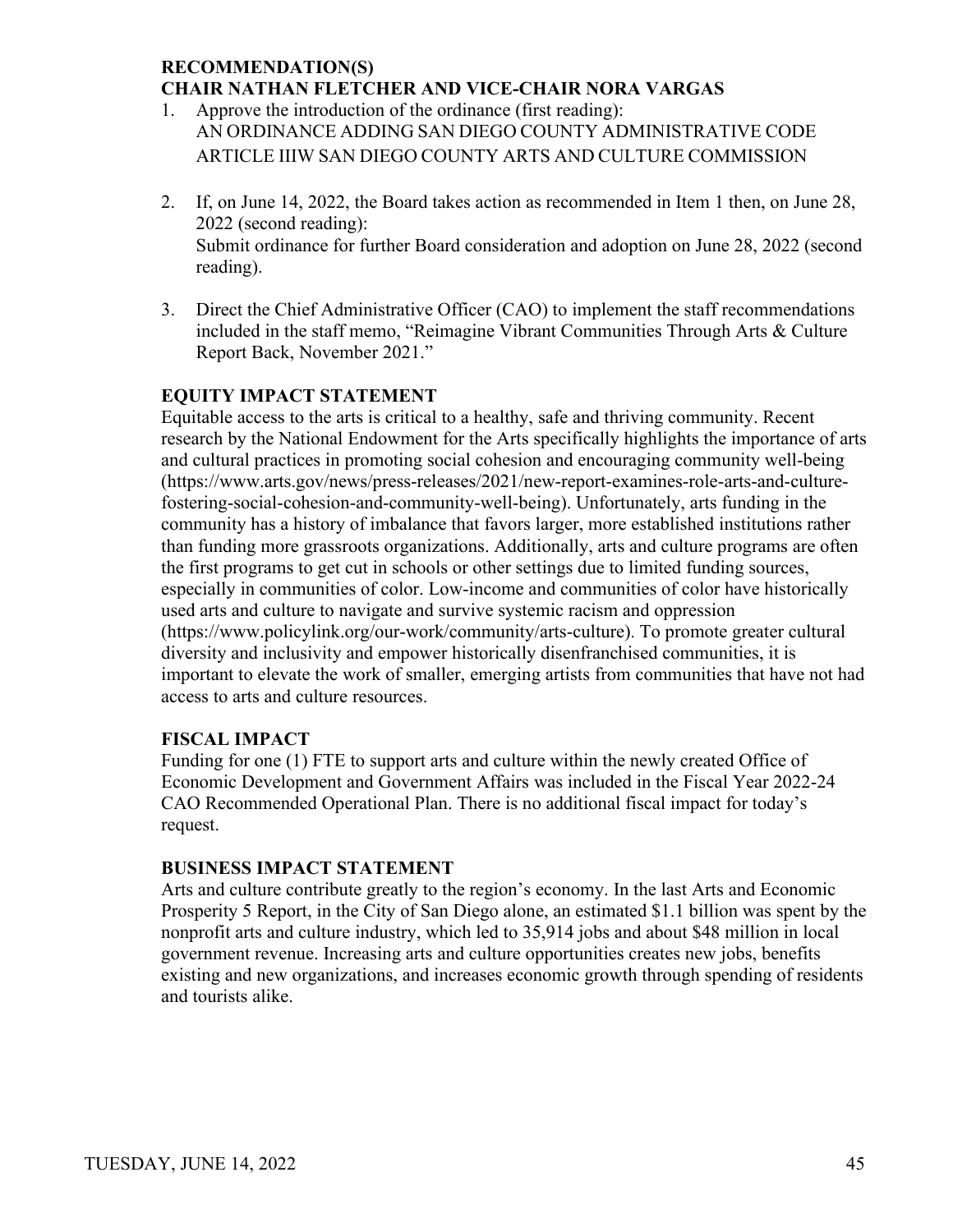## **ACTION:**

 ON MOTION of Supervisor Fletcher, seconded by Supervisor Vargas, the Board of Supervisors closed the Hearing and took action as recommended, to further consider and adopt the amended Ordinance on June 28, 2022, noting the following changes to Section 84.803 TERM OF OFFICE: Each Commissioner shall serve a term which shall run concurrently with the term of the member of the Board of Supervisors who appointed nominated that Commissioner. The term shall expire on the date of expiration of the term of the nominating member of the Board of Supervisors, or at such time as he or she ceases to hold office, whichever first occurs. Youth Commissioners nominated by the Chief Administrative Officer shall serve a term of two years. Any Commissioner whose term has expired hereunder shall continue to discharge his or her duties as a Commissioner until his or her successor has been appointed and qualified. The reelection of a member of the Board of Supervisors for a succeeding term shall not automatically extend the term of any member of the Commission.

Each member of the Commission shall represent the entire area and population of the County in performing the Commissioner's duties.

AYES: Vargas, Anderson, Lawson-Remer, Fletcher, Desmond

## **21. SUBJECT: NOTICED PUBLIC HEARING: AN ORDINANCE ESTABLISHING A TAX ON CANNABIS BUSINESS ACTIVITIES WITHIN THE COUNTY, CONSIDERATION AND ADOPTION OF A RESOLUTION CALLING FOR AN ELECTION ON THE ORDINANCE, AND OTHER ACTIONS NECESSARY TO PLACE THE ORDINANCE ON THE NOVEMBER 2022 GENERAL ELECTION BALLOT (6/14/2022 - First Reading; 6/28/2022 - Second Reading) (DISTRICTS: ALL)**

## **OVERVIEW**

 On January 27, 2021 (4), the Board of Supervisors (Board) directed the Chief Administrative Officer (CAO) to explore the implementation of a commercial cannabis ordinance, regulations, and programs with a social equity component for the unincorporated area, including the development and implementation of a commercial cannabis taxation program. Then on May 10, 2022 (20), County of San Diego (County) staff returned to the Board with a draft cannabis business tax ordinance and fiscal revenue analysis developed in conjunction with HdL Companies (HdL), the County's cannabis taxation program consultant.

 At the May 10, 2022 (20) meeting, the Board directed the CAO to take six actions: 1) return to the Board on June 14, 2022 with all actions necessary to place the Ordinance on the ballot for the November 8, 2022, General Election; 2) ensure the ordinance allows the Board to have the option to tax cultivation on a gross receipts or square footage basis; 3) include a component in the ordinance to address relief for crop failure in the cultivation market; 4) identify the tax as a General Tax; 5) indicate the Board will return at a later date to set the tax rates; and 6) specify that the General Tax will only apply to the unincorporated area.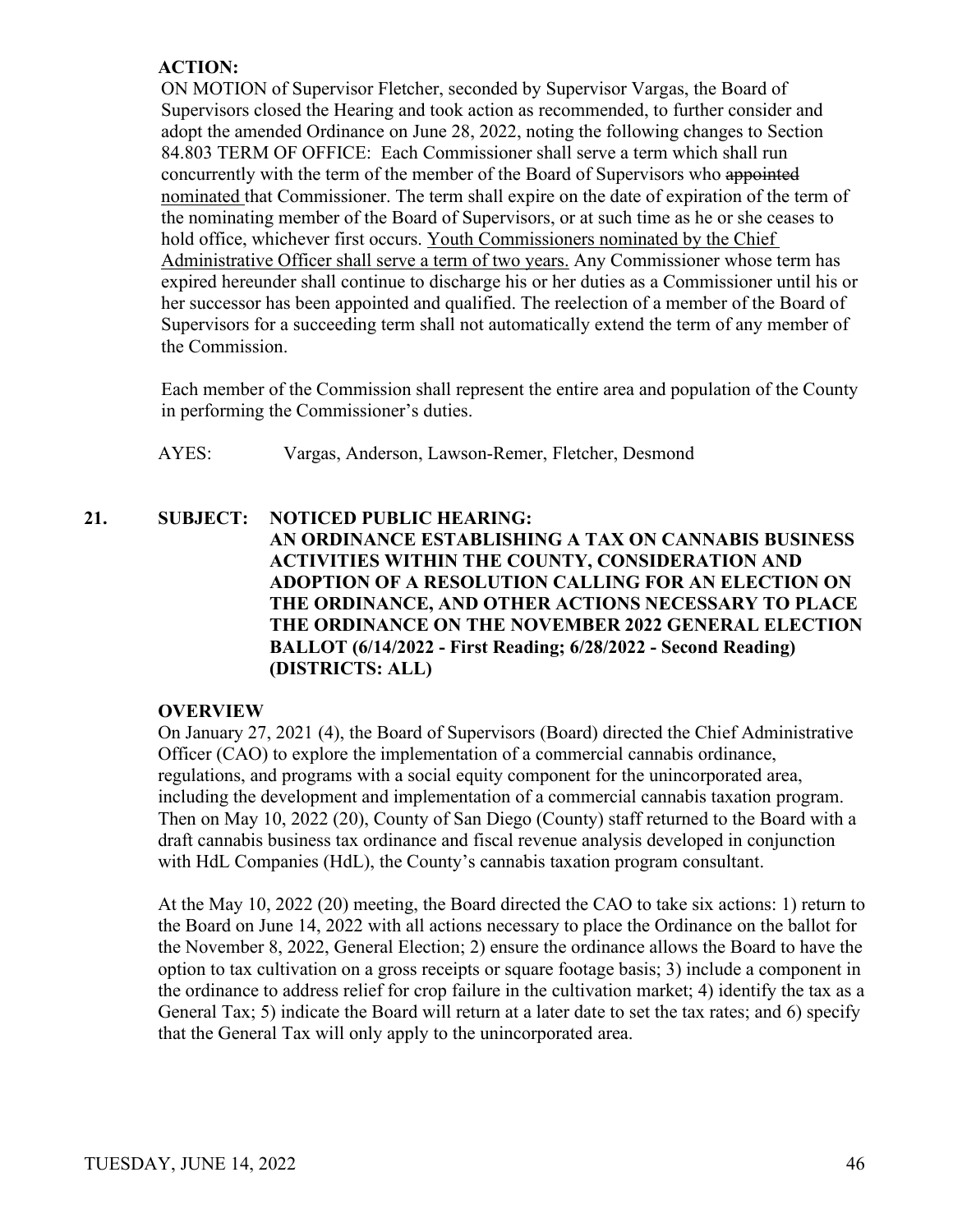Today, staff is providing additional reports from HdL regarding options to tax cultivation and proposing a revised Ordinance that contains the items requested by the Board, including new language regarding cultivation and crop failure. Additionally, staff has proposed a draft resolution calling the election and including a draft ballot question for the Board's consideration and input.

Today's recommendation is for the Board to approve the introduction of the Ordinance (first reading) and provide input on the draft resolution. If the Board takes action as recommended, then on June 28, 2022, staff recommends the Board approve the Ordinance (second reading), vote on a final resolution calling the election, and make election-related decisions, including whether to authorize Board members to write arguments in support of the measure on behalf of the Board and whether to direct the Auditor and Controller to prepare a fiscal impact statement.

Today's action would pass with a majority vote. However, pursuant to Government Code § 53724(b), approval of the ordinance on June 28, 2022, would require a two-thirds vote of the Board, or four votes.

## **RECOMMENDATION(S) CHIEF ADMINISTRATIVE OFFICER**

On June 14, 2022:

- 1. Receive HdL's reports (Attachment A Comparing Cannabis Cultivation Taxes by Gross Receipts, Square Footage or by Weight & Attachment B - Cannabis Cultivation Tax Revenues by Square Footage vs. Gross Receipts, on file with the Clerk of the Board) regarding analysis of various items in the cannabis business tax ordinance.
- 2. Approve the introduction of the Ordinance (first reading), read title, and waive further reading of the Ordinance (Attachment C, on file with the Clerk of the Board) entitled: AN ORDINANCE OF THE COUNTY OF SAN DIEGO, CALIFORNIA ADDING CHAPTER 4 (CANNABIS BUSINESS TAX) TO TITLE 2, DIVISION 2, OF THE SAN DIEGO COUNTY CODE OF REGULATORY ORDINANCES ESTABLISHING A TAX ON CANNABIS BUSINESS ACTIVITIES WITHIN THE COUNTY.
- 3. Receive and provide input on the draft Resolution (Attachment E, on file with the Clerk of the Board) calling the election and including the ballot question, to be brought back to the Board for a vote on June 28, 2022, entitled: RESOLUTION OF THE BOARD OF SUPERVISORS OF THE COUNTY OF SAN DIEGO, STATE OF CALIFORNIA, CALLING FOR AND ORDERING AN ELECTION TO PRESENT TO THE VOTERS OF THE COUNTY A PROPOSED ORDINANCE ADDING CHAPTER 4, OF DIVISION 2, TO TITLE 2 OF THE SAN DIEGO COUNTY CODE OF REGULATORY ORDINANCES ESTABLISHING A TAX ON CANNABIS BUSINESSES AND ORDERING CONSOLIDATION OF SAID ELECTION WITH THE CONSOLIDATED GENERAL ELECTION CALLED FOR NOVEMBER 8, 2022 (COUNTYWIDE).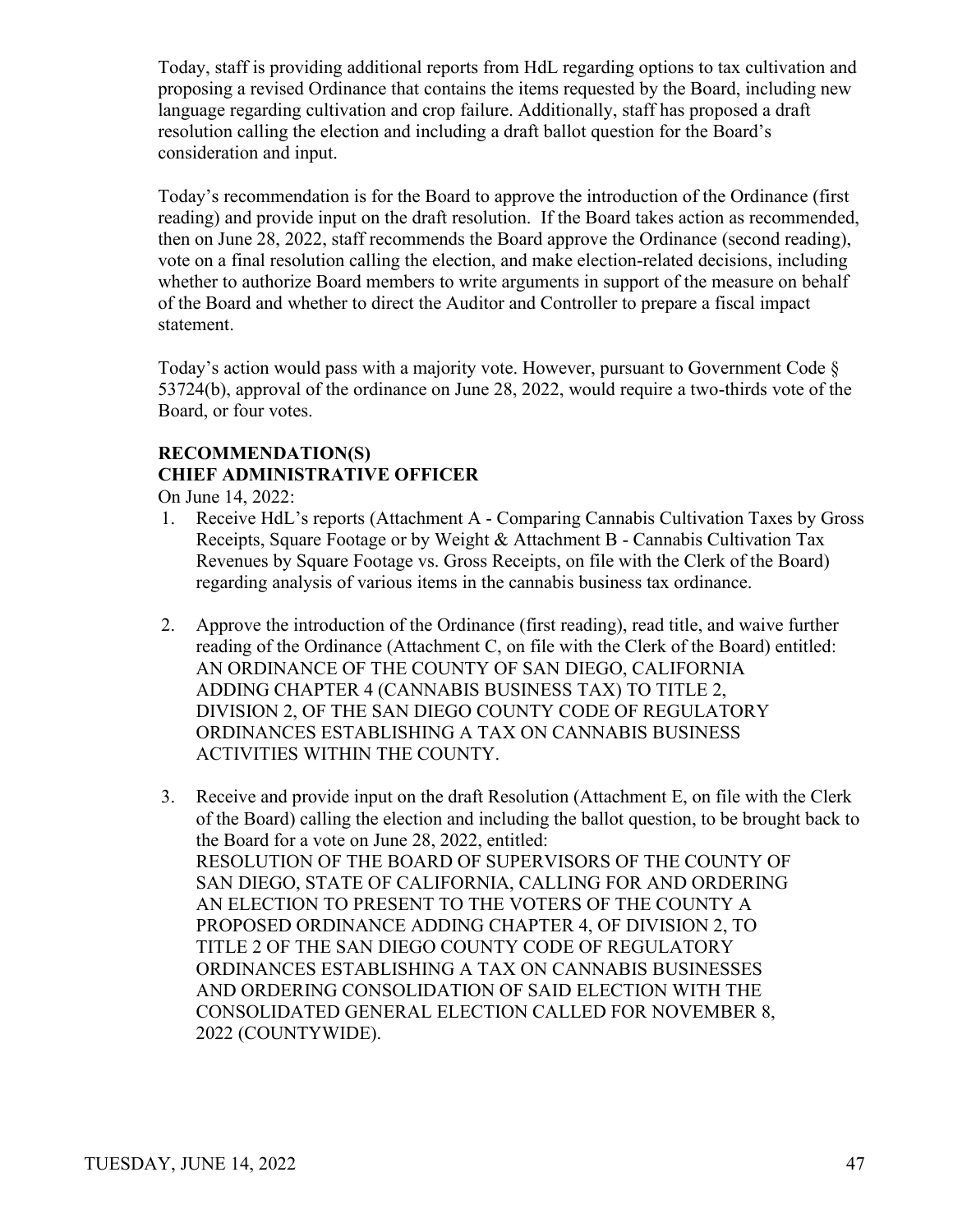If, on June 14, 2022, the Board takes the action recommended in Item 2 above, then, on June 28, 2022:

- 1. Consider and adopt the Ordinance (second reading) entitled **(4 VOTES)**: AN ORDINANCE OF THE COUNTY OF SAN DIEGO, CALIFORNIA ADDING CHAPTER 4 (CANNABIS BUSINESS TAX) TO TITLE 2, DIVISION 2, OF THE SAN DIEGO COUNTY CODE OF REGULATORY ORDINANCES ESTABLISHING A TAX ON CANNABIS BUSINESS ACTIVITIES WITHIN THE COUNTY.
- 2. Adopt a Resolution (Attachment E, as may be amended based on Board direction from June 14, 2022) entitled: RESOLUTION OF THE BOARD OF SUPERVISORS OF THE COUNTY OF SAN DIEGO, STATE OF CALIFORNIA, CALLING FOR AND ORDERING AN ELECTION TO PRESENT TO THE VOTERS OF THE COUNTY A PROPOSED ORDINANCE ADDING CHAPTER 4, OF DIVISION 2, TO TITLE 2 OF THE SAN DIEGO COUNTY CODE OF REGULATORY ORDINANCES ESTABLISHING A TAX ON CANNABIS BUSINESSES AND ORDERING CONSOLIDATION OF SAID ELECTION WITH THE CONSOLIDATED GENERAL ELECTION CALLED FOR NOVEMBER 8, 2022 (COUNTYWIDE).
- 3. If the Board approves the Ordinance, consider, and select one of the following options relating to filing written arguments supporting the measure:
	- a. Authorize one or more members of the Board to file with the Registrar of Voters a written argument for the measure on behalf of the Board, and a written rebuttal to any arguments against the measure, to be printed in the voter information guide, and further authorize those members to determine any other person(s) to prepare, submit, or sign a written rebuttal argument to any argument against the measure.

OR

- b. Decline to authorize any members of the Board to file such arguments on behalf of the Board.
- 4. If the Board approves the Ordinance, consider, and select one of the following options relating to preparing and filing a fiscal impact statement to be printed in the voter information guide:
	- a. Pursuant to the authority in Elections Code  $\S 9160(c)$ , direct the Auditor and Controller to prepare a fiscal impact statement to be printed in the voter information guide.

OR

- b. Decline to direct the Auditor and Controller to prepare such fiscal statement.
- 5. Direct the Chief Administrative Officer to return to the Board to establish the actual tax rates to be implemented in 2023, should the tax be approved by the voters.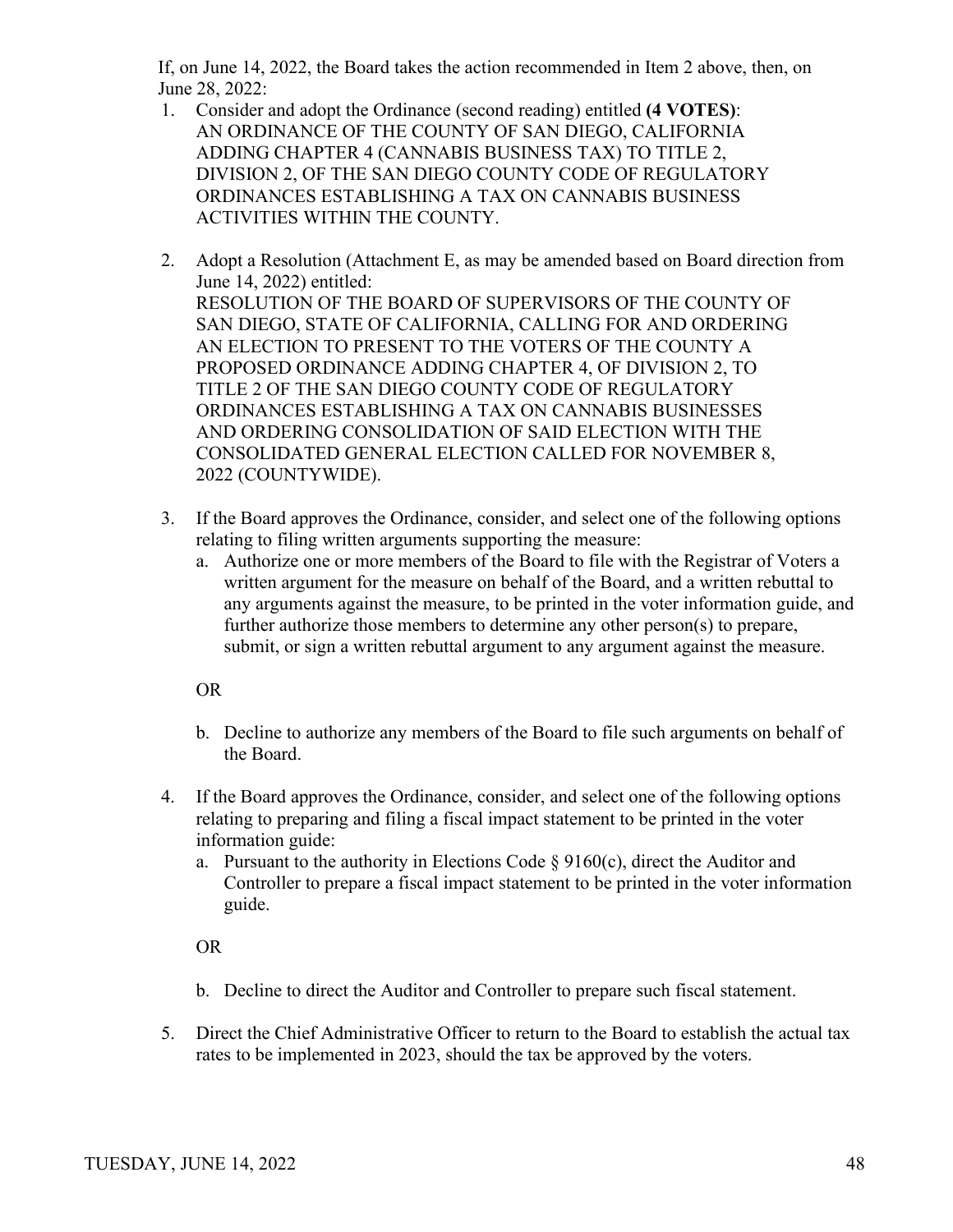A disproportionate number of Black, Indigenous, and People of Color (BIPOC) individuals remain incarcerated for the past criminalization of cannabis. As cannabis is legalized and permitted in San Diego County, the Board saw the need to create a Socially Equitable Cannabis Program to help guide the County's approach to this new potential revenue. On January 27, 2021 (4), the Board directed the CAO to develop a Socially Equitable Cannabis Program (Program) to include Zoning Ordinance and Regulatory Code amendments that allow for a variety of commercial cannabis uses, and a Social Equity Program to prioritize equity, access, and business opportunities to help rectify the injustices caused by the War on Drugs. Since that time, the Office of Equity and Racial Justice (OERJ) has initiated development of a comprehensive Social Equity Assessment, which has included several outreach sessions, to inform the Social Equity Program which will include a Program for Social Equity Entrepreneurs. In addition, Planning and Development Services (PDS) is developing the ordinance amendments and corresponding permitting system as directed. A Program Environmental Impact Report (PEIR) will also be prepared by PDS to evaluate the potential environmental impacts of the allowances within the future ordinance.

Specific to a cannabis taxation program, County staff and consultants engaged in three community outreach sessions where information was made available about cannabis history, market demand for cannabis, revenue generating strategies, future trends in cannabis, general tax ordinance structure and rates, and cannabis tax issues. Participants were given the opportunity to ask questions and provide comments about the topics discussed. For the three outreach sessions, there were 80 attendees. Social equity considerations were a common theme in the feedback received, with comments including concerns that too high or too many taxes could be cost prohibitive for social equity businesses, suggestions to invest future tax revenues into social equity businesses or communities most impacted by the past criminalization of cannabis, and a sentiment that addressing historic and current inequities, not generating revenue, should guide the development of the tax ordinance.

There is a great interest, at the County and in the community, in social equity issues to address the historic harms from the War on Drugs. OERJ is planning to update the Board on the development of the Equity Assessment and a program for Social Equity Entrepreneurs at a later date. However, there are social equity implications in the taxation of cannabis that the Board may wish to consider in order to fully realize a Socially Equitable Cannabis Program. While specific recommendations are forthcoming in the Equity Assessment, a basic review of other jurisdictions in the state has revealed opportunities for advancing social equity through the taxation of cannabis. In the City of Oakland, the City Council adopted a tax rebate program that allows cannabis operators to receive tax rebates by retroactively lowering their business tax rate as a result of local hiring, purchasing equity products, providing employees with high wages and/or health benefits, or incubating social equity entrepreneurs. In the City of Long Beach, Equity Businesses who applied for an adult-use cannabis cultivation license may pay their first year's taxes on a monthly payment plan instead of the full payment that is usually required prior to issuance of a cannabis cultivation business license. Further, in the County of Sonoma, tax rates vary depending on the physical size of the operation. For instance, for outdoor cultivation, the County has designated four different cultivation license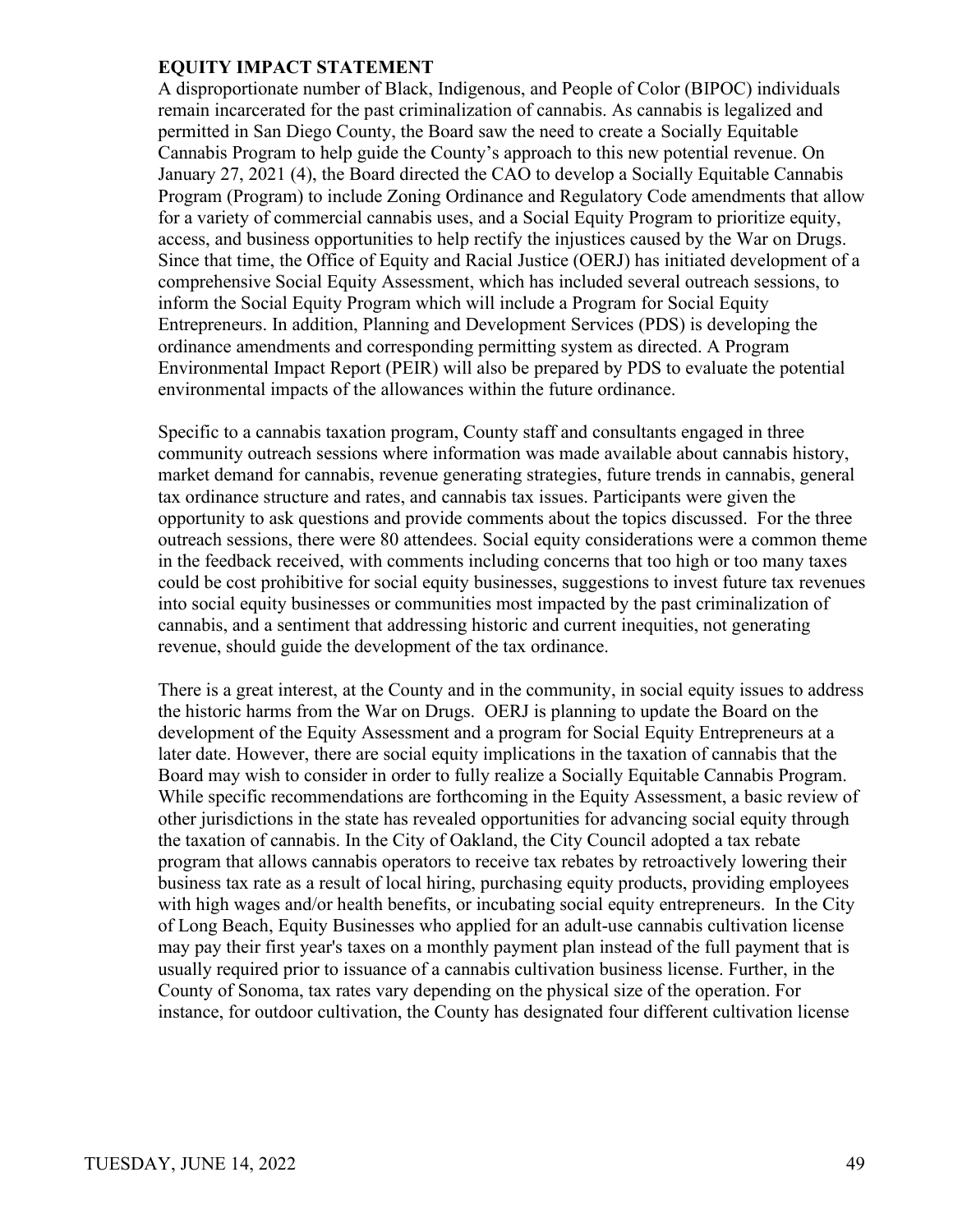types (1C Specialty Cottage, 1 Specialty Outdoor, 2 Small, 3 Medium) based on maximum cultivation area per parcel (square feet or plant). The tax rate for each of these designations varies, ranging from \$1.12 per square foot for the smallest designation (1C Specialty Cottage) to \$2.25 per square foot for the largest designation (3 Medium). The tax ordinance proposes a general tax, meaning that it would not be imposed for a specific purpose. However, the Board could choose to appropriate general funds to social equity purposes at a later date.

The input from the community and from HdL is and will continue to be reviewed within the context of the findings of a comprehensive equity assessment as these are developed and finalized. The equity assessment will include an evaluation of the impact of the past criminalization of cannabis and cannabis law violations on local communities.

#### **FISCAL IMPACT**

If the Board chooses to add this measure to the ballot, the County will incur approximately \$800,000 in increased costs to print and translate the measure, along with a portion of shared election-related costs that are already included in the Registrar of Voters' proposed budget. Funds for the estimated cost to conduct the election are included in the Fiscal Year (FY) 2022-23 CAO Recommended Operational Plan in the Registrar of Voters. There will be no change in net General Fund cost and no additional staff years to add this measure to the ballot.

Additional costs will be incurred to administer the cannabis tax if the cannabis tax is approved by voters on the November 8, 2022, General Election. The funding source for additional costs will be determined by each affected department's funding structure and will be identified as follows:

#### *Treasurer-Tax Collector*

If a cannabis tax is approved by voters, there will be additional tax administration costs of \$262,000 for 2.00 additional staff years (\$130,000) in the Treasurer-Tax Collector to collect and deposit payments, to make one-time update to systems used for collections (\$50,000), for contract auditing services (\$42,000), and to gain access to the California Cannabis Authority Joint Powers Authority cannabis database to ensure accurate tax collection (\$40,000). These additional costs and staff years will be requested only after a cannabis tax is passed; the funding source for the additional costs will be included in future Operational Plans, pending identification, prior to returning back to the Board.

#### *Auditor & Controller*

If a cannabis tax is approved by voters, there will be additional tax administration costs of \$61,311 for 0.50 staff years in the Auditor and Controller Department to perform accounting, audit and financial reporting of the cannabis tax. These additional costs and staff years will be requested only after a cannabis tax is passed; the funding source for the additional costs will be included in future Operational Plans, pending identification, in future Operational Plans.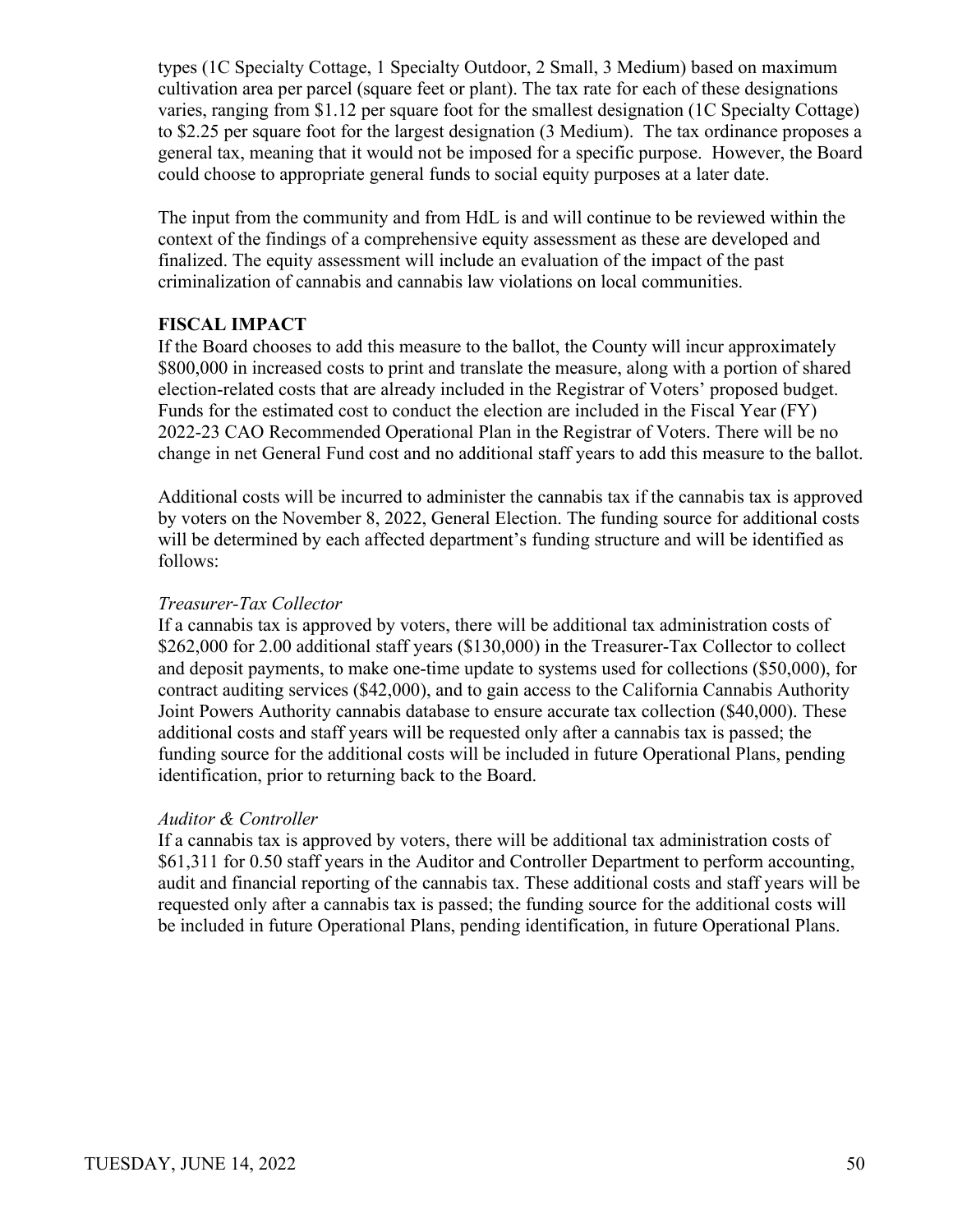The overall estimated fiscal impact depends on a number of factors, including policy decisions by the Board, the number, type, and size of cannabis-related businesses, and the compliance of participating businesses. If a cannabis tax is passed, there is anticipated to be a net General Fund cost of \$262,000 and 2.00 additional staff years in Fiscal Year 2022-23 to administer a cannabis tax in the Treasurer-Tax Collector; in Fiscal Year 2023-24 there will be a net General Fund cost of \$61,311 and 0.50 additional staff years for accounting and reporting in the Auditor and Controller. Overall, there will be a net General Fund cost of \$323,311 and 2.50 additional staff years to administer a cannabis tax.

According to HdL, annual estimates of the cannabis taxation program revenue range from \$2.9 million to \$5.6 million. However, annual revenue projections also depend on a variety of factors. These projections represent hypothetical future scenarios which will take time to develop and should not be assumed to be a first or second-year projection.

#### **BUSINESS IMPACT STATEMENT**

As of October 2021, the Board adopted ordinance amendments to allow the five existing cannabis dispensaries that were in operation prior to the County's 2017 prohibition on new medical facilities to continue operations and sell commercial medicinal and adult-use cannabis. Currently, no new dispensaries or other cannabis operations are permitted under the existing ordinances. The Land Use and Environment Group (LUEG) will bring forward additional items to the Board for approving additional cannabis operations at a later date. If the Board approves, it is anticipated that the County would make commercial cannabis permits available to operators in the unincorporated area in spring-summer 2024. At that time, new permits could be issued to the following types of cannabis businesses: cultivators (including nurseries), distributors, manufacturers, retailers, and testing laboratories.

Cannabis businesses support a wide variety of other businesses that are not a part of the cannabis supply chain. Cultivators support garden supply stores, greenhouse manufacturers, irrigation suppliers, soil manufacturers, and a wide variety of contractors, including building and construction, lighting and electrical, HVAC, permitting, and engineering. Manufacturers support many of these same businesses, plus specialized tooling and equipment manufacturers, and product suppliers for hardware, packaging, and labeling. All these businesses support, and are supported by, a host of ancillary businesses, such as bookkeepers, accountants, tax preparers, parcel services, marketing and advertising agencies, personnel services, attorneys, mechanics, facilities maintenance, security services, and others. The cannabis business entrepreneur profits and the salaries paid to employees will move into the local economy, support stores, restaurants, car dealerships, contractors, home sales, and other businesses.

## **ACTION:**

This item was continued to June 15, 2022; ON MOTION of Supervisor Lawson-Remer, seconded by Supervisor Fletcher, the Board of Supervisors closed the Hearing and took action as recommended, to further consider and adopt the Ordinance on June 28, 2022.

| AYES:   | Anderson, Lawson-Remer, Fletcher |
|---------|----------------------------------|
| NOES:   | Desmond                          |
| ABSENT: | Vargas                           |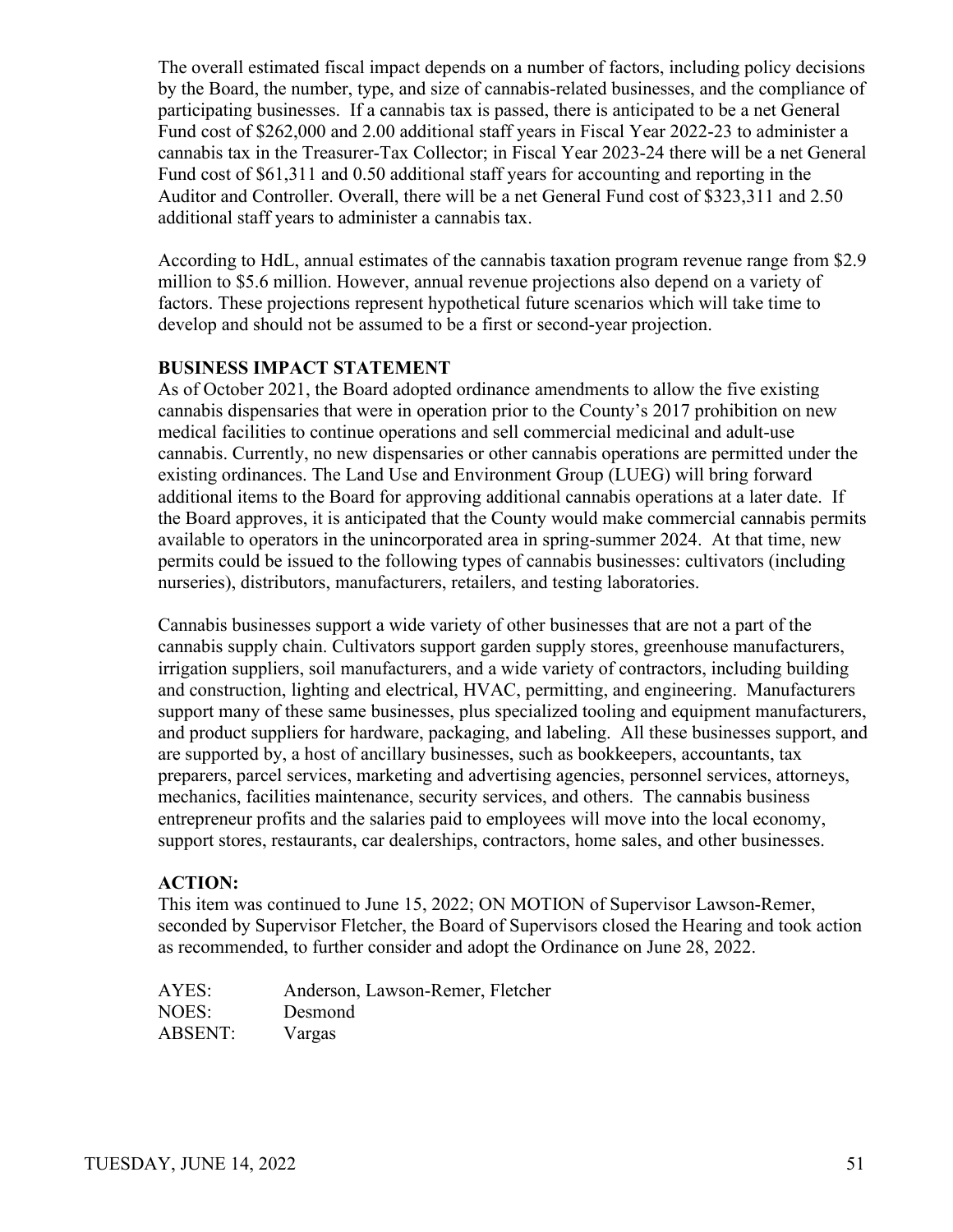## **22. SUBJECT: NOTICED PUBLIC HEARING: APPROVAL OF THE CONFLICT-OF-INTEREST CODES FOR BARONA INDIAN CHARTER SCHOOL, INC., GROSSMONT-CUYAMACA COMMUNITY COLLEGE DISTRICT AND SAN DIEGO COUNTY AIR POLLUTION CONTROL DISTRICT (DISTRICTS: ALL)**

#### **OVERVIEW**

The Board of Supervisors serves as the Code Reviewing Body for any local government, other than cities, with jurisdiction wholly within the County, per Government Code Section 82011. The recommended action would approve the adoption of the new Conflict of Interest codes of Barona Indian Charter School, Inc. and San Diego County Air Pollution Control District; and the proposed amendment to the Conflict-of-Interest code of Grossmont-Cuyamaca Community College District.

## **RECOMMENDATION(S) CHIEF ADMINISTRATIVE OFFICER**

Approve the Conflict-of-Interest codes of the following agencies:

- 1. Barona Indian Charter School, Inc.
- 2. Grossmont-Cuyamaca Community College District
- 3. San Diego County Air Pollution Control District

#### **EQUITY IMPACT STATEMENT**

County government includes standing and special citizen boards, commissions, committees and task forces formed to advise the Board of Supervisors and County staff on issues and policies and to serve as links to the community. Boards, commissions and committees provide an inter-relationship between the residents and the government of the County and as such must provide transparent bias-free decision- making. The Board of Supervisors serves as the Code Reviewing Body for any local government, other than cities, with jurisdiction wholly within the County, pursuant to Government Code Section 82011. Under the California Political Reform Act, a public official has a disqualifying conflict of interest in a governmental decision if it is foreseeable that the decision will have a financial impact on their personal finances or other financial interests. In such cases, there is a risk of biased decision-making that could sacrifice the public's interest in favor of the official's private financial interests. To avoid actual bias or the appearance of possible improprieties, the public official is prohibited from participating in the decision.

The recommended action would approve the adoption or amendments of the Conflict of Interest codes submitted by various entities. The adoption or amendments to the Conflict of Interest codes in this Board Letter enable the County of San Diego to provide transparency and accountability to individual residents, ensuring equitable operations of the government that are free from undue influence.

#### **FISCAL IMPACT**

The funding source for administration of this task is included in the Fiscal Year 2021-2022 Adopted Budget for the Clerk of the Board of Supervisors. These reviews require minor costs, which may be recoverable from the State of California.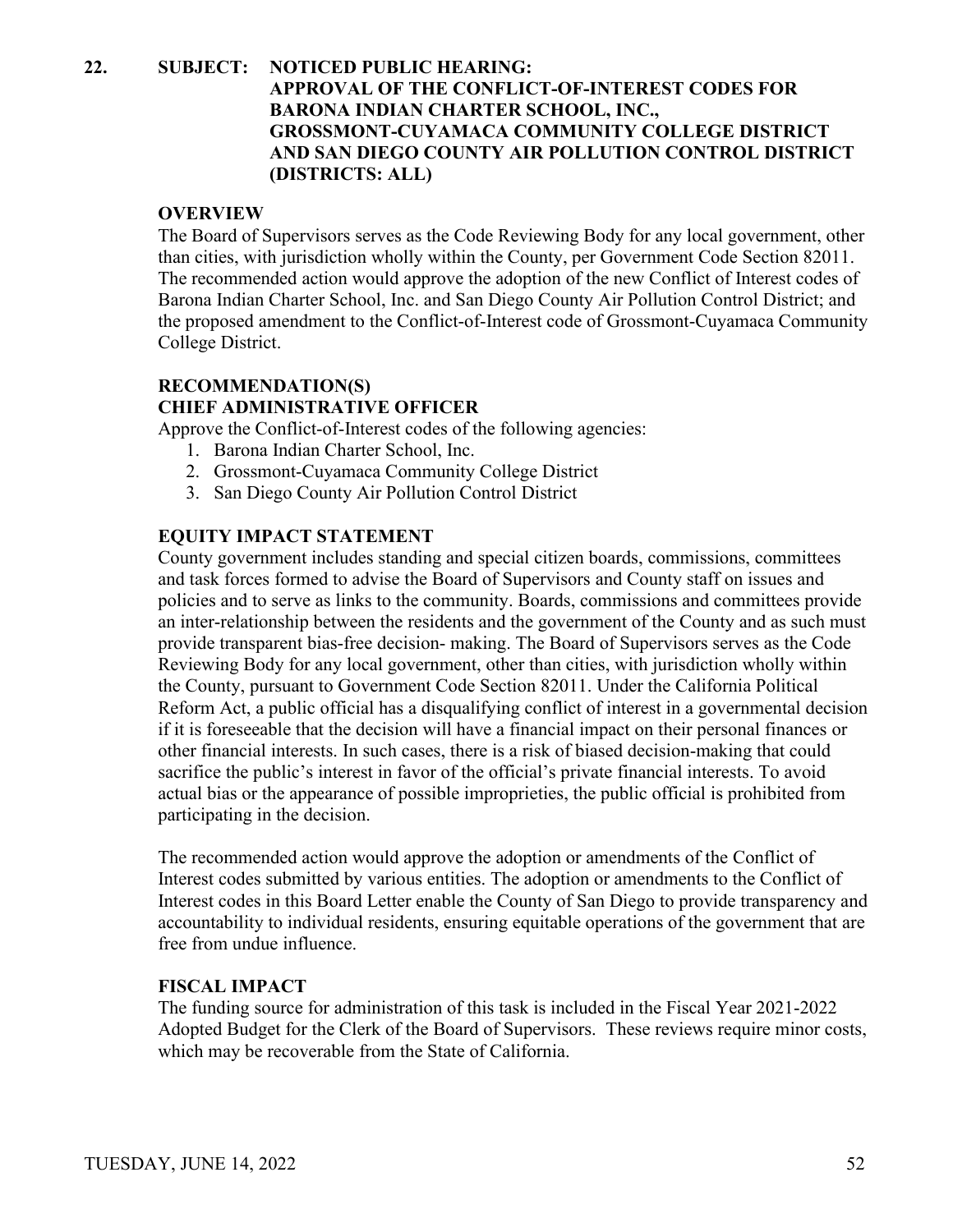#### **BUSINESS IMPACT STATEMENT**

N/A

## **ACTION:**

This item was continued to June 15, 2022; ON MOTION of Supervisor Fletcher, seconded by Supervisor Anderson, the Board of Supervisors closed the Hearing and took action as recommended.

| AYES:   | Anderson, Lawson-Remer, Fletcher, Desmond |
|---------|-------------------------------------------|
| ABSENT: | Vargas                                    |

## **23. SUBJECT: OPENING MORE DOORS TO WORKERS WHO ARE NEURODIVERGENT, INCLUDING AUTISM (DISTRICTS: ALL)**

## **OVERVIEW**

Autism affects one in 44 individuals in the U.S., and one in 26 individuals in California, including tens of thousands of people in San Diego County. A delayed launch into the workforce for autistic young adults often persists throughout the career of individuals on the autism spectrum condition ("autistic individuals"), a problem the Board of Supervisors ("Board") can help to address with the recommendations contained in this board letter. This proposal will create a more inclusive County of San Diego ("County") workforce by recruiting neurodivergent individuals, including autistic adults, among other actions.

On May 21, 2019 (20), Supervisor Fletcher introduced an initiative to develop an inclusive program at the County for people with intellectual and developmental disabilities, "Jay's Program: Supporting Inclusive Employment Opportunities." PRIDE Industries and San Diego Regional Center recruits, hires and funds several individuals to intern at various departments at the County. Today's Board action will build on these efforts by focusing on neurodivergent individuals, including those diagnosed with an autism spectrum condition (ASC).

Autistic individuals have been largely under-represented in the workforce even though many have the skills employers are looking for such as trustworthiness, attention to detail, analytical thinking, and low absenteeism, and at a time employers are struggling to find reliable workers. Current data suggest approximately 75% of autistic adults are unemployed or under-employed. The lost worker productivity and costs of care for autism generates an economic cost of \$137 billion in the United States. The data underscores the urgent need to take action to address systemic barriers autistic adults face in finding and keeping meaningful employment. Today's Board action will take substantial steps to address these barriers at the County.

The County employs over 18,000 individuals in a variety of fields including animal services, building and safety, clerical and data entry, elections, environmental services, health services, IT and computers, land use, parks and recreation, public records, social services, and web design. As one of the largest employers in our region, we have a unique opportunity to address the workforce disparity with neurodivergent adults.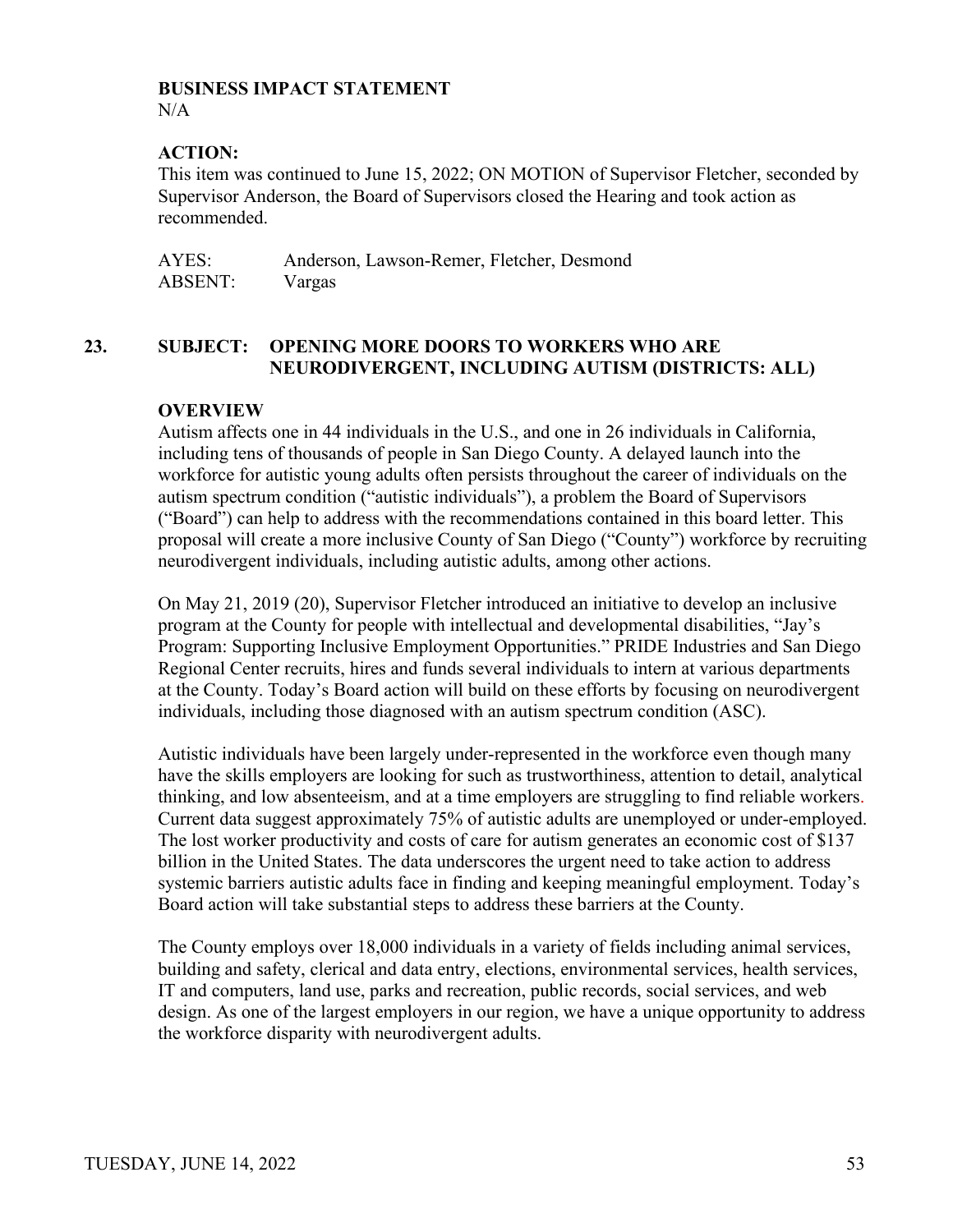Today's action marks a substantial step in supporting our neurodivergent community, by aiming to increase the County's recruitment and outreach efforts to neurodivergent individuals, including autistic adults, by 2030. Today's action builds upon the County's new Framework for the Future, which places equity at the forefront of all we do. To create a more inclusive recruitment process and equitable work environment we must understand the difference in processing of information, social cues, as well as verbal and non-verbal cues of neurodivergent individuals and neurotypical individuals, which is why today's action will require all County staff and hiring managers to complete disability, including neurodiversity workforce training. This will ensure our staff are equipped with skills useful in the interview process and advance a more inclusive work culture.

Furthermore, this action will direct the County to continue to identify available positions and include a breakdown of the knowledge, skills, and abilities necessary for potential applicants, including neurodivergent applicants. Recruitment information for desired fields will be appropriately circulated to community partners and organizations to better assist them in helping potential applicants apply for jobs that might match the applicants' skills.

Lastly, today's action requests a report back in 2024 with a cost-benefit analysis outlining the savings for local, State, and federal government if the County increases our neurodiverse, including autism spectrum condition, outreach and recruitment in the public sector. The focus of the report is to capture the externalities generated through outreach initiatives that potentially reduce reliance on public programs for neurodivergent, including autistic individuals.We urge our colleagues to join us in supporting this item and advancing equity for neurodivergent individuals at the County of San Diego.

#### **RECOMMENDATION(S) SUPERVISOR TERRA LAWSON-REMER AND CHAIR NATHAN FLETCHER**

- 1. Build upon Jay's Program and strategically align all aspects of the County of San Diego's neurodiversity recruitment and outreach initiative by developing one integrated program that includes Jay's Program and the other recommendations included in this Board Letter.
- 2. Direct the Chief Administrative Officer (CAO) to:
	- a. Set a County Enterprise Goal to increase our recruitment and outreach efforts to focus on neurodivergent applicants, including autistic applicants, by 2030.
	- b. Work with a consultant to develop and administer a biannual, voluntary, and anonymous survey of County employees that aims to measure the level of accessibility and workplace culture for neurodivergent employees. This survey will allow the County to see where it is at, setting a baseline initially, and biennially thereafter, measuring any progress that this initiative is making in creating a diverse and inclusive work environment. This furthers the County's efforts for an inclusive workforce that reflects our diverse community, including neurodivergent individuals.
	- c. Develop a program for Board approval to encourage participation of neurodivergent individuals in County contracting opportunities.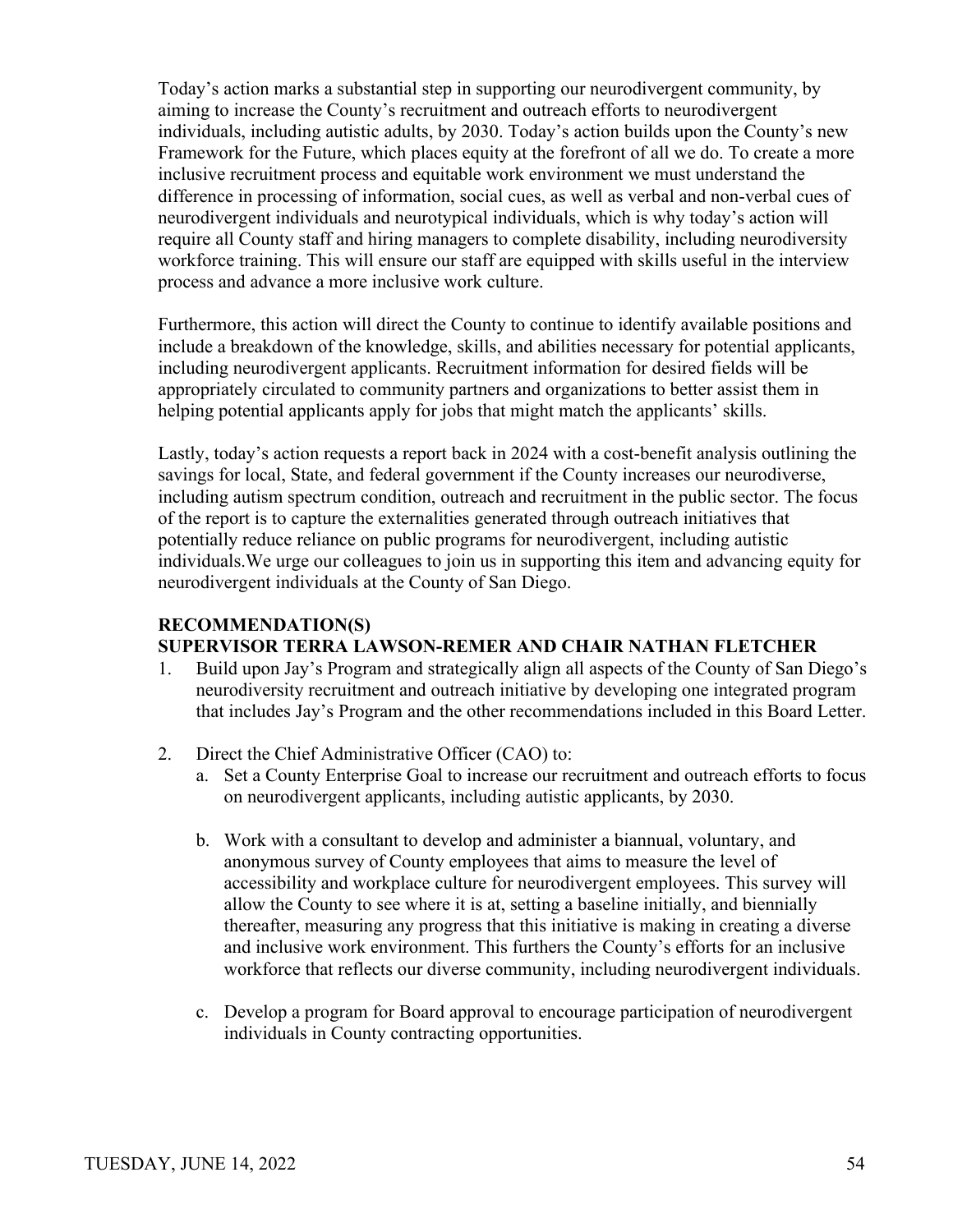- d. Work with all County Groups, Departments and Programs (including independently elected officials such as the District Attorney, Treasurer-Tax Collector and Assessor/Recorder/County Clerk, and Sheriff) to develop and implement Disability & Neurodiversity Recruitment, Outreach and Training Plans. Each plan should include, but is not limited to, the elements enumerated in 3-4 below. Staff is encouraged to come up with additive elements as well as these core elements.
- e. Work with community organizations primarily focused on the advancement of neurodivergent individuals, including autistic individuals, to advise and support all elements of this initiative, as legally permissible.
- f. Report back to the Board of Supervisors within 150 days with a progress report on the implementation and an initial analysis of the funding necessary to advance implementation of this Board letter.
- g. Report back to the Board of Supervisors within one year with final Disability & Neurodiversity Recruitment, Outreach and Training Plans. Plans must include a funding analysis for all subsequent fiscal years to fully fund an ambitious program.
- h. After reporting on the final plans, report back to the Board of Supervisors on an annual basis to assess progress on the implementation of this Board action and identify County resources needed to ensure continued success in implementing all elements outlined in this Board Letter.
- 3. Direct the Chief Administrative Officer (CAO) to develop and within one year, implement the following required disability and neurodiversity trainings:
	- a. An annual disability and neurodiversity training for all County staff.
	- b. An annual neurodiversity workforce training for all supervisors and managers that assists in helping supervisors and managers understand the differences in behavior of neurodivergent applicants and employees with an objective of continuing to create an inclusive work environment.
- 4. Direct the Chief Administrative Officer (CAO) to:
	- a. Create a targeted outreach and recruitment initiative to recruit neurodivergent applicants, including autistic applicants.
	- b. Continue to share recruitment information, including available positions and their required knowledge, skills, and abilities with community partners and organizations to better assist them in helping potential applicants apply for jobs that match the applicants' skills.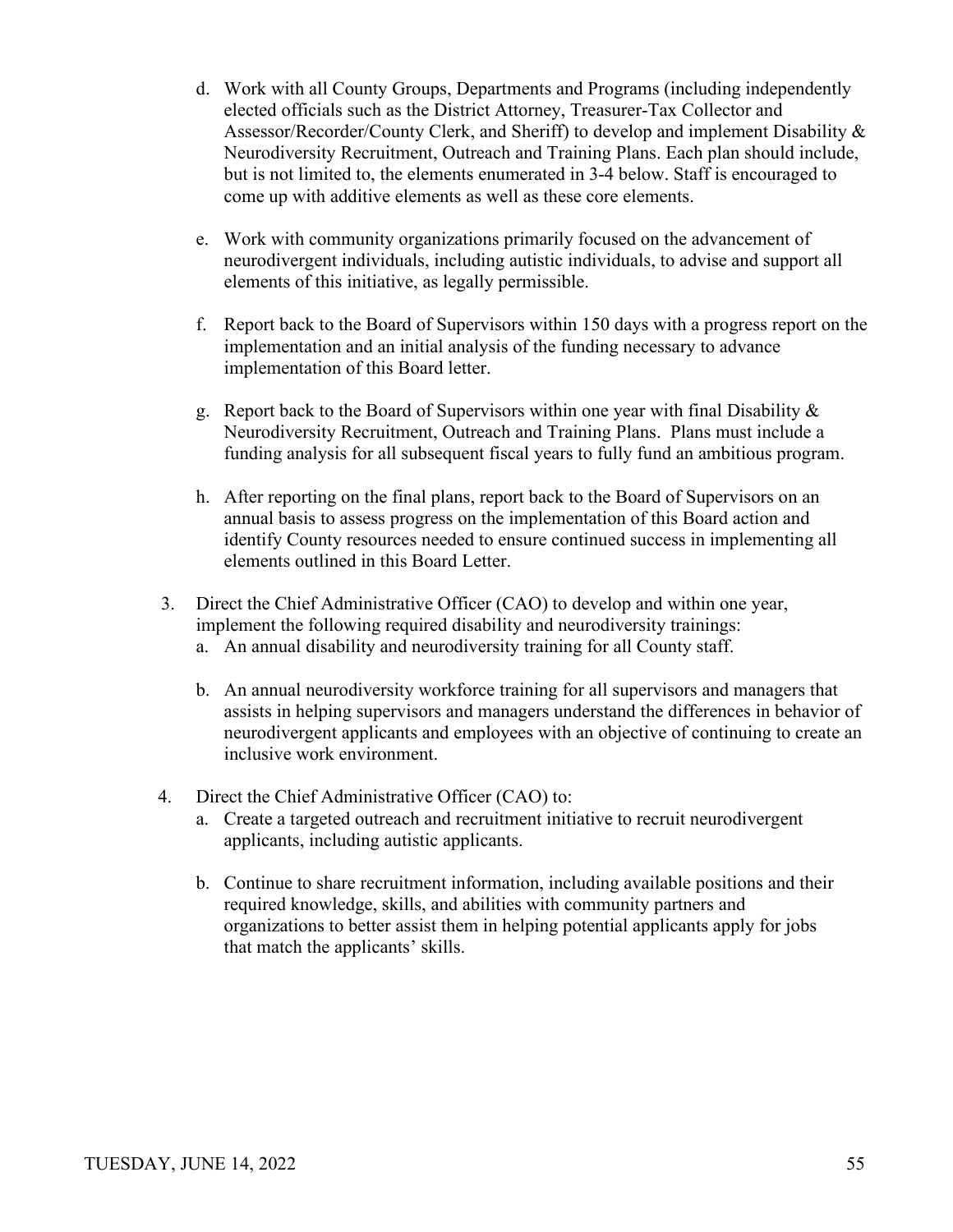- 5. Authorize the Director, Purchasing and Contracting to issue competitive solicitation(s) for the procurement of disability and neurodiversity consulting services and upon successful negotiations and determination of a fair and reasonable price, award contract(s) for a period of one year with four option years, and, if needed, to amend the contract(s) to reflect changes in funding or service requirements, subject to the availability of funds. Consultant(s) should support objectives, development and implementation of elements outlined in this Board letter.
- 6. Direct the Chief Administrative Officer to report back to the Board in 2024 with a cost-benefit analysis (CBA) on the potential government savings (from the local, state, and federal perspectives) from increasing the neurodivergent, including ASC workforce in the public sector with available data. The CBA should capture externalities across multiple public sectors, such as social services, housing, and health.

Neurodivergent individuals experience multiple barriers in employment throughout the job seeking process, from application to employment. Unfortunately, neurodiversity is rarely discussed, and many individuals remain uniformed, which perpetuates disparities in accessibility on the job and ultimately, retention of neurodivergent individuals. A report by the National Center for Special Education that only 32.5 percent of young adults with ASC worked for pay. This has further repercussions on race and socioeconomic inequity in the workplace considering that white young adults diagnosed with ASC are twice as likely to be employed than Black, Indigenous, and People of Color (BIPOC) individuals.

Today's action builds upon the County's new Framework for the Future, which places equity at the forefront of all we do. To create an inclusive hiring process and work environment we must understand the difference in behaviors of neurodivergent and neurotypical individuals, recommendations outlined in this Board letter will advance a more equitable workforce.

#### **FISCAL IMPACT**

Funds for this request are included in the Fiscal Year 2022-23 CAO Recommended Operational Plan in the Department of Human Resources. If approved, this request will result in estimated initial costs of \$350,000 for contracted consulting services and to establish the Neurodiversity Recruitment and Outreach Initiative in Fiscal Year 2022-23. The funding source is General Purpose Revenue. At this time there will be no change in net General Fund cost and no additional staff years in Fiscal Year 2022-23, though today's recommended actions may result in future fiscal and staffing impacts. Staff will return to the Board for consideration and approval of any such impacts.

# **BUSINESS IMPACT STATEMENT**

 $N/A$ 

## **ACTION:**

ON MOTION of Supervisor Fletcher, seconded by Supervisor Lawson-Remer, the Board of Supervisors took action as recommended.

AYES: Vargas, Anderson, Lawson-Remer, Fletcher, Desmond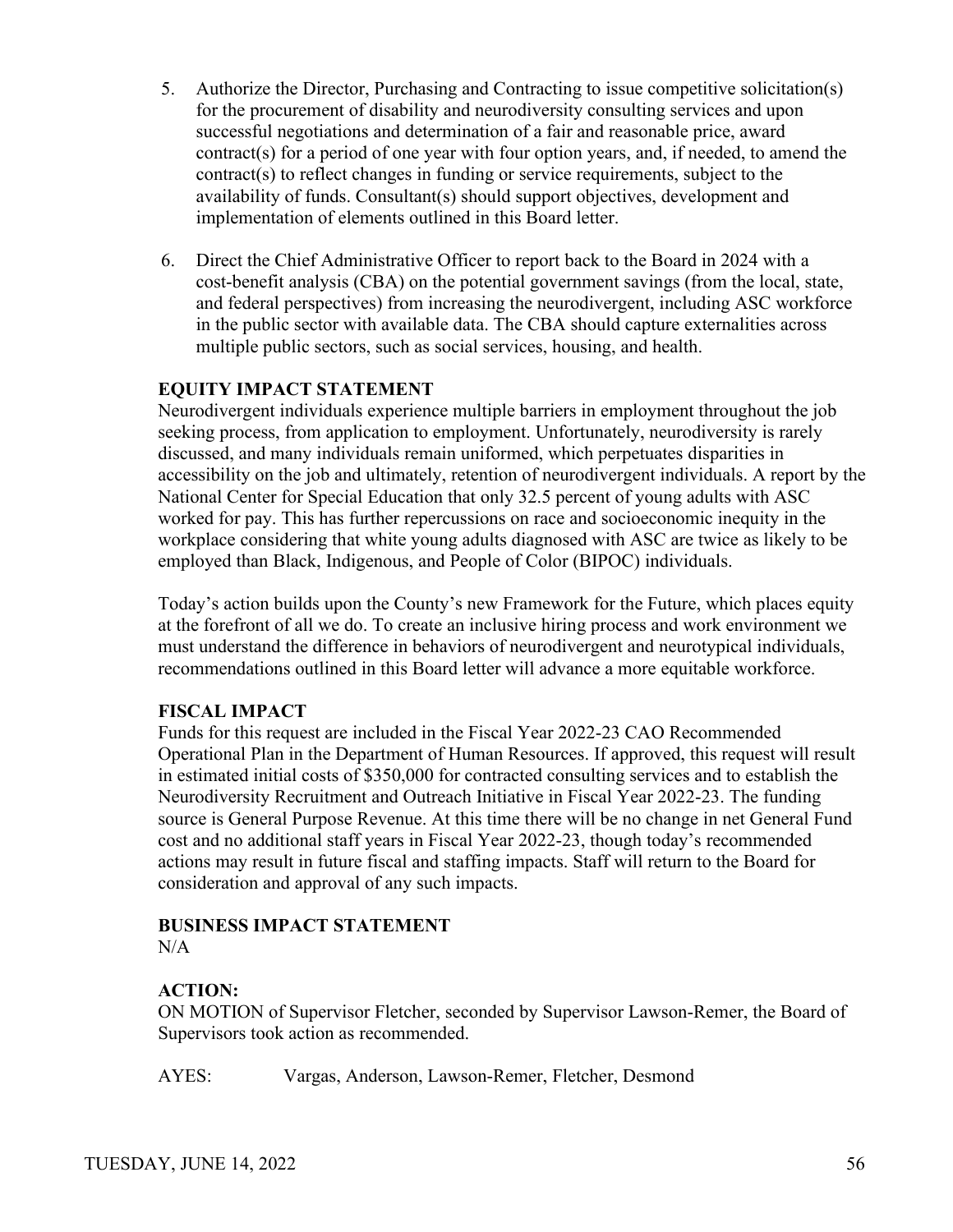## **24. SUBJECT: COUNTY OF SAN DIEGO AND SAN DIEGO COUNTY SCHOOL DISTRICTS TAX AND REVENUE ANTICIPATION NOTE PROGRAM, SERIES 2022A (DISTRICTS: ALL)**

#### **OVERVIEW**

In the ordinary course of business, local governments and school districts may experience temporary cash flow deficits during the fiscal year due to a mismatch in the timing of the receipt of revenues, which is largely focused on the months surrounding tax payment dates, and ongoing payment of expenditures. To meet these short-term cash flow needs, the County has issued a tax and revenue anticipation note ("TRAN") to manage its cash flow. The issuance of this TRAN has taken place in conjunction with school districts within San Diego County that wish to issue their TRAN with the County via a County of San Diego and San Diego County School Districts Tax and Revenue Anticipation Note Program ("Note Program"). This year, like last year, the County does not foresee a need to issue a TRAN for the County of San Diego and will not participate in the Note Program. However, certain school districts still anticipate the need to participate in the Note Program. Today's recommendation is to support these school districts and allow the County of San Diego to execute a TRAN on behalf of the participating school districts. The amount of the Series 2022A TRAN will be dependent on the participating school districts' projected cash flow profiles for Fiscal Year 2022-23.

## **RECOMMENDATION(S) CHIEF ADMINISTRATIVE OFFICER**

Adopt a Resolution entitled:

RESOLUTION OF THE BOARD OF SUPERVISORS OF THE COUNTY OF SAN DIEGO PROVIDING FOR THE BORROWING OF FUNDS BY CERTAIN SCHOOL DISTRICTS FOR FISCAL YEAR 2022-23 THROUGH THE EXECUTION BY THE COUNTY OF CERTAIN 2022-23 TAX AND REVENUE ANTICIPATION NOTES AND THE PARTICIPATION BY SUCH SCHOOL DISTRICTS IN THE COUNTY OF SAN DIEGO AND SAN DIEGO COUNTY SCHOOL DISTRICTS TAX AND REVENUE ANTICIPATION NOTE PROGRAM.

#### **EQUITY IMPACT STATEMENT**

The issuance of the Tax and Revenue Anticipation Notes are a vital financing mechanism for some school districts in our community. The proceeds from the bonds are used to provide much needed cash to continue school operations during temporary cash flow deficits during the fiscal year due to a mismatch in the timing of the receipt of revenues, which is largely focused on the months surrounding tax payment dates, and ongoing payment of expenditures. Without these bond proceeds, a school district may not be able to provide valuable resources to the students in San Diego County.

#### **FISCAL IMPACT**

There is no fiscal impact associated with today's action. The Series 2022A TRAN will be obligations of the school districts participating in the Fiscal Year 2022-23 Note Program and will be payable from authorized revenues of the respective school districts, and do not constitute an obligation of the County of San Diego. The cost of delivering the Series 2022A TRAN will be the responsibility of the participating school districts.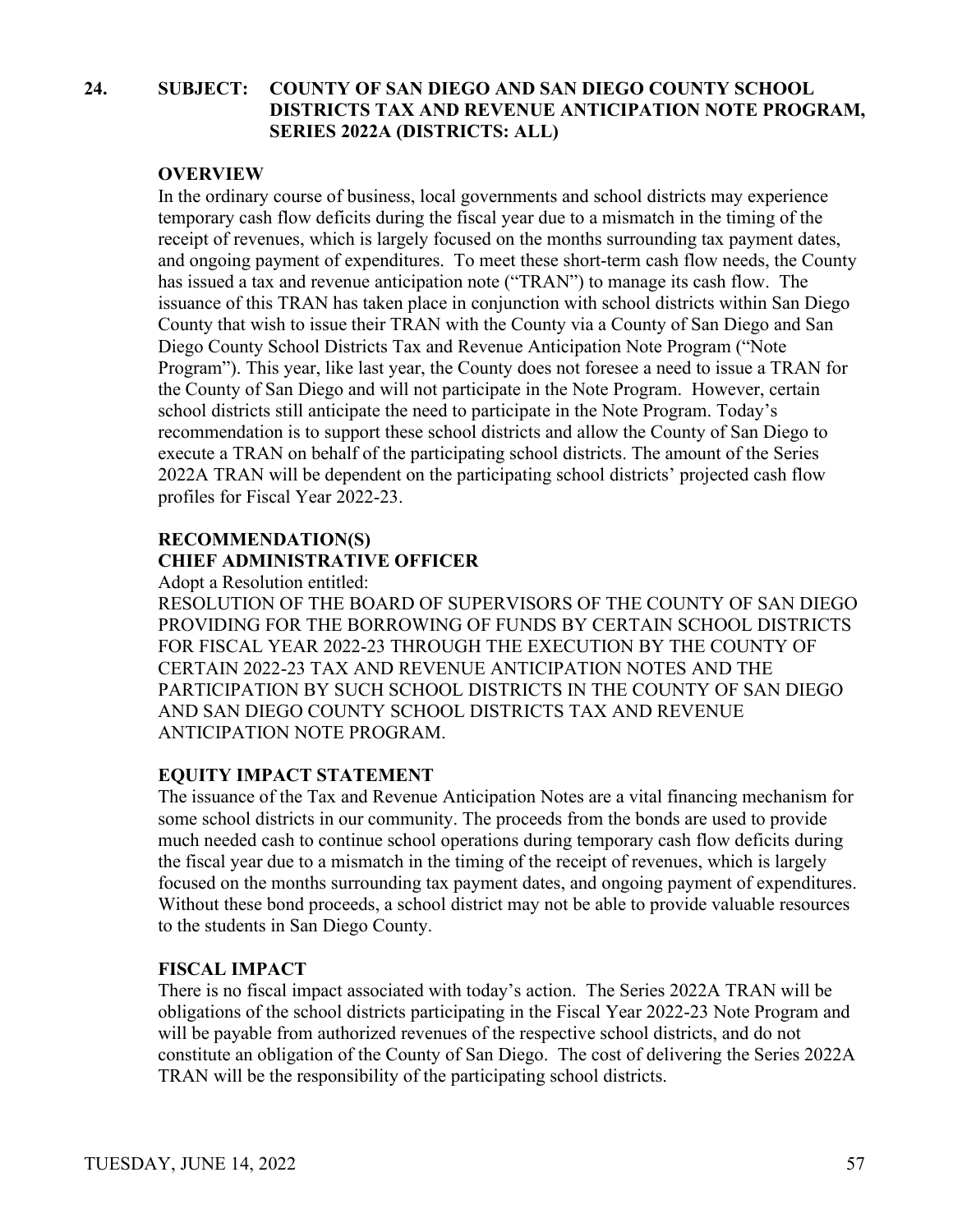#### **BUSINESS IMPACT STATEMENT**

 $N/A$ 

## **ACTION:**

This item was continued to June 15, 2022; ON MOTION of Supervisor Fletcher, seconded by Supervisor Lawson-Remer, the Board of Supervisors took action as recommended, adopting Resolution No. 22-073, entitled: RESOLUTION OF THE BOARD OF SUPERVISORS OF THE COUNTY OF SAN DIEGO PROVIDING FOR THE BORROWING OF FUNDS BY CERTAIN SCHOOL DISTRICTS FOR FISCAL YEAR 2022 23 THROUGH THE EXECUTION BY THE COUNTY OF CERTAIN 2022 23 TAX AND REVENUE ANTICIPATION NOTES AND THE PARTICIPATION BY SUCH SCHOOL DISTRICTS IN THE COUNTY OF SAN DIEGO AND SAN DIEGO COUNTY SCHOOL DISTRICTS TAX AND REVENUE ANTICIPATION NOTE PROGRAM.

| AYES:          | Anderson, Lawson-Remer, Fletcher, Desmond |
|----------------|-------------------------------------------|
| <b>ABSENT:</b> | Vargas                                    |

## **25. SUBJECT: CLOSED SESSION (DISTRICTS: ALL)**

## **OVERVIEW**

- A. CONFERENCE WITH LEGAL COUNSEL EXISTING LITIGATION (Paragraph (1) of subdivision (d) of Section 54956.9) Natasha Strain, et al. v. Kimberly Johnson, in her official capacity as Director of the California Department of Social Services, et al.; San Diego Superior Court Case No. 37-2021-00033248-CU-WM-NC
- B. CONFERENCE WITH LEGAL COUNSEL ANTICIPATED LITIGATION Initiation of litigation pursuant to paragraph 4 of subdivision (d) of Government Code section 54956.9: (Number of Cases - 1)
- C. CONFERENCE WITH LEGAL COUNSEL ANTICIPATED LITIGATION Significant exposure to litigation pursuant to paragraph 2 of subdivision (d) of Government Code section 54956.9: (Number of Potential Cases - 1)
- D. CONFERENCE WITH LEGAL COUNSEL EXISTING LITIGATION (Paragraph (1) of subdivision (d) of Section 54956.9) Nataly Heredia v. Dan McAllister, et al.; San Diego Superior Court Case No. 37-2021-0001605-CU-OE-CTL
- E. CONFERENCE WITH LEGAL COUNSEL EXISTING LITIGATION (Paragraph (1) of subdivision (d) of Section 54956.9) Dolores Rosales, et al. v. County of San Diego, et al.; United States District Court, Southern District No. 3:19-cv-2303-JLS-DEB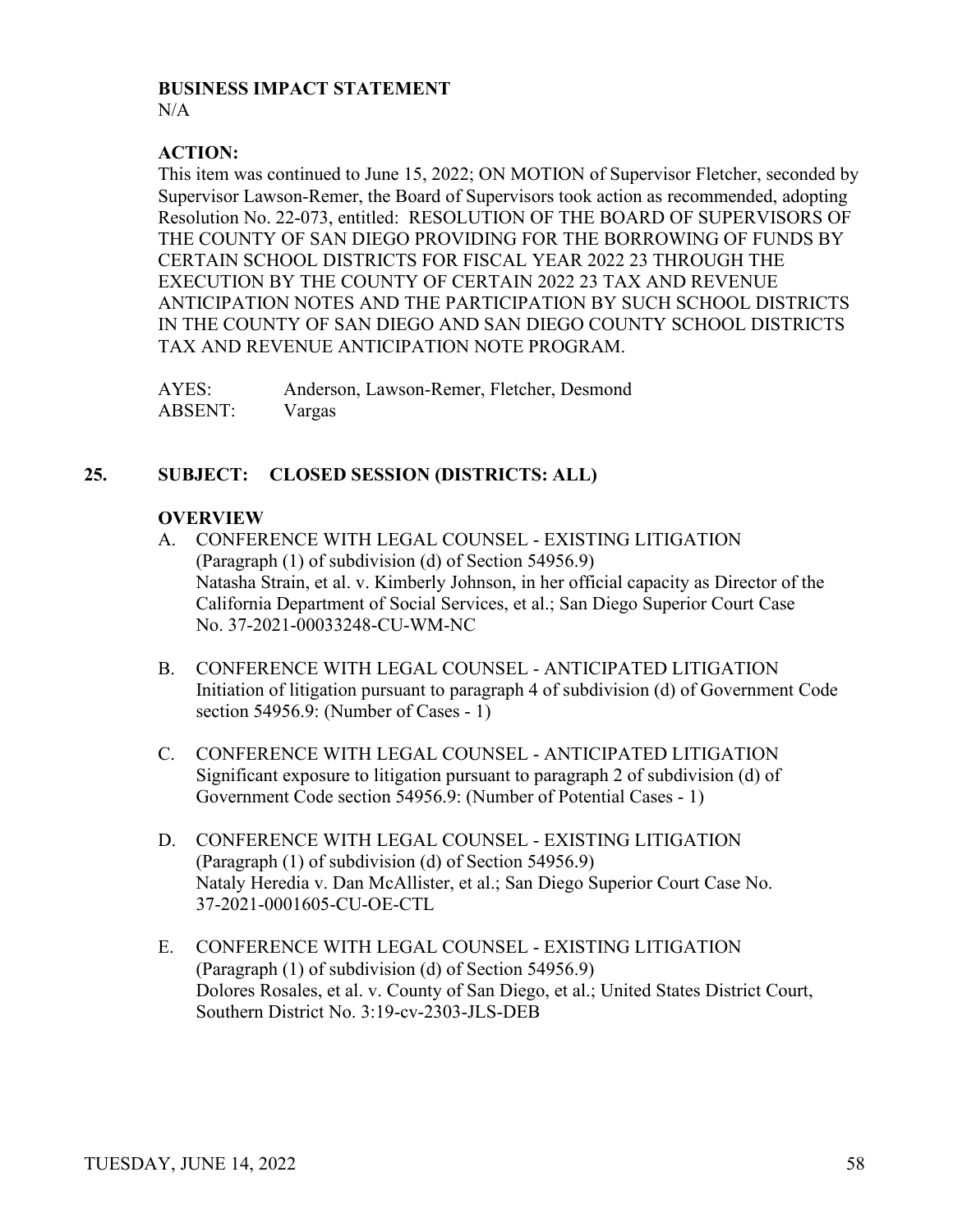- F. CONFERENCE WITH LEGAL COUNSEL EXISTING LITIGATION (Paragraph (1) of subdivision (d) of Section 54956.9) Kelly Thompson v. County of San Diego, et al.; San Diego Superior Court Case No. 37-2021-000071666-CU-PA-NC
- G. CONFERENCE WITH LEGAL COUNSEL EXISTING LITIGATION (Paragraph (1) of subdivision (d) of Section 54956.9) Mickail Myles v. County of San Diego, et al.; United States District Court, Southern District No. 3:15-cv-01985-JAH-BLM
- H. CONFERENCE WITH LEGAL COUNSEL EXISTING LITIGATION (Paragraph (1) of subdivision (d) of Section 54956.9) Reyna Cuevas v. County of San Diego, et al.; San Diego Superior Court Case No. 37-2021-00026636-CU-PA-NC
- I. CONFERENCE WITH LEGAL COUNSEL EXISTING LITIGATION (Paragraph (1) of subdivision (d) of Section 54956.9) The Estate of Nicholas Bils, et al. v. Aaron Russell, et al.; United States District Court, Southern District No. 3:20-cv-2481-H-BGS

## **ACTION:**

Closed Session matters were continued to June 15, 2022; County Counsel reported that for Closed Session the Board of Supervisors took no reportable actions.

## **26. SUBJECT: PUBLIC COMMUNICATION (DISTRICTS: ALL)**

## **OVERVIEW**

Steve Dilley spoke to the Board regarding the Veterans Art Project.

Adele Casillas spoke to the Board regarding care for her son.

Chris Eck spoke to the Board regarding support for Adele Casillas.

Mike Borrello spoke to the Board regarding technocracy.

Eleanor spoke to the Board regarding empowerment and the pandemic.

Kevin Stevenson spoke to the Board regarding mental health crisis and public comments about the pandemic.

Suzanne Hume spoke to the Board regarding support for cleaner air.

Mark Wilcox spoke to the Board regarding illegal drug behavior and marijuana drug prevention.

Terri-Ann Skelly spoke to the Board regarding impacts of marijuana use on youth.